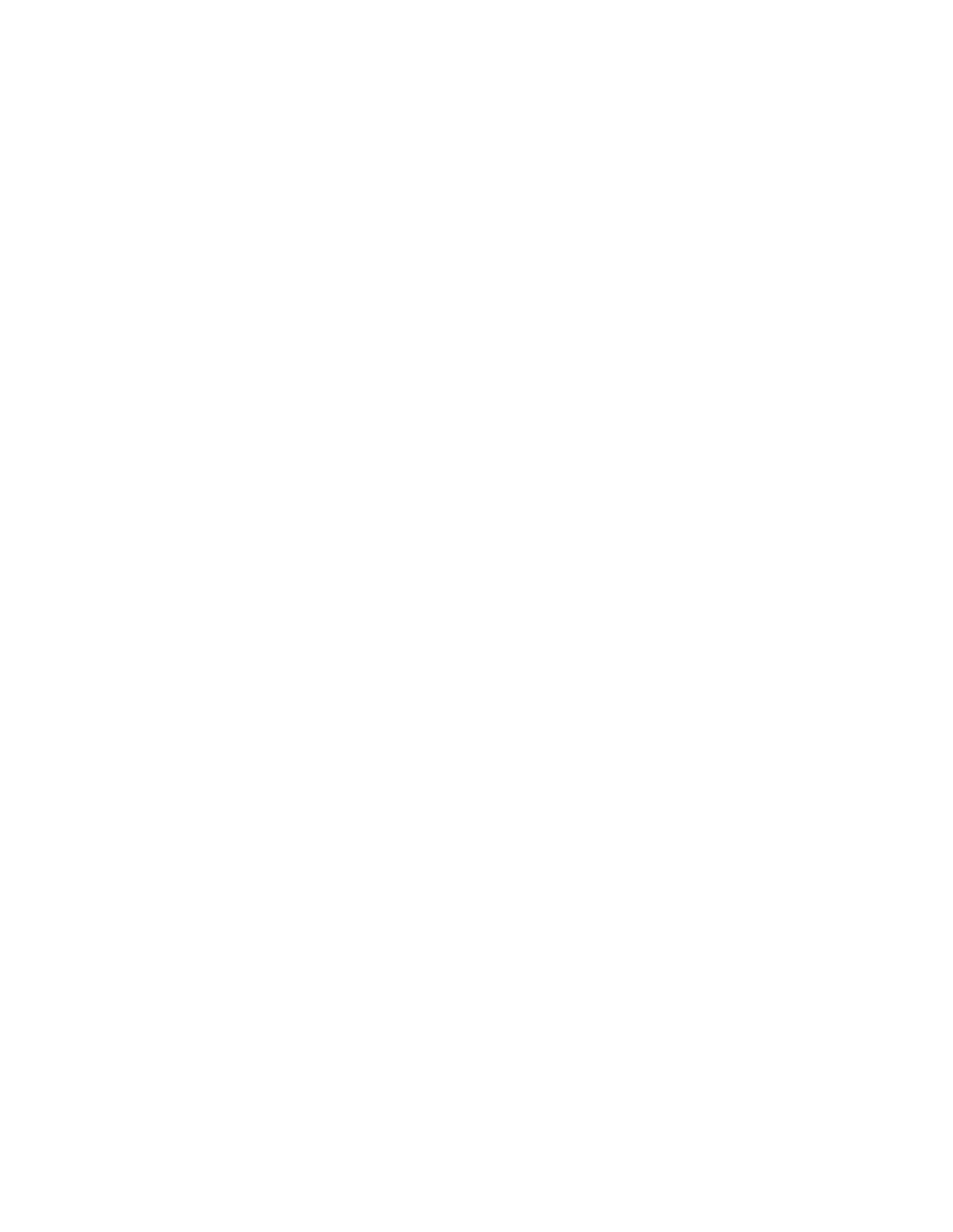# **TITLE 5 LUMMI NATION CODE OF LAWS<br>CODE OF OFFENSES**

#### **Table of Contents**

# **Chapter 5.00 Purpose and Declaration**

# **Chapter 5.01 Crimes Against Persons**

# **Chapter 5.02 Offenses Against Property**

# **Chapter 5.03 Offenses Involving Animals**

# **Chapter 5.04 Offenses Involving Conduct**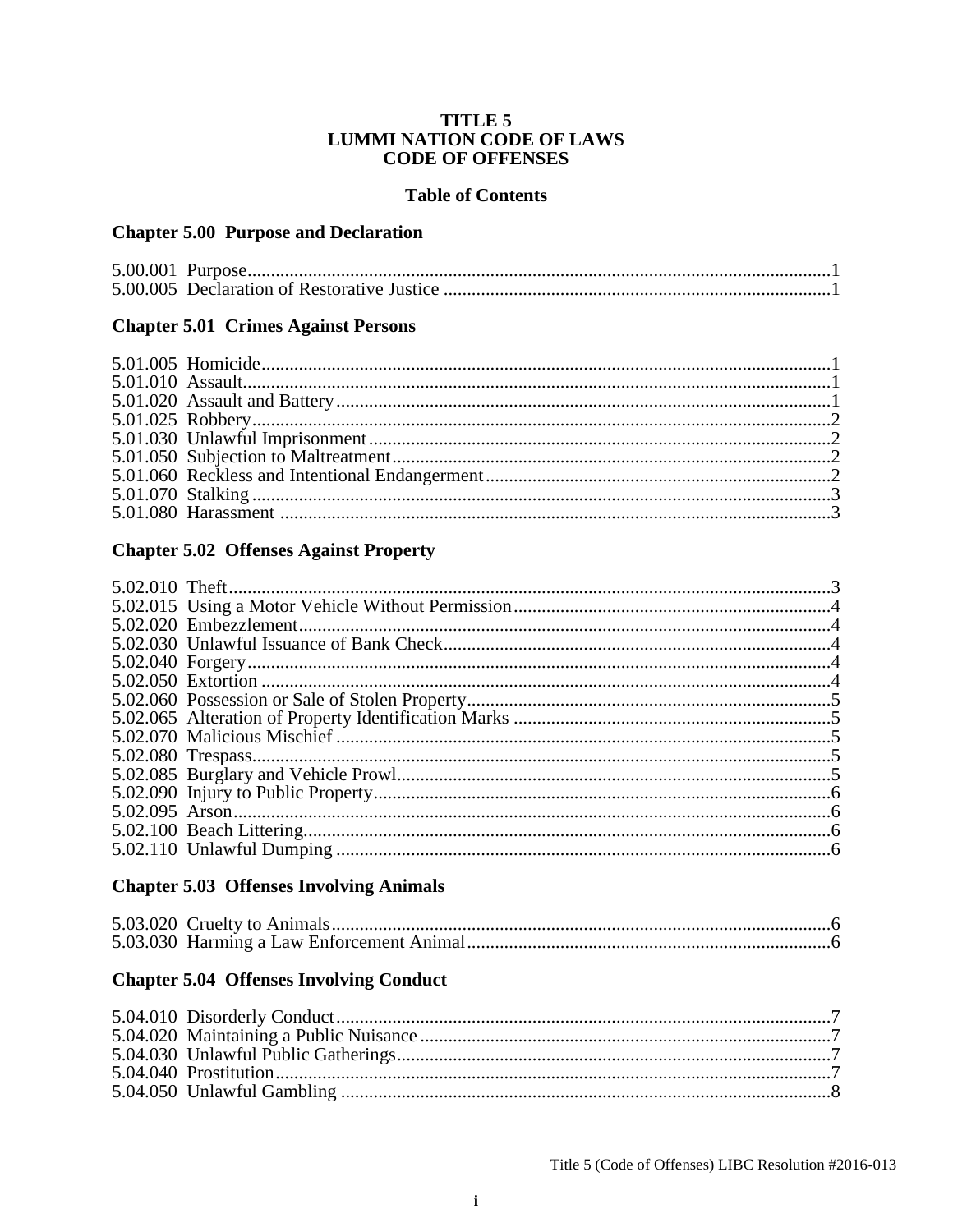# **Chapter 5.06 Offenses Involving Children**

# **Chapter 5.07 Offenses Involving Tribal Government**

# **Chapter 5.08 Other Offenses**

# **Chapter 5.09A Drug and Alcohol Violations**

| 5.09A.060 Proof of Chemical Composition, Intended Usage, Nature or Design of Illegal |  |
|--------------------------------------------------------------------------------------|--|
|                                                                                      |  |
|                                                                                      |  |
|                                                                                      |  |
|                                                                                      |  |
|                                                                                      |  |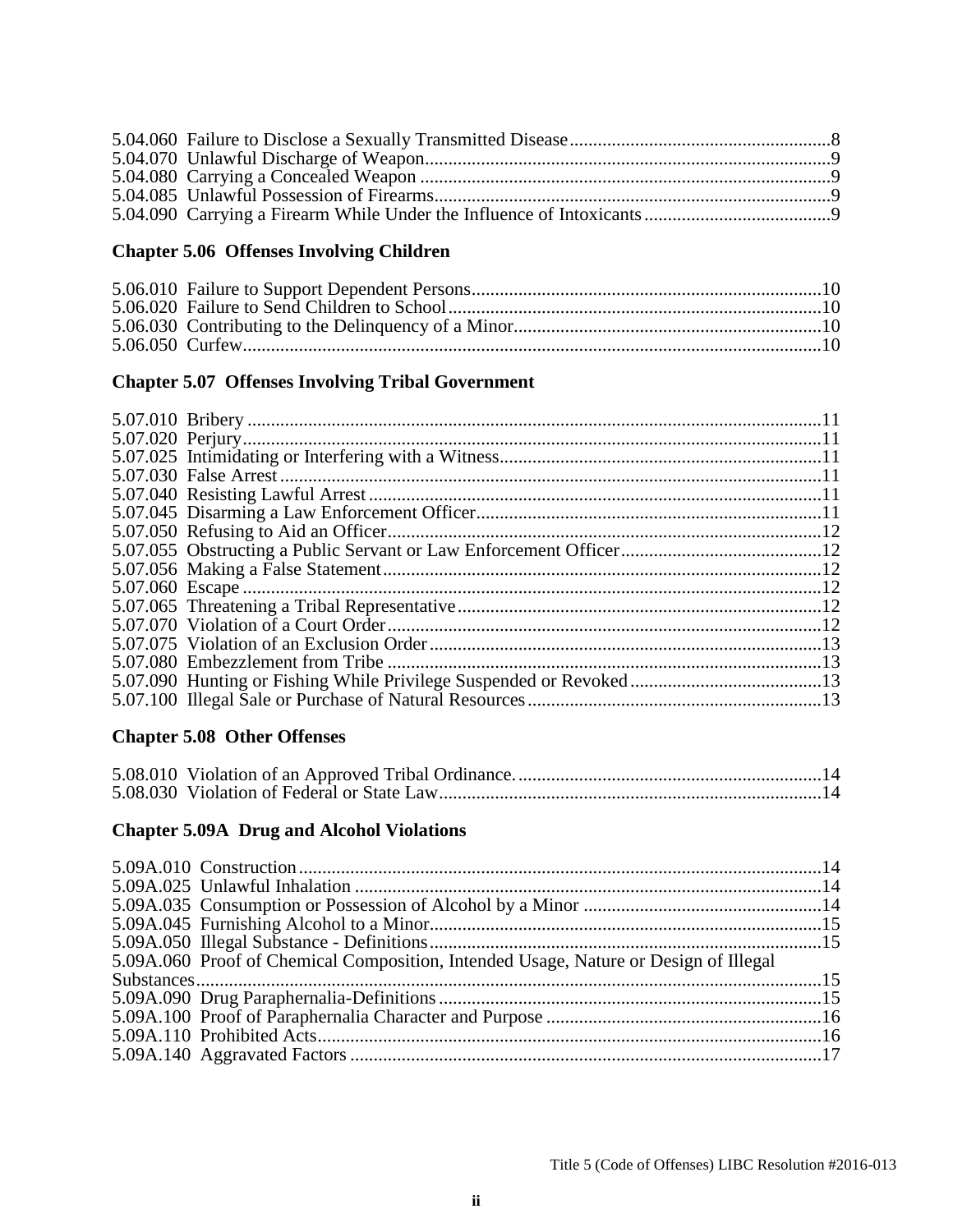# **Chapter 5.09B Civil Forfeiture of Property Used in Controlled Substances Violations**

# **Chapter 5.09C Sexual Offenses**

# **Sub-Chapter 5.09C.01 General Provisions**

#### **Sub-Chapter 5.09C.02 Penalties**

# **Sub-Chapter 5.09C.04 Definitions, Guidance and Defenses**

# **Sub-Chapter 5.09C.05 Sexual Offenses**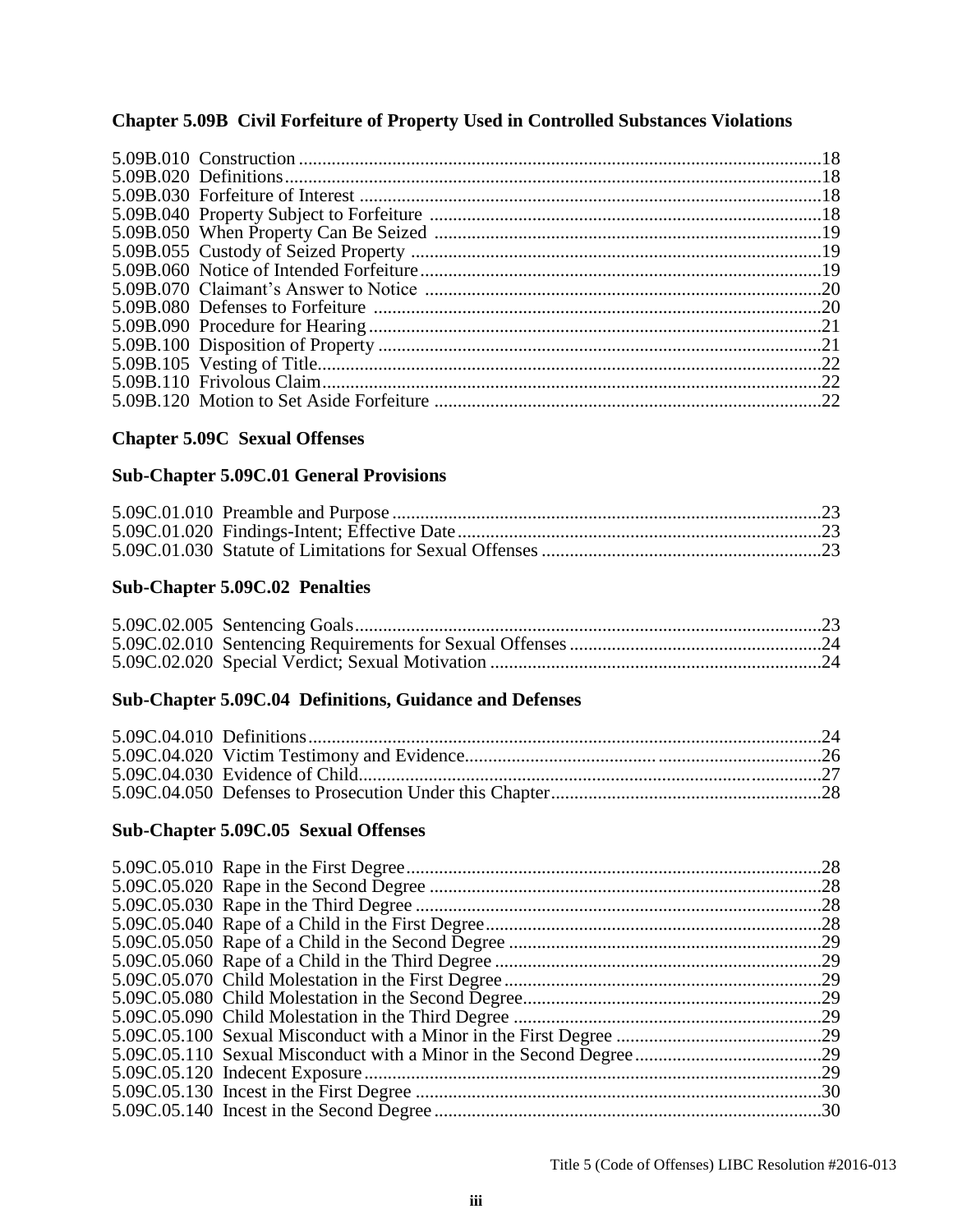| 5.09C.05.190 Depictions of a Minor Engaged in Sexually Explicit Conduct31 |  |
|---------------------------------------------------------------------------|--|
|                                                                           |  |
|                                                                           |  |
|                                                                           |  |
|                                                                           |  |

# **Sub-Chapter 5.09C.06 Sex Offender Registration and Notification**

|  | .33 |
|--|-----|
|  |     |
|  | .33 |
|  |     |
|  |     |
|  |     |
|  |     |
|  |     |
|  |     |
|  |     |
|  |     |
|  |     |
|  |     |
|  |     |
|  |     |
|  |     |
|  |     |
|  |     |
|  |     |
|  |     |

# **Chapter 5.10 General Provisions**

# **Chapter 5.11 Sentencing**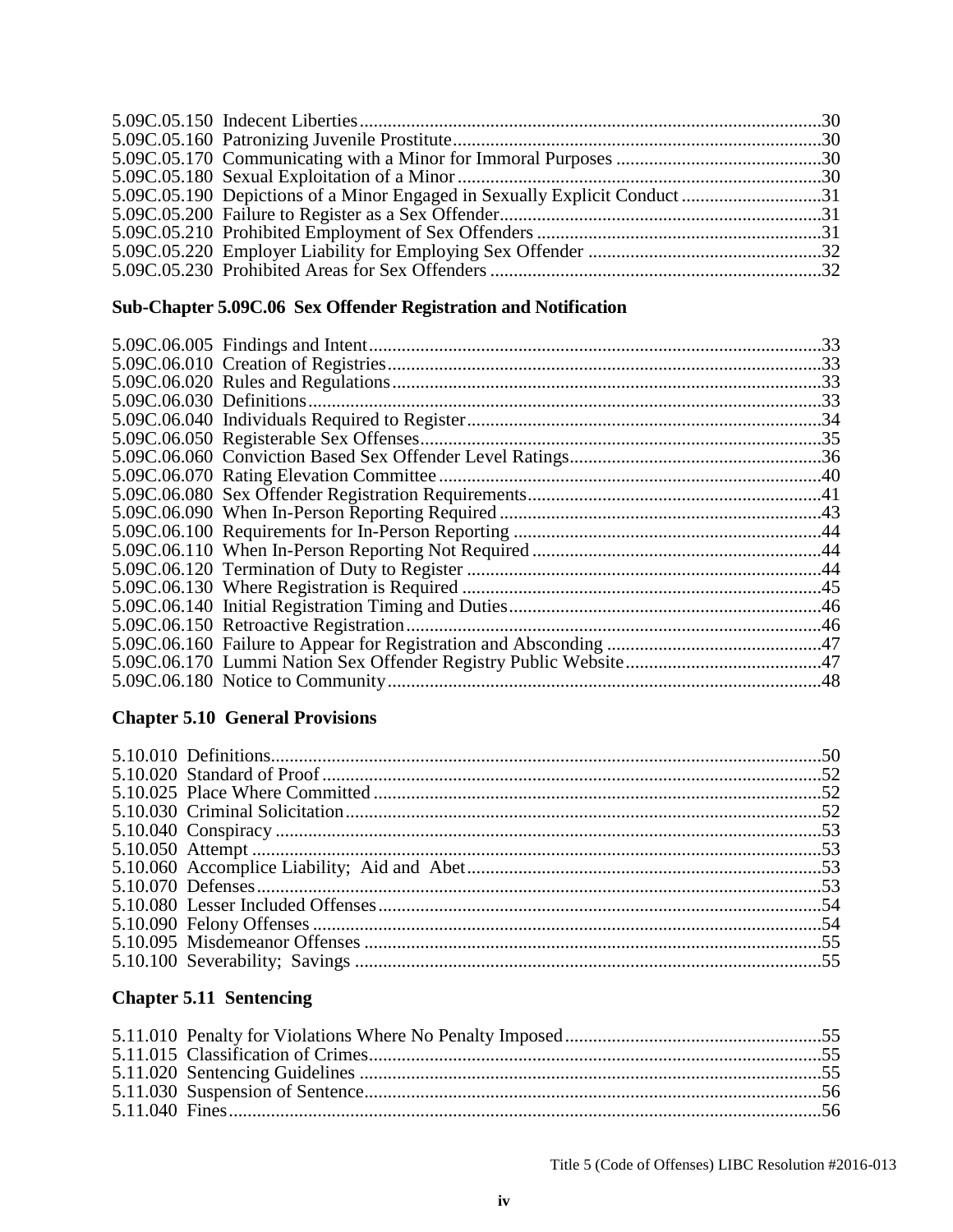# **Chapter 5.12 Ch'qi'n'txw an Offender's Record of Conviction (Expungement)**

| 5.12.020 Eligibility Requirements for Ch'qi'n'txw an Offender's Record of Conviction59 |  |
|----------------------------------------------------------------------------------------|--|
|                                                                                        |  |
| 5.12.040 Notice of Petition for Ch'qi'n'txw and Request for Community Comments         |  |
|                                                                                        |  |
|                                                                                        |  |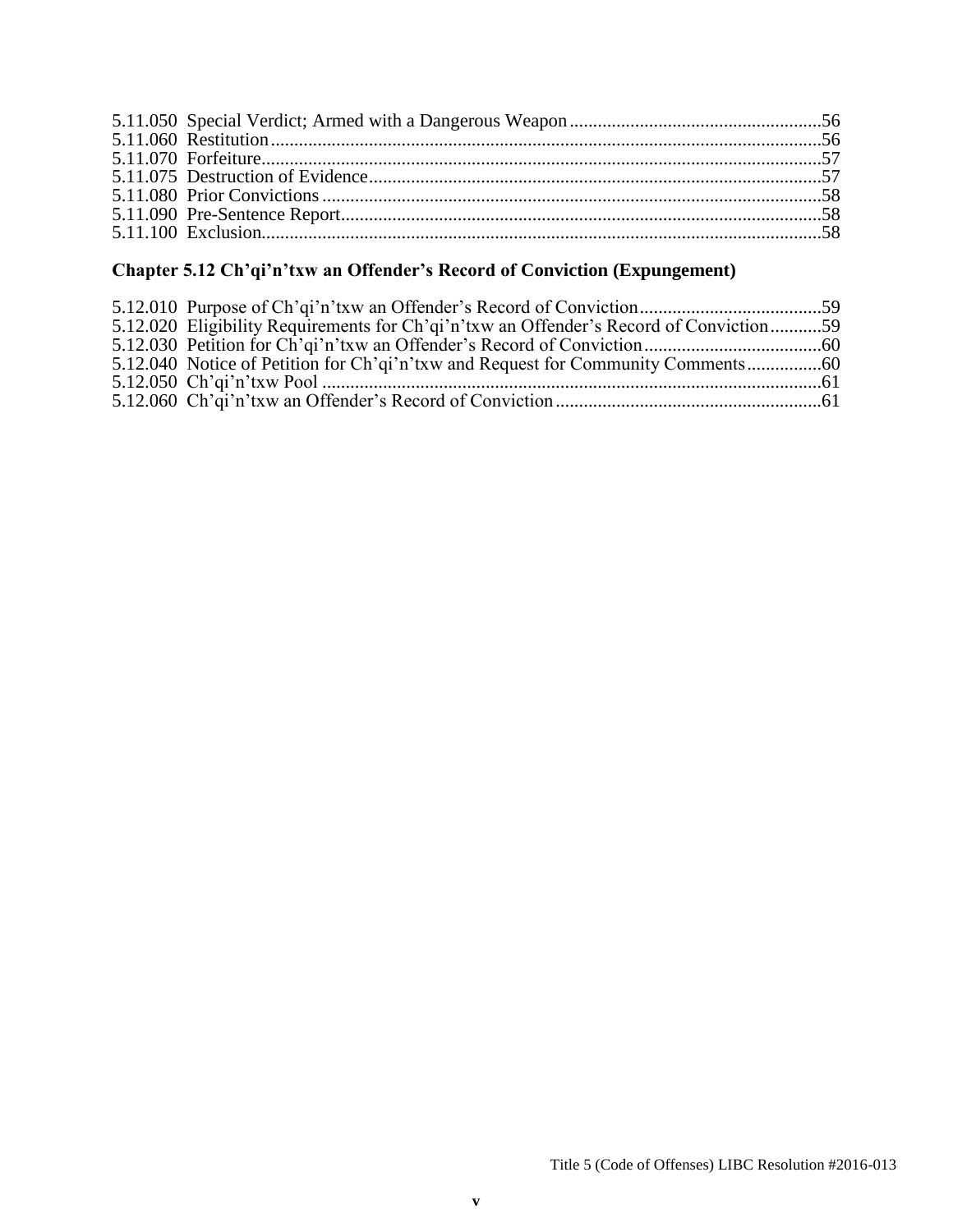#### **TITLE 5 LUMMI NATION CODE OF LAWS CODE OF OFFENSES**

#### **Chapter 5.00 Purpose and Declaration**

### **5.00.001 Purpose**

It is declared that the general purposes of this Title are:

(a) To proscribe conduct that unjustifiably and inexcusably threatens or inflicts substantial harm to individual or public interests;

(b) To give all persons entering into the jurisdiction of the Lummi Nation a fair warning of proscribed conduct and of the sentences authorized upon conviction;

(c) To differentiate on reasonable grounds between serious and minor offenses and to prescribe proportionate penalties for each;

(d) To protect the public interest of the Lummi Nation by defining the act or omission which constitutes each offense, and to apply the provisions of this Title equally and unfavorably to all persons within the jurisdiction of the Lummi Nation.

#### **5.00.005 Declaration of Restorative Justice**

The Lummi Nation declares that criminal offenses should be adjudicated with a focus on the rehabilitation of offenders and reconciliation for the harm caused to victims and the Lummi Community. Where offenders and victims consent, offenders sentenced under this Title are afforded a wide range of opportunities to assume responsibility and take action toward wellness and repairing harm.

Incarceration is always considered an extraordinary measure under any offense enumerated in this Title and should be imposed only where an offender is found to have caused serious injury to a victim or the community or caused other serious circumstances which warrant a jail sentence.

# **Chapter 5.01 Crimes Against Persons**

# **5.01.005 Homicide**

A person who recklessly, intentionally, or through gross negligence kills another human being is guilty of homicide and, upon conviction, shall be sentenced to imprisonment for 3 years and a fine of \$15,000.

#### **5.01.010 Assault**

(a) Assault in the First Degree. A person who commits assault while armed with a dangerous weapon is guilty of assault in the first degree. Assault in the First Degree is a class B offense.

(b) Assault in the Second Degree. A person who commits assault in one or more of the following aggravated circumstances is guilty of assault in the second degree:

(1) the victim is a law enforcement officer; or

(2) the victim is a person who by reason of age or disability is functionally, mentally, or physically unable to care for himself.

Assault in the Second Degree is a Class C offense.

(c) Assault in the Third Degree. A person who commits an assault not amounting to assault in the first or second degree is guilty of assault in the third degree. Assault in the Third Degree is a class E offense.

#### **5.01.020 Assault and Battery**

(a) Assault and Battery in the First Degree. A person who commits assault and battery in one or more of the following aggravated circumstances is guilty of assault and battery in the first degree:

(1) use of a dangerous weapon;

(2) use of means of poison or a deadly illness; or

(3) use of any force or means to produce grave physical harm or substantial risk of death.

Assault and Battery in the First Degree is a class A offense.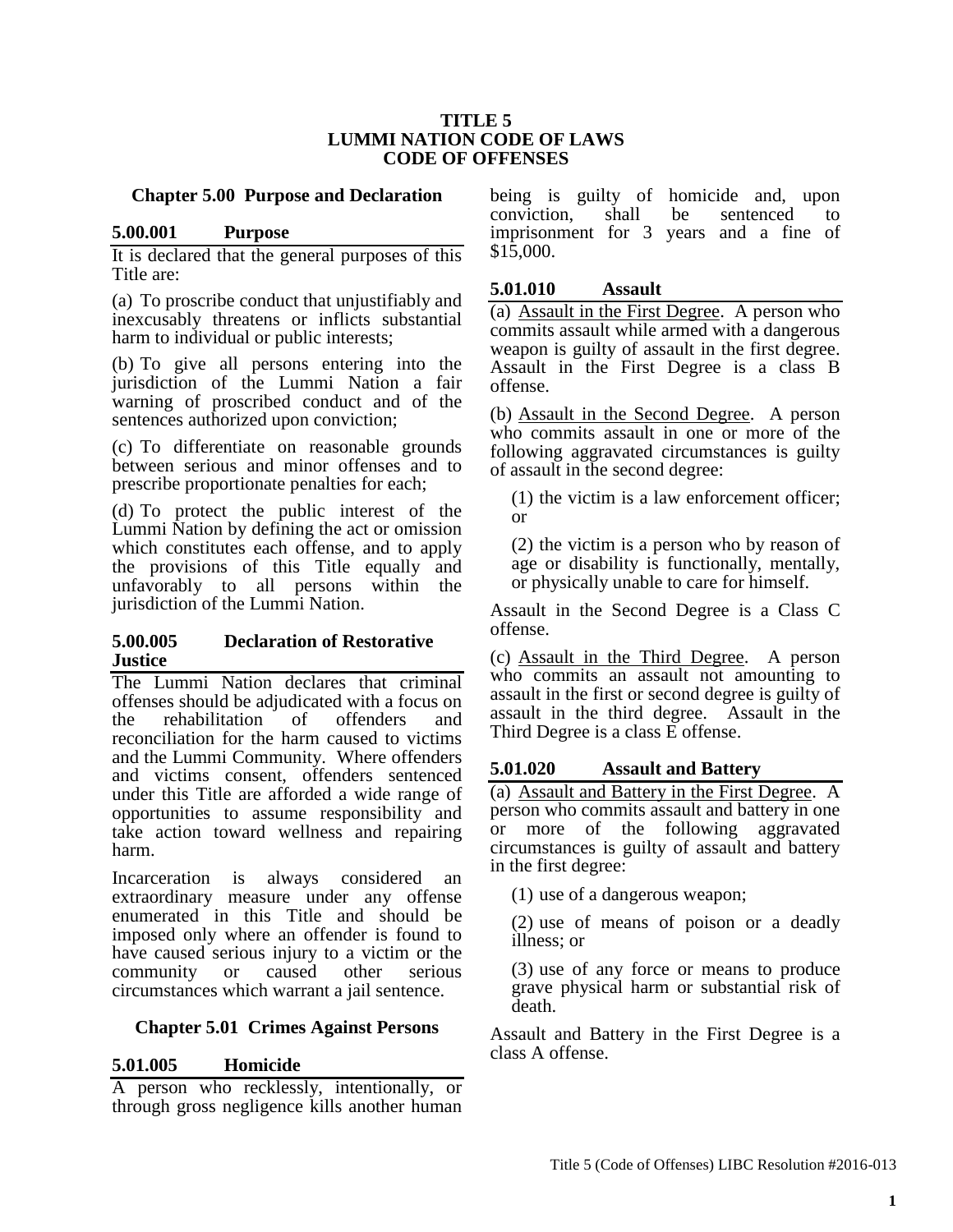(b) Assault and Battery in the Second Degree. A person who commits assault and battery in one or more of the following aggravated circumstances is guilty of assault and battery in the second degree:

(1) willful infliction of serious physical harm;

(2) the victim is a law enforcement officer; or

(3) the victim is a person who by reason of age or disability is functionally, mentally, or physically unable to care for himself.

Assault and Battery in the Second Degree is a class B offense.

(c) Assault and Battery in the Third Degree. A person who commits an assault and battery not amounting to assault and battery in the first or second degree is guilty of assault and battery in the third degree. Assault and Battery in the Third Degree is a class D offense.

# **5.01.025 Robbery**

A person who unlawfully takes or retains possession of personal property from the person of another or in his presence against his will by the knowing use or threatened use of immediate force, violence, or fear of injury to that person or his property or the person or property of anyone is guilty of robbery. Robbery is a class A offense.

# **5.01.030 Unlawful Imprisonment**

(a) Unlawful Imprisonment. A person who intentionally takes away or restrains another person against his will or, if such person be under the age of 18, without the consent of the person having lawful care or charge of him, is guilty of unlawful imprisonment. Unlawful Imprisonment is a class D offense.

(b) Aggravated Unlawful Imprisonment. A person who commits the crime of unlawful imprisonment by the use of force, or by threatening imminent physical harm or with the use of a dangerous weapon, is guilty of aggravated unlawful imprisonment. Aggravated Unlawful Imprisonment is a class B offense.

# **5.01.050 Subjection to Maltreatment**

In the practice of the culture, traditions, or religions of the Lummi people, no person may be subjected to any of the following:

(1) brutal treatment including, but not limited to, hitting, clubbing, biting, striking or otherwise inflicting injury;

(2) total fasting or fasting in a medically inappropriate way;

(3) deprivation of medical treatment, medicine, or other care;

(4) forcing any person to take part in any activity relating to traditional, cultural, or religious practices against his will; or

(5) accepting any person as a dancer, "baby" or initiate who has not received a written clearance from a medical doctor.

A person who knowingly violates this Section shall be guilty of an offense and punished by a fine of not more than \$500 and a jail sentence of not more than 180 days. This Section shall be liberally interpreted and strictly enforced to carry out its purposes.

### **5.01.060 Reckless and Intentional Endangerment**

(a) Reckless Endangerment. A person who recklessly engages in conduct that creates a substantial risk of death or serious physical harm to another person is guilty of reckless endangerment. Reckless Endangerment is a class D offense.

(b) Intentional Endangerment. A person who intentionally engages in conduct that creates a substantial risk of death or serious physical harm to another person is guilty of intentional endangerment. Intentional Endangerment is a class B offense.

(c) If the person engages in reckless or intentional endangerment under this Section by propelling an object into a residential structure or other structure that is regularly occupied by another person, and the person does not know that the structure is uninhabited at the time of the conduct, it is not a defense to the charge that the structure was not inhabited at the time of the conduct.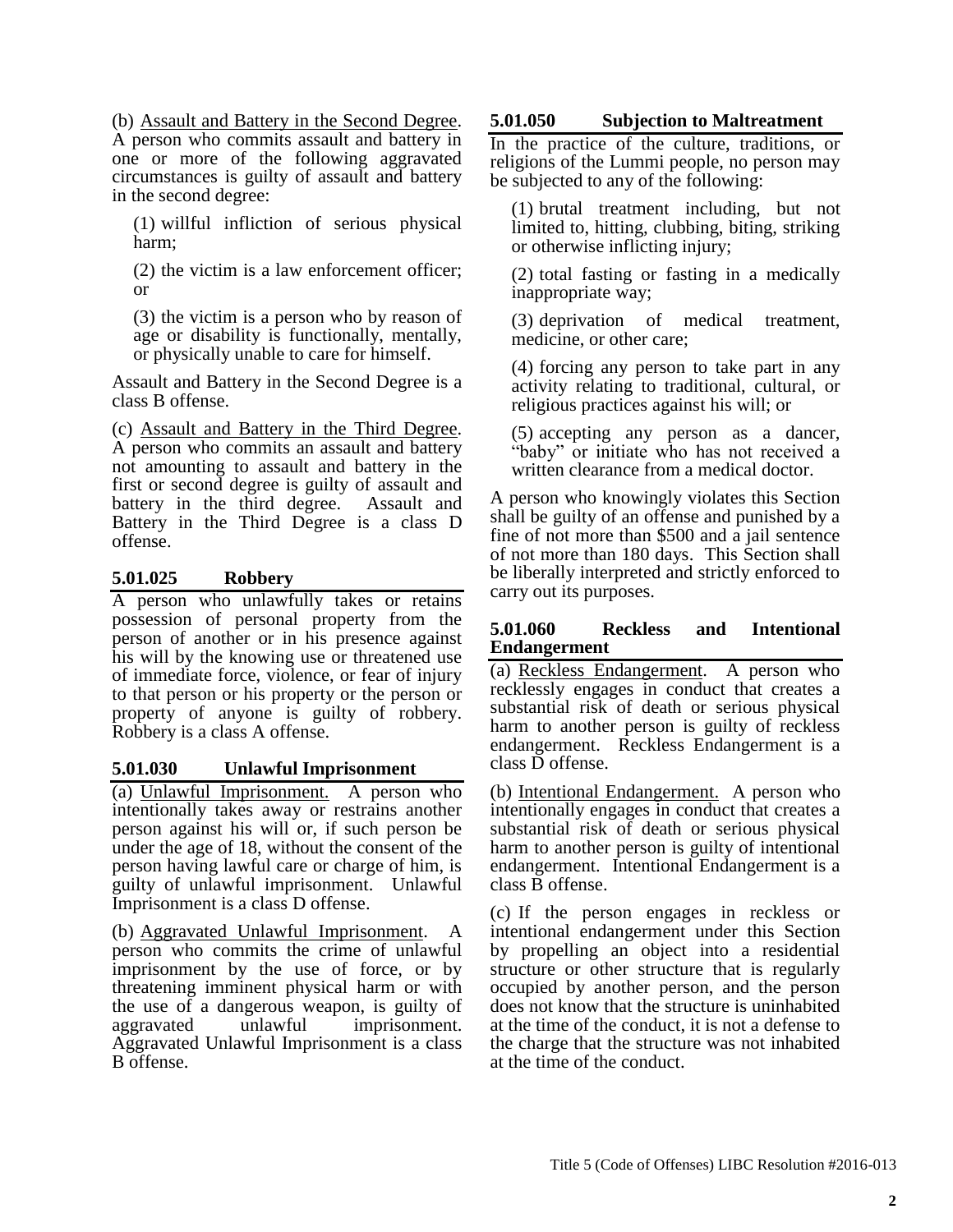### **5.01.070 Stalking**

(a) Stalking. A person is guilty of the crime of stalking if the person knowingly engages in a series of acts over time, however short, that are directed toward another person such as surveillance, harassment, threats, or intimidating behavior that causes that person substantial emotional distress or reasonable fear for that person's safety or the safety of that person's immediate family. Stalking is a class D offense.

(b) Aggravated Stalking. A person commits the crime of aggravated stalking if:

(1) the stalker has committed the offense within five years of a prior conviction for stalking in any jurisdiction;

(2) a court order from any jurisdiction is in place protecting that person from the stalker;

(3) the stalker makes a credible threat with the intent to place that person in reasonable fear of death, sexual assault, abduction, unlawful imprisonment, or serious physical harm to that person or that person's immediate family member;

(4) the stalker has violated the federal Violence Against Women Act; or

(5) the stalker's victim is or was a law enforcement officer, court official, juror, attorney, victim advocate, or council member, and the stalker stalked the victim to retaliate against the victim for an act the victim performed during the course of official duties or to influence the victim's performance of official duties.

Aggravated Stalking is a class B offense.

(c) It is a defense to an offense under this Section if the accused person had a reasonable and lawful purpose for the acts.

#### **5.01.080 Harassment**

(a) Harassment. A person is guilty of harassment if:

(1) without lawful authority, the person knowingly threatens:

(i) to cause physical harm immediately or in the future to the person threatened or to any other person; or

(ii) to cause physical damage to the property of a person other than the actor; or

(iii) to subject the person threatened or any other person to physical confinement or restraint; or

(iv) maliciously to do any other act which is intended to seriously harm the person threatened or another with respect to his physical or mental health or safety; and

(2) the person, by words or conduct, places the person threatened in reasonable fear that the threat will be carried out immediately or in the future. "Words or conduct" includes, in addition to any other form of communication or conduct, the sending of an electronic communication.

Harassment is a class E offense.

(b) Aggravated Harassment. A person who harasses another is guilty of aggravated harassment if either of the following applies:

(1) the person has two or more previous convictions in any jurisdiction of any crime of harassment, stalking, violating an order prohibiting contact, or disobedience of a lawful order of court, with the same victim or members of the victim's family or household or any person specifically named in any civil or criminal order prohibiting contact; or

(2) the person harasses another person under Subsection  $(a)(1)(i)$  of this Section by threatening to kill or rape the person threatened or any other person.

Aggravated Harassment is a class D offense.

# **Chapter 5.02 Offenses Against Property**

#### **5.02.010 Theft**

(a) Theft. A person who takes the property of another person, with intent to deprive the other of possession, is guilty of theft. Theft is a class E offense.

(b) Aggravated Theft. A person who takes the property of another person, with intent to deprive, in one or more of the following aggravated circumstances, is guilty of aggravated theft: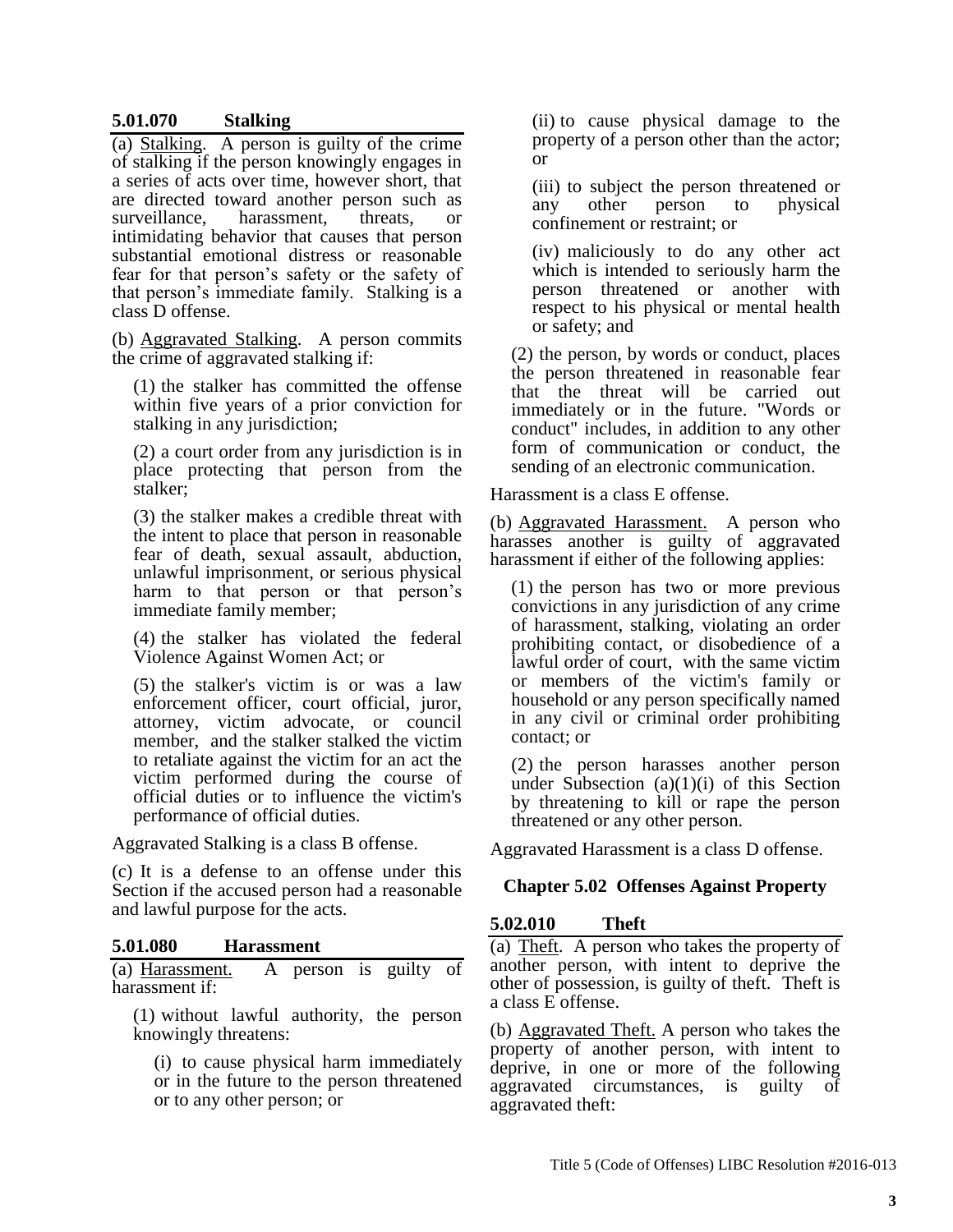(1) the property taken exceeds \$1,500 in value;

(2) the property of any value taken is a firearm or motor vehicle;

(3) the property is obtained by intentional misrepresentation or deceit or by false interpreting, or by use of false weights or measures; or

(4) the property of any value was taken from the person of another but does not constitute robbery.

Aggravated Theft is a class D offense.

(c) Each item of property taken shall constitute a separate offense of theft.

### **5.02.015 Using a Motor Vehicle Without Permission**

A person is guilty of using a motor vehicle without permission if he, without the permission of the owner or person entitled to possession, intentionally takes or drives away a motor vehicle that is the property of another, or he voluntarily rides in or upon the motor vehicle with knowledge of the fact that the motor vehicle was unlawfully taken. The crime of using a motor vehicle without permission is a lesser included offense of aggravated theft. Using a Motor Vehicle Without Permission is a class D offense.

# **5.02.020 Embezzlement**

A person who, having lawful custody of property not his own, embezzles, steals, unlawfully converts to his use or the use of another, willfully misapplies, or willfully permits to be misapplied, any money, funds, credits, goods, assets, or any other property belonging to another with intent to deprive the owner is guilty of embezzlement. Embezzlement is a class D offense.

#### **5.02.030 Unlawful Issuance of Bank Check**

(a) Any person who shall with intent to defraud, make, draw, utter, or deliver to another person, entity, or business any check or draft, on a bank or other depository for the payment of money, knowing at the time of such drawing, or delivery, that he does not have sufficient funds in, or credit with the

bank or other depository, to meet the check or draft, in full upon its presentation, is guilty of unlawful issuance of bank check. The word "credit" as used herein shall be construed to mean an arrangement or understanding with the bank or other depository for the payment of such check or draft. The uttering or delivery of such a check or draft to another person, entity or business without such funds or credit to meet the same shall be prima facie evidence of an intent to defraud.

(b) Any person who shall with intent to defraud, make, draw, utter, or deliver to another person, entity or business any check or draft on a bank or other depository for the payment of money and who issues a stoppayment order directing the bank or depository on which the check is drawn not to honor the check, and who fails to make payment of money in the amount of the check or draft or otherwise arrange a settlement agreed upon by the holder of the check within twenty days of issuing the check or draft is guilty of unlawful issuance of a bank check.

(c) Unlawful Issuance of a Bank Check is a class D offense. The Court shall order the defendant to make full restitution.

# **5.02.040 Forgery**

A person who, with the intent to injure or defraud, falsely makes, signs, executes, or alters any written instrument or document, or who presents as true a written instrument or document which he knows to be forged, is guilty of forgery. Forgery is a class D offense.

# **5.02.050 Extortion**

A person who intentionally by any means whatsoever extorts or attempts to extort by means of a wrongful threat any monies, goods, property, services, sexual favors or anything else of any value from another person, is guilty of extortion. Extortion is a class C offense.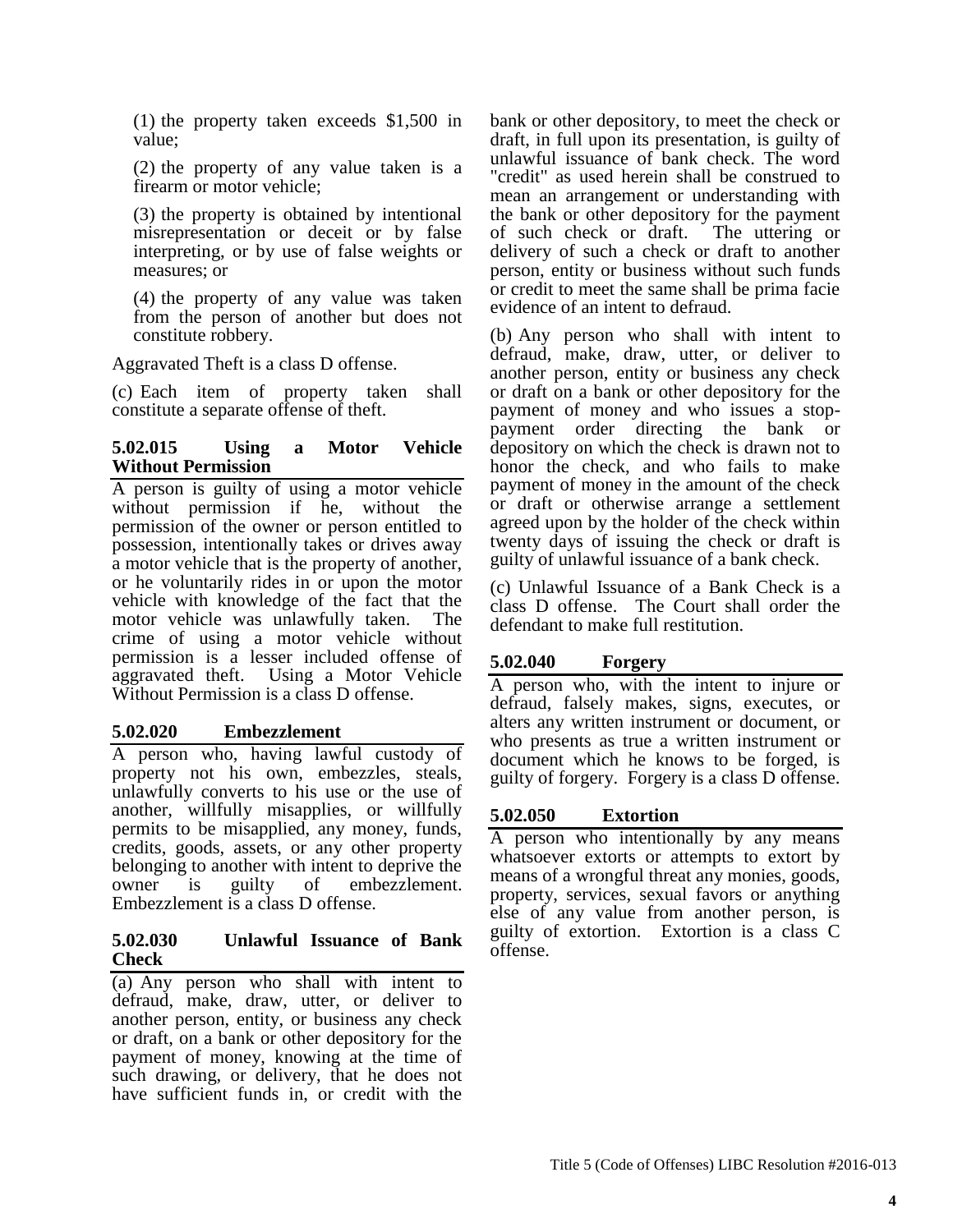# **5.02.060 Possession or Sale of Stolen Property**

(a) Possession or Sale of Stolen Property. A person who sells, possesses, receives, or conceals any property, knowing the same to be stolen, embezzled, or obtained by fraud, false pretense, robbery or burglary is guilty of possession or sale of stolen property. Possession or Sale of Stolen Property is a class E offense.

(b) Aggravated Possession or Sale of Stolen Property. A person who sells, possesses, receives, or conceals any property, knowing the same to be stolen, embezzled, or obtained by fraud, false pretense, robbery or burglary in one or more of the following aggravated circumstances, is guilty of aggravated possession or sale of stolen property:

- (1) the property exceeds \$1,500 in value; or
- (2) the property is a firearm or motor vehicle.

Aggravated Possession or Sale of Stolen Property is a class D offense.

# **5.02.065 Alteration of Property Identification Marks**

A person who knowingly removes, alters, or obliterates any manufacturer's make, model, or serial number, personal identification number, or identifying marks engraved, etched, or marked upon an item of another's personal property, or property believed to be stolen, embezzled, or obtained by fraud, false pretense, robbery, or burglary, is guilty of alternation of property identification marks. Alteration of Property Identification Marks is a class D offense.

# **5.02.070 Malicious Mischief**

A person is guilty of malicious mischief if the person knowingly:

(1) causes physical damage to the property of another;

(2) causes a substantial risk of interruption or impairment of public services;

(3) causes a substantial risk of impairment of the safety, efficiency, or operation of a motor vehicle; or

(4) marks on any public structure or any

real or personal property owned by another person without express permission from an authorized person.

Malicious Mischief is a class D offense.

# **5.02.080 Trespass**

(a) Trespass. A person who knowingly enters or remains in any building, structure, or on real property, other than a motor vehicle or residential dwelling, of another person without permission of the owner or the lawful occupant, unless otherwise authorized by law, or who allows livestock to occupy or graze on such cultivated lands, is guilty of trespass. Trespass is a class E offense.

(b) Residential Trespass. A person who knowingly enters any part of a residential dwelling, without permission of the owner or the lawful occupant, unless otherwise authorized by law, is guilty of residential trespass. Residential Trespass is a class D offense.

(c) Vehicle Trespass. A person who knowingly enters any part of any motor vehicle without permission of the owner or the lawful operator, unless otherwise authorized by law, is guilty of vehicle trespass. Vehicle Trespass is a class E offense.

# **5.02.085 Burglary and Vehicle Prowl**

(a) Burglary. A person who enters or remains in a building, other than a residential dwelling, with the intent to commit a crime against a person or property in the building is guilty of burglary. If the building is a church or other structure that is used as a spiritual gathering place, the person shall be sentenced to a period not less than 30 days. Trespass is a lesser included offense. Burglary is a class D offense.

(b) Residential Burglary. A person who enters or remains in a residential dwelling, with intent to commit a crime against a person or property in the dwelling, is guilty of residential burglary. Residential Trespass is a lesser included offense. Residential Burglary is a class B offense.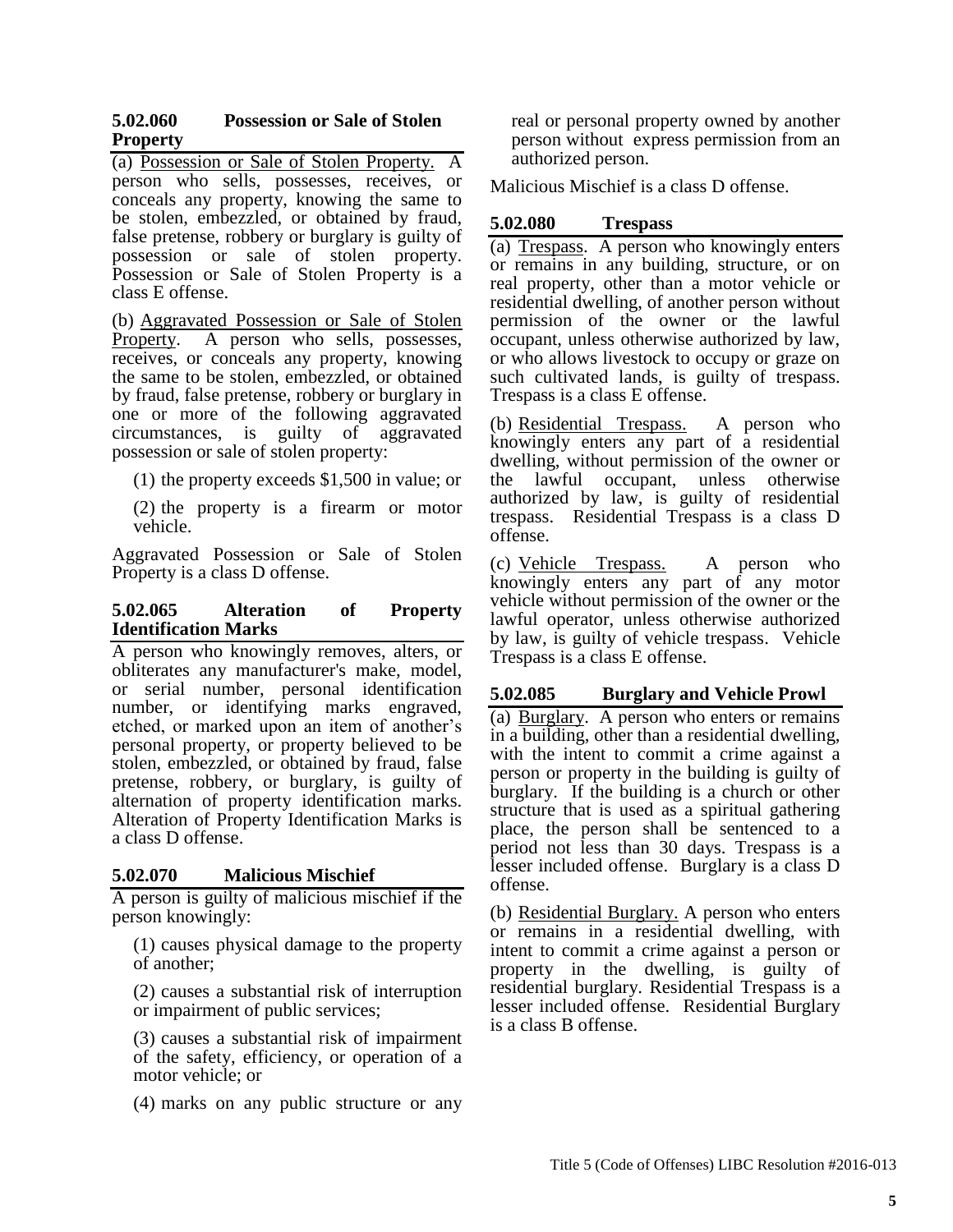(c) Vehicle Prowl. A person who enters or remains in a motor vehicle with the intent to commit a crime against a person or property therein, is guilty of vehicle prowl. Vehicle Trespass is a lesser included offense. Vehicle Prowl is a class D offense.

(d) In a prosecution for burglary or vehicle prowl, a person who enters or remains unlawfully in a building, residential dwelling, or motor vehicle, may be inferred to have acted with intent to commit a crime against a person or property therein, unless such entering or remaining shall be explained by evidence satisfactory to the trier of fact to have been made without such criminal intent.

(e) A person who, in the commission of a burglary or vehicle prowl, commits any other crime, may be punished for the other crime as well as for the burglary or vehicle prowl, and may be prosecuted for each crime separately.

### **5.02.090 Injury to Public Property**

A person who, without proper authority, recklessly uses or injures any public property of the Lummi Nation, the State, or the United States is guilty of injury to public property. Injury to Public Property is a class D offense.

#### **5.02.095 Arson**

(a) Arson. A person who knowingly causes a fire or explosion which damages a building, structure, improvement, motor vehicle, crop, timber, or any property is guilty of arson. Arson is a class C offense.

(b) Aggravated Arson. A person is guilty of aggravated arson if the person knowingly causes a fire or explosion:

(1) that is manifestly dangerous to any human life;

(2) that damages a residential dwelling;

(3) on property valued at \$10,000 or more with intent to collect insurance proceeds; or

(4) that causes damages in excess of \$10,000.

Aggravated Arson is a class A offense.

### **5.02.100 Beach Littering**

A person who knowingly breaks or places broken glass or other dangerous objects in the lakes and streams, on the shorelines and beaches, or around picnic and camping areas is guilty of beach littering. Beach Littering is a class F offense.

### **5.02.110 Unlawful Dumping**

A person who dumps garbage, including animal carcasses or offal from cattle or game animals, on public property or the property of another without authorization is guilty of unlawful dumping. Unlawful Dumping is a class E offense.

# **Chapter 5.03 Offenses Involving Animals**

### **5.03.020 Cruelty to Animals**

(a) Notwithstanding any provisions in Title 32 of this Code, a person who causes unnecessary pain to an animal is guilty of cruelty to animals if the person knowingly:

(1) causes unnecessary pain to an animal;

(2) kills or maims, without legal cause or justification, an animal belonging to another; or

(3) fails to provide the minimal necessities to maintain an animal's health, including food and water.

Cruelty to Animals is a class D offense.

(b) The penalties under this Section shall be in addition to any penalties imposed under Title 32 of this Code.

# **5.03.030 Harming a Law Enforcement Animal**

(a) A person is guilty of harming a law enforcement animal, whether or not the animal is actually engaged in law enforcement work at the time, if the person:

(1) intentionally, without lawful cause or justification, causes serious physical harm, permanent disability or death to, or uses a dangerous weapon upon a law enforcement animal that the person knows or has reason to know is a law enforcement animal;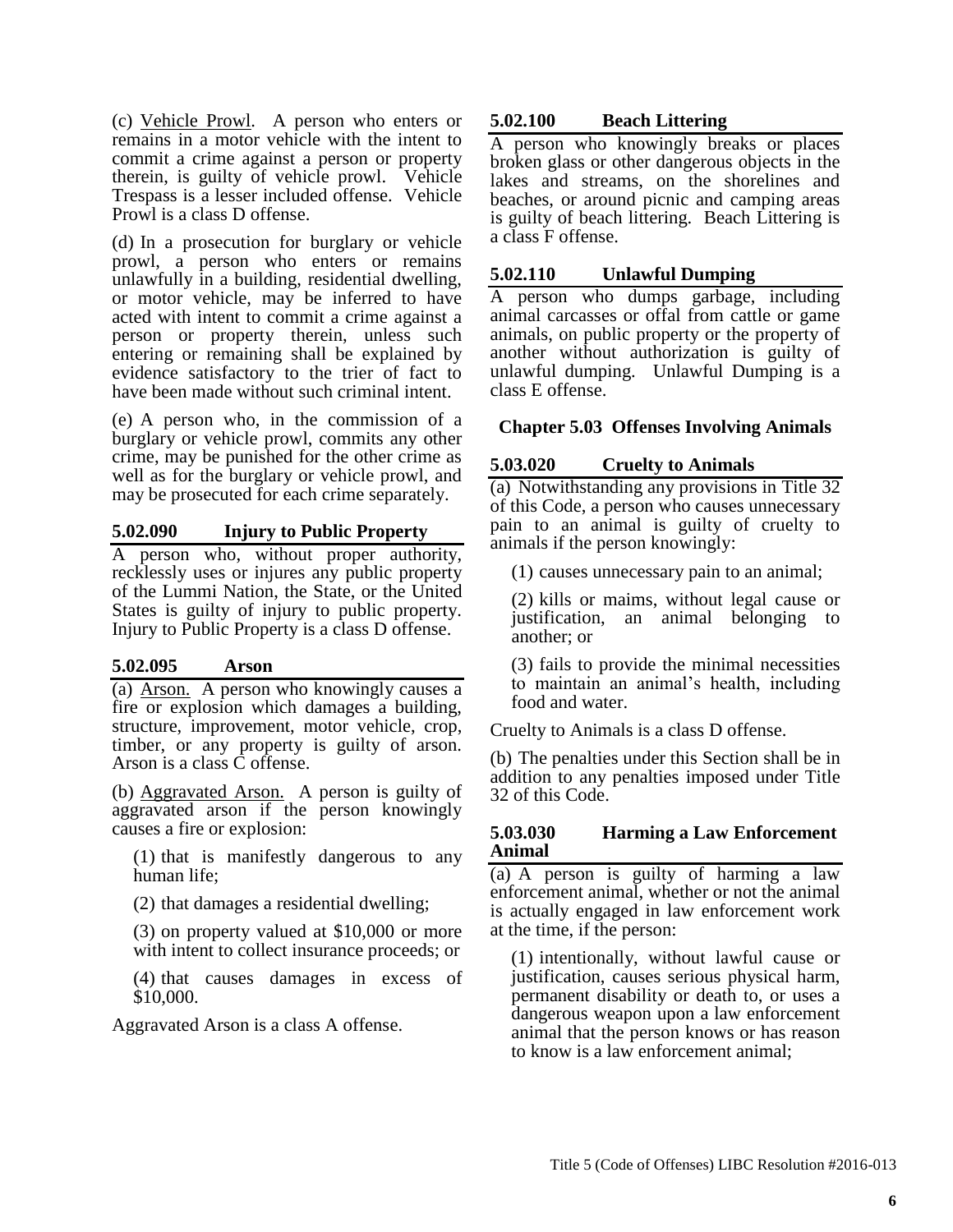(2) maliciously touches, strikes, or causes physical harm to a law enforcement animal that the person knows or has reason to know is a law enforcement animal; or

(3) knowingly harasses, teases, interferes with, or attempts to interfere with a law enforcement animal that the person knows or has reason to know is a law enforcement animal.

(b) A violation of Subsection  $(a)(1)$  of this Section is a class B offense. A violation of Subsection (a)(2) of this Section is a class D offense. A violation of Subsection (a)(3) of this Section is a class E offense. Any person convicted of any offense under this Section shall make restitution for injuries caused to the law enforcement animal and shall pay the replacement cost of the animal if, as a result of the offense, the animal can no longer perform its duties.

# **Chapter 5.04 Offenses Involving Conduct**

### **5.04.010 Disorderly Conduct**

A person is guilty of disorderly conduct if the person:

(1) engages in fighting, threatening or violent behavior;

(2) makes or instigates unreasonable noise or makes offensively coarse utterances, gestures, or displays, or addresses abusive language to any person present;

(3) creates a hazardous or physically offensive condition in a public place for no legitimate purpose;

(4) is under the influence of alcohol or any illegal substance and does any of the following:

(A)passes out or is asleep in a public place or on the property of another without permission;

(B) bothers, disrupts or otherwise intrudes upon another person or group of persons in a public place;

(C) places himself in danger; or

(D)is in an area set aside for religious or ceremonial activities (including the Lummi Stommish Grounds) that are to

be free from alcoholic beverages or illegal substances or the presence of intoxicated persons during the period of such religious or ceremonial activity; or

(5) while in an area owned or maintained by the LIBC:

(A)uses an illegal substance; or

(B) uses alcoholic beverages, except where use is permitted;

(6) exposes his genitals, buttocks or female breasts under circumstances in which that person knows or should know that person's conduct is likely to annoy, offend or alarm another person.

Disorderly Conduct is a class E offense.

### **5.04.020 Maintaining a Public Nuisance**

A person who acts in such a manner, or permits his property to fall into such condition or to be used for such a purpose, as to injure or endanger the safety, health, comfort, or property of his neighbors or the community, is guilty of maintaining a public nuisance. Maintaining a Public Nuisance is a class F offense.

#### **5.04.030 Unlawful Public Gathering**

A person who holds any public dance, game or gathering without obtaining a valid permit from LIBC or without notifying the Lummi Nation Police Department at least five days in advance of such gathering and receiving approval, or who allows such gathering to become a public nuisance, is guilty of unlawful public gathering. The sponsor of such a public gathering is responsible for maintaining order at the gathering. Unlawful Public Gathering is a class F offense.

# **5.04.040 Prostitution**

(a) Prostitution. A person is guilty of prostitution if such person engages, agrees or offers to engage in sexual conduct with another person in return for a fee. Prostitution is a class D offense.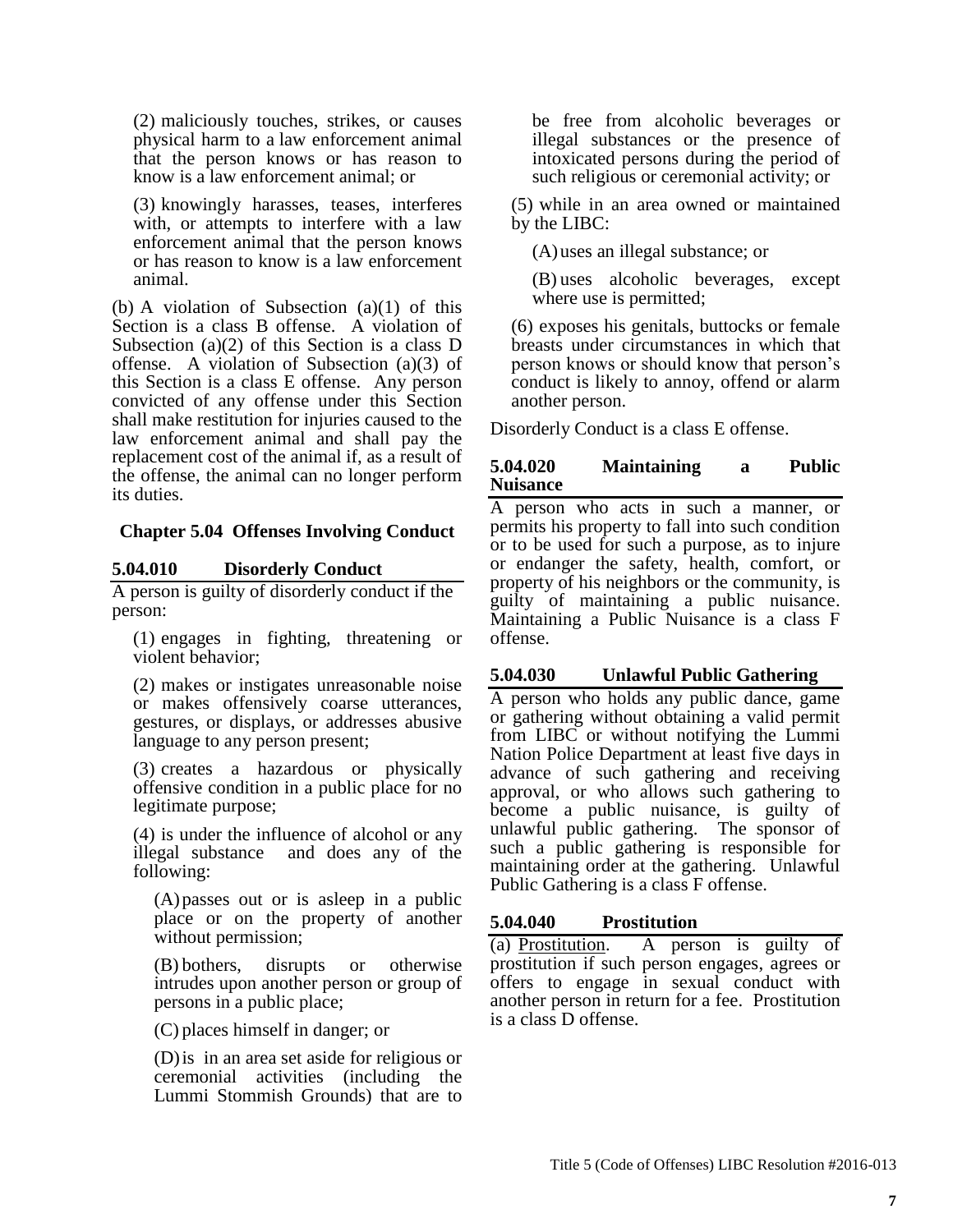(b) Promoting Prostitution. A person is guilty of promoting prostitution if such person knowingly profits from prostitution or advances prostitution. Promoting Prostitution is a class D offense.

(c) Aggravated Promoting Prostitution. A person is guilty of aggravated promoting prostitution if such person knowingly advances prostitution by compelling a person by threat or force to engage in prostitution or profits from prostitution which results from such threat or force. Aggravated Promoting Prostitution is a class B offense.

(d) Permitting Prostitution. A person is guilty of permitting prostitution if, having possession or control of premises which such person knows are being used for prostitution purposes, he fails without lawful excuse to make reasonable effort to halt or abate such use. Permitting Prostitution is a class D offense.

(e) Patronizing a Prostitute. A person is guilty of patronizing a prostitute if:

(1) pursuant to a prior understanding, he pays a fee to another person as compensation for such person or a third person having engaged in sexual conduct with him;

(2) he pays or agrees to pay a fee to another person pursuant to an understanding that in return therefore such person will engage in sexual conduct with him; or

(3) he solicits or requests another person to engage in sexual conduct with him in return for a fee.

Patronizing a Prostitute is a class D offense. Patronizing a Juvenile Prostitute is a separate offense under LCL §5.09C.05.160.

# (f) Definitions. For purposes of this Section:

(1) "Fee" means anything of value.

(2) "Profit" means the obtaining of anything of value. A person "profits from prostitution" if, acting other than as a prostitute receiving compensation for personally rendered prostitution services, he accepts or receives money or other property pursuant to an agreement or understanding with any person whereby he

participates or is to participate in the proceeds of prostitution activity.

(3) "Sexual Conduct" means "Sexual Intercourse" or "Sexual Contact," both as defined in Sub-Chapter 5.09C.04.010 of this Title.

(4) "Advances Prostitution" means a person "advances prostitution" if, acting other than as a prostitute or as a customer thereof, he causes or aids a person to commit or engage in prostitution, procures or solicits customers for prostitution, provides persons or premises for prostitution purposes, operates or assists in the operation of a house of prostitution or a prostitution enterprise, or engages in any other conduct designed to institute, aid, or facilitate an act or enterprise of prostitution.

### **5.04.050 Unlawful Gambling**

Gambling is prohibited on the Lummi Reservation and trust lands unless conducted in accordance with laws, rules, and regulations adopted by LIBC. A person who violates any law, rule or regulation adopted by LIBC for the control or regulation of gambling on the Reservation and trust lands is guilty of unlawful gambling. Unlawful Gambling is a class D offense.

#### **5.04.060 Failure to Disclose a Sexually Transmitted Disease**

(a) A person who has sexual intercourse or sexual contact with another person while knowingly infected with a sexually transmitted disease, including, but not limited to HIV and Hepatitis C, and fails to inform such other person of the presence of the sexually transmitted disease prior to the sexual intercourse or contact, is guilty of the offense of failure to disclose a sexually transmitted disease. Failure to Disclose a Sexually Transmitted Disease is a Class D offense.

(b) This Section does not require that the other person actually become infected with the sexually transmitted disease. The lack of disclosure is the violation. Nothing in this Section prohibits the prosecution of a person for additional crimes should such other person become infected with the undisclosed sexually transmitted disease.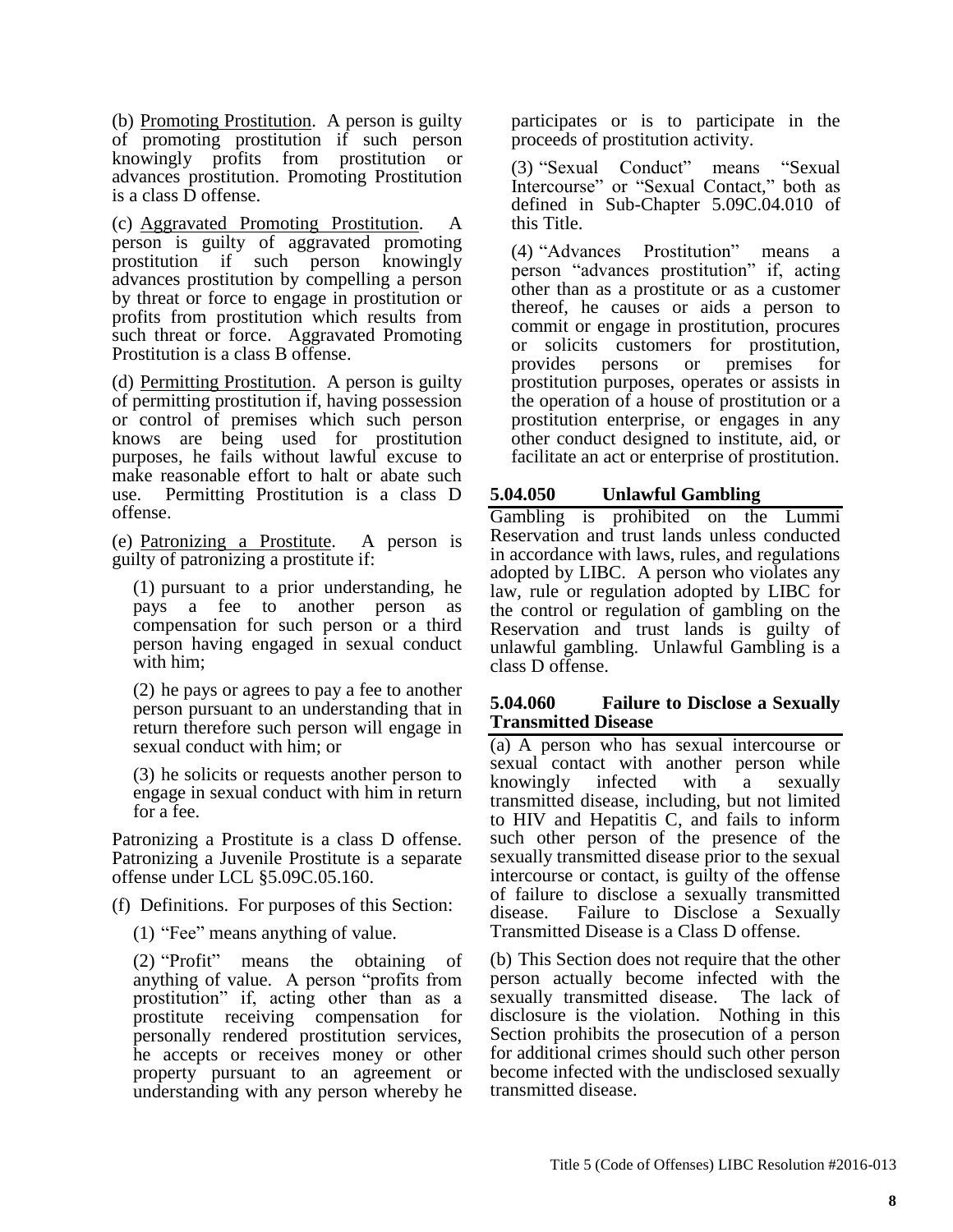# **5.04.070 Unlawful Discharge of Weapon**

A person who willfully discharges a firearm, air gun, or other explosive device, or throws any explosive device, in a place where any person might be placed in danger is guilty of unlawful discharge of weapon. Unlawful Discharge of Weapon is a class D offense.

### **5.04.080 Carrying a Concealed Weapon**

A person who is in a public place armed with a dangerous weapon concealed upon his person, unless he has a permit issued by a Lummi, state, or federal law enforcement department, is guilty of carrying a concealed weapon. Carrying a Concealed Weapon is a class D offense and the weapons so carried may be confiscated and forfeited on order of the Lummi Tribal Court.

#### **5.04.085 Unlawful Possession of Firearms**

(a) Unlawful Possession of Firearms. A person, whether an adult or juvenile, is guilty of the crime of unlawful possession of a firearm, if the person knowingly owns, possesses, obtains, receives, transfers, sells, or uses any firearm and:

(1) has previously been convicted or found not guilty by reason of insanity in the Lummi Tribal Court of the following serious offenses: Homicide; First Degree Assault and Battery; First Degree Assault; Robbery; Aggravated Unlawful Imprisonment; Intentional Endangerment; Aggravated Stalking; Aggravated Harassment; First Degree Rape; and Class A Drug Offenses, or any crime in which a firearm was used or displayed;

(2) is prohibited from possessing firearms by order of the court in any jurisdiction, including any criminal judgment, order after being found not guilty by reason of insanity, order of pre-trial or post-trial conditions;

(3) has previously been involuntarily committed for mental health treatment or equivalent statutes of another jurisdiction, unless his right to possess a firearm has been restored; or

(4) the firearm is a machine gun, shortbarreled rifle or short-barreled shotgun, or any part designed and intended solely and exclusively for use in a machine gun, shortbarreled shotgun, or short-barreled rifle.

(b) The provisions of Subsection (a)(1-3) of this Section shall not apply to any person engaging in a lawful outdoor recreational activity such as hunting or fishing, only if, considering all of the attendant circumstances, including but not limited to whether the person has a valid hunting or fishing license, it is reasonable to conclude that the person is participating in lawful outdoor activities or is traveling to or from a legitimate outdoor recreation area.

(c) Each firearm unlawfully possessed under this Section shall be a separate offense. Unlawful Possession of Firearms is a class B offense.

(d) For purposes of this Section, "convicted" whether in an adult court or juvenile court, means at such time as a plea of guilty or no contest has been accepted, or a verdict of guilty has been filed, notwithstanding the pendency of any future proceedings including but not limited to sentencing or disposition, post-trial or post-factfinding motions, and appeals. Conviction includes a dismissal entered after a period of probation, suspension or deferral of sentence, and also includes equivalent dispositions by courts in other jurisdictions.

### **5.04.090 Carrying a Firearm While Under the Influence of Intoxicants**

A person who carries a firearm or other explosive device on his person while under the influence of alcohol or an illegal substance is guilty of carrying a firearm while under the influence of intoxicants. Carrying a Firearm While Under the Influence of Intoxicants is a class D offense.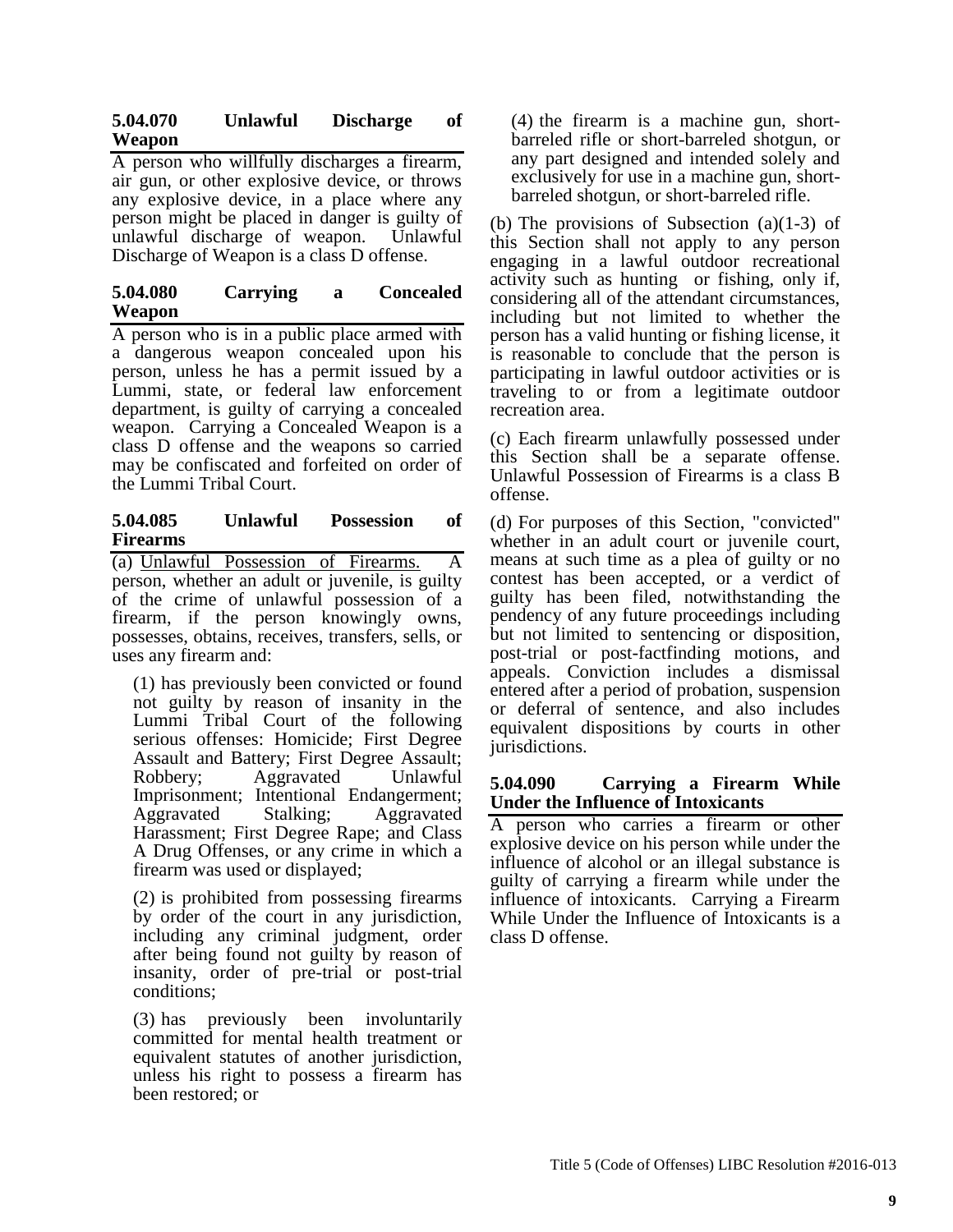### **Chapter 5.06 Offenses Involving Children**

#### **5.06.010 Failure to Support Dependent Persons**

A person is guilty of the offense of failure to support dependent persons if:

(1) the person refuses or neglects without lawful excuse to furnish food, shelter or care to those dependent on him, including any dependent children born out of wedlock; or

(2) being lawfully charged with the support of a child under 18 years of age, the person refuses or neglects without lawful excuse to provide support for such child.

Failure to Support Dependent Persons is a class E offense.

#### **5.06.020 Failure to Send Children to School**

A person who, without cause, neglects or refuses to send his children or any other children under his care to school is guilty of failure to send children to school. Failure to Send Children to School is a class F offense.

#### **5.06.030 Contributing to the Delinquency of a Minor**

A person who negligently assists a minor in committing a delinquent act or in avoiding arrest, is guilty of contributing to the delinquency of a minor. Contributing to the Delinquency of a Minor is a class D offense.

# **5.06.050 Curfew**

(a) It is unlawful for any child under the age of 16 years not under the direct supervision of his parent, guardian, or other responsible adult, to be in any public place after the hour of 10:00 PM and before the hour of 6:00 AM acting in a manner likely to create a public disturbance, create a substantial risk of harm to himself or others through his activities, or pose a substantial threat to the security of private or public property. The Lummi Nation Police Department shall have the authority to take into custody any child who shall be in violation of this Section, and may place such child in juvenile detention or emergency shelter care if the department is unable to contact the parents, guardians, or other adult person responsible for the care of such child, or if the parents, guardian, or other responsible adult is unable or unwilling to provide necessary care and supervision for the child. Nothing in this Section shall prevent the prosecution of any child taken into custody under the provisions of this Section for any other crime he may have committed.

(b) It is unlawful and punishable as hereafter provided for any unemancipated child between the ages of 16 years and 18 years not under the direct supervision of his parent, guardian, or other responsible adult to be in any public place between the following hours:

11:00 PM Monday to 6:00 AM Tuesday 11:00 PM Tuesday to 6:00 AM Wednesday 11:00 PM Wednesday to 6:00 AM Thursday 11:00 PM Thursday to 6:00 AM Friday 12:01 AM Saturday to 6:00 AM Saturday 12:01 AM Sunday to 6:00 AM Sunday 11:00 PM Sunday to 6:00 AM Monday

acting in a manner likely to: create a public disturbance, create a substantial risk of harm to himself or others through his actions, or pose a substantial threat to the security of private or public property. A child arrested for violation of this Subsection may be treated in the same manner as a child taken into custody under Subsection (a) of this Section, and, in addition, may be made a delinquent ward of the Lummi Tribal Juvenile Court as provided in Title 8 of this Code. If tried as an adult, a person found in violation of this Subsection shall be fined not more than \$150 and sentenced to not more than 10 days in jail.

(c) The parent, guardian, or other person legally responsible for a child who has violated either Subsection (a) or (b) of this Section at a time when the said parent, guardian, or legally responsible person knew or in the exercise of his parental responsibilities should have known that the child was violating those subsections and did not take appropriate steps to prevent the violation, shall be guilty of an offense and, upon conviction, shall be fined not more than \$150 and sentenced to not more than 30 days in jail; provided that the Court shall require that the person perform at least 40 hours of community work service in payment of the fine.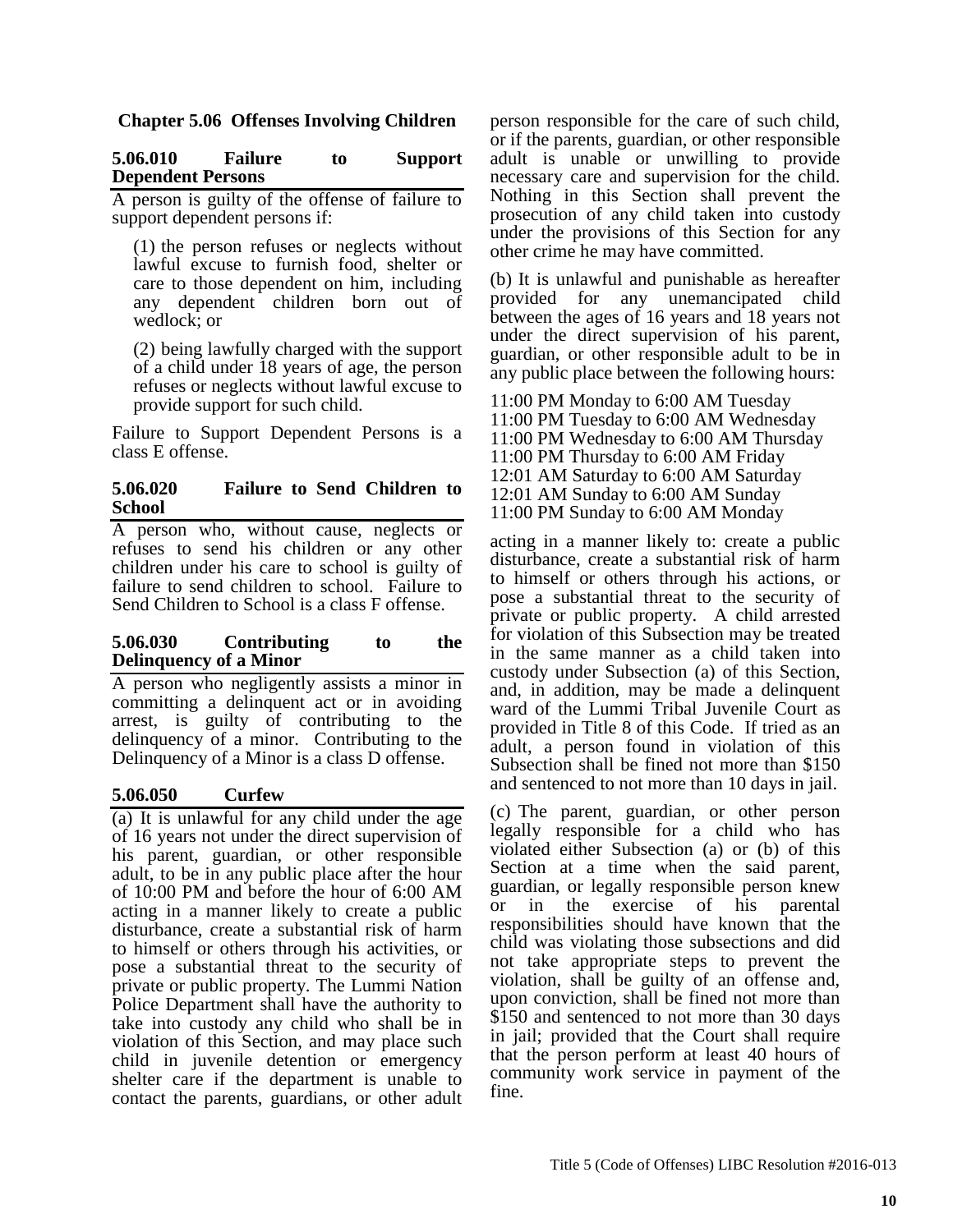### **Chapter 5.07 Offenses Involving Tribal Government**

# **5.07.010 Bribery**

A person who knowingly promises, offers, or gives, or causes to be promised, offered or given, any money, property, services or other things of value to any officer, employee, or representative of any tribal organization, or to any person, including a juror, acting for or on behalf of any tribal organization, with intent to influence his decision or action on any question, matter, cause, or proceeding which may be brought or is pending before him in his official capacity, and a person who, being such officer, employee, representative, or person so acting, accepts any money, property, services, or other thing of value, is guilty of bribery and any tribal office held by such person shall be forfeited. Bribery is a class B offense.

# **5.07.020 Perjury**

A person who knowingly in any judicial proceeding in the Lummi Tribal Court falsely swears or affirms, falsely interprets the testimony of another, makes a sworn statement or affidavit knowing the same to be untrue, or induces or procures another person to do so, is guilty of perjury. Perjury is a class D offense.

### **5.07.025 Intimidating or Interfering with a Witness**

A person is guilty of the offense of intimidating or interfering with a witness if the person knowingly:

(1) threatens or offers an inducement to a current or prospective witness in an attempt to:

(A)influence the testimony of that person;

(B)induce that person to elude legal process summoning him to testify;

(C)induce that person to absent himself from such proceedings; or

(D)induce that person not to report information relevant to a criminal investigation or the abuse or neglect of a minor child, not to have a crime

prosecuted, or not to give truthful or complete information relevant to a criminal investigation or to the abuse or neglect of a minor child;

(2) directs a threat to a former witness because of the witness's role in an official proceeding, a criminal investigation, or an investigation into the abuse or neglect of a minor child; or

(3) threatens or takes other action to delay or prevent a victim of, or witness to, an offense committed by the person from calling a 911 emergency communication system, obtaining medical assistance for the victim, or making a report to law enforcement.

Intimidating or Interfering with a Witness is a class D offense.

# **5.07.030 False Arrest**

A person who intentionally makes or causes to be made, the unlawful arrest, detention or imprisonment for another person is guilty of false arrest. False Arrest is a class D offense.

# **5.07.040 Resisting Lawful Arrest**

A person who knowingly, by use of physical resistance, force or violence, resists or assists another person to resist a lawful arrest is guilty of resisting lawful arrest. Resisting Lawful Arrest is a class D offense.

#### **5.07.045 Disarming a Law Enforcement Officer**

(a) A person who, with intent to interfere with the performance of the officer's duties, knowingly removes a firearm or weapon from the person of a law enforcement officer or deprives a law enforcement officer of the use of a firearm or weapon, when the officer is acting within the scope of the officer's duties, does not consent to the removal, and the person has reasonable cause to know or knows that the individual is a law enforcement or corrections officer is guilty of disarming a law enforcement officer. Disarming a Law Enforcement Officer is a class B offense.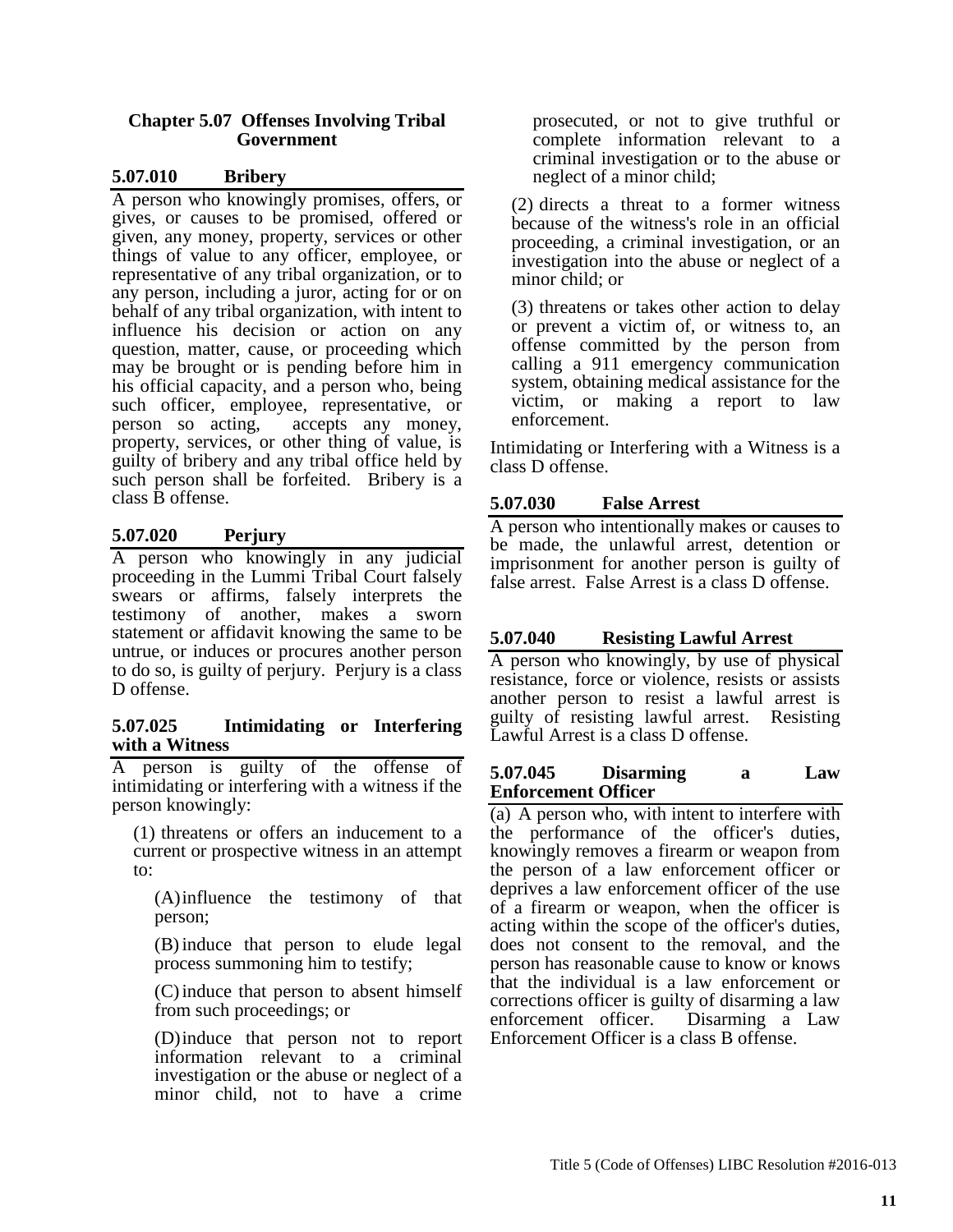(b) If the firearm or weapon involved is discharged when the person removes the firearm, a person who violates Subsection (a) of this Section shall be sentenced to imprisonment for a period not less than 90 days.

(c) A person who commits another crime during the commission of the crime of disarming a law enforcement officer may be punished for the other crime as well as for disarming a law enforcement officer and may be prosecuted separately for each crime.

# **5.07.050 Refusing to Aid an Officer**

A person who unreasonably refuses, when called upon by any police officer, to assist in the arrest of any person charged with or convicted of any offense or in securing such offender when apprehended, or in conveying such offender to the nearest place of confinement is guilty of refusing to aid an officer. Refusing to Aid an Officer is a class F offense.

#### **5.07.055 Obstructing a Public Servant or Law Enforcement Officer**

A person who knowingly hinders, delays, or obstructs any public servant or law enforcement officer in the discharge of his official powers or duties shall be guilty of obstructing a public servant or law enforcement officer. Obstructing a Public Servant or Law Enforcement Officer is a class D offense.

# **5.07.056 Making a False Statement**

A person who knowingly makes a false or misleading material statement to any public servant or law enforcement officer shall be guilty of making a false statement. "Material statement" means a written or oral statement reasonably likely to be relied upon by a public servant or law enforcement officer in the discharge of his official powers or duties. Making a False Statement is a class D offense.

# **5.07.060 Escape**

(a) A person who:

(1) is placed under physical arrest;

(2) is advised by a law enforcement officer that he is under arrest;

(3) is otherwise under lawful custody for any offense, or

(4) has been granted a furlough or temporary release from custody by order of the court;

and knowingly removes himself from the custody of law enforcement or other authorized custodian or fails to return to custody at a required date and time pursuant to a furlough or temporary release order is guilty of escape. Escape is a class B offense.

(b) For purposes of this Section, it is unnecessary to show that the accused was actually confined within a jail facility. Custody includes but is not limited to a jail facility, treatment center, secured transport vehicle, or any other facility used for detainment pursuant to arrest, conviction, or sentencing.

# **5.07.065 Threatening a Tribal Representative**

A person who knowingly and unlawfully threatens any officer, employee, or representative of any tribal organization, or any person, including a juror, acting for or on behalf of any tribal organization, with intent to influence or retaliate against his decision or action on any question, matter, cause, proceeding which may be brought, is pending before him, or has been brought, or any action to be performed or already performed in his official capacity is guilty of threatening a tribal representative. Threatening a Tribal Representative is a class C offense.

# **5.07.070 Violation of a Court Order**

(a) Disobedience of a Lawful Order of Court. A person who knowingly disobeys any order, subpoena, warrant or command duly issued, except a no contact provision, made or given by a court is guilty of disobedience of a lawful order of court. Disobedience of a Lawful Order of Court is a class D offense.

(b) Violation of a No Contact Order. A person who knowingly disobeys any court order, civil or criminal, that prohibits that person from having contact with another person(s), is guilty of violation of a no contact order. Violation of a No Contact Order is a class B offense.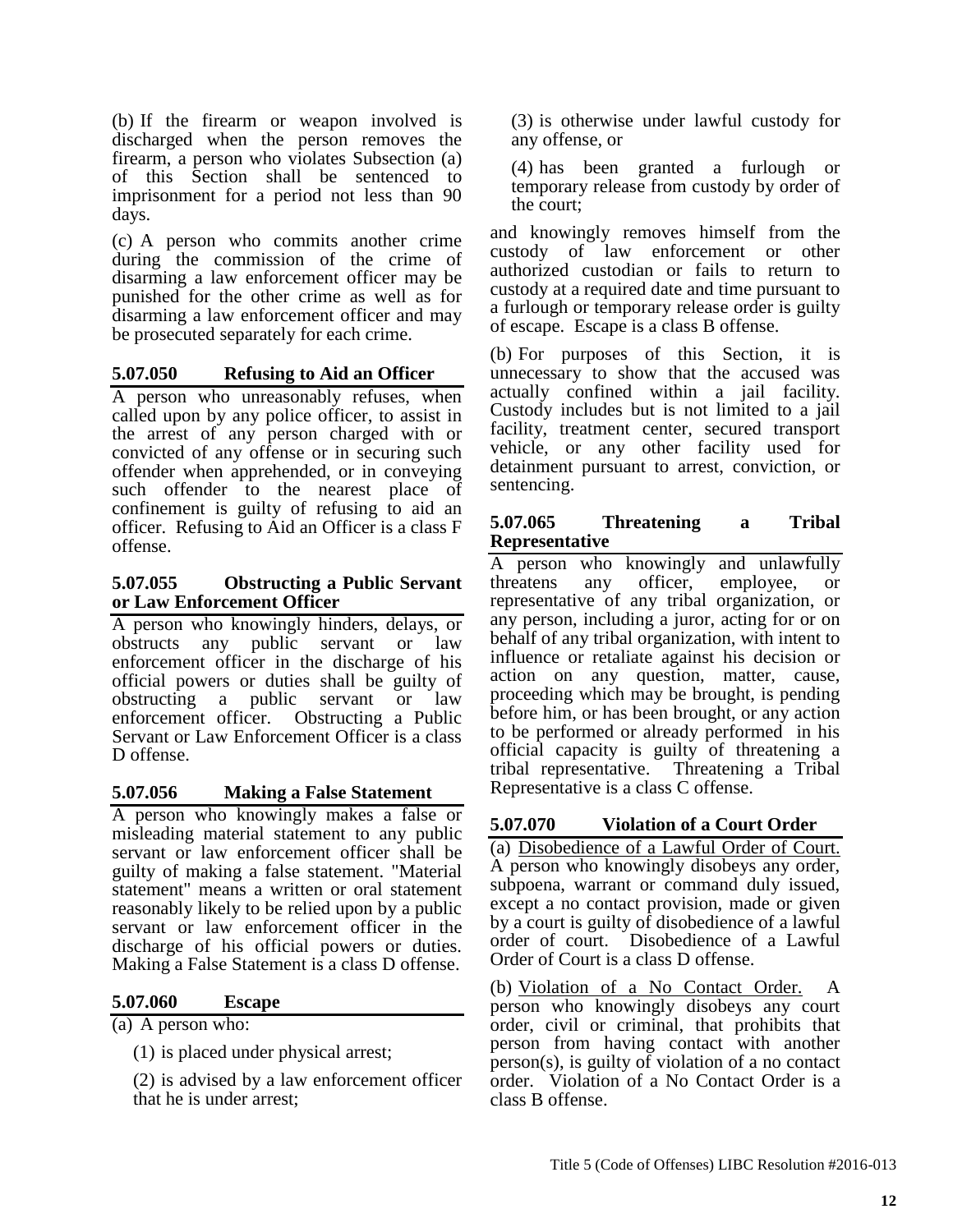(c) For purposes of this Section, the Court shall give full faith and credit to court orders of other Indian tribes, states, or federal agencies. It is a defense to the offense of disobedience of a lawful order of court and violation of a no contact order of a foreign court order if:

(1) the issuing court did not have personal jurisdiction over the person or subject matter jurisdiction over the matter;

(2) proper service of process under the law of the issuing jurisdiction was not made on the person or the order not issued according to the laws of that jurisdiction; or

(3) the order violates the public policy of the Lummi Nation.

#### **5.07.075 Violation of an Exclusion Order**

A person who knowingly violates an order excluding or expelling the person from the Lummi Reservation and trust lands, or any person who knowingly assists, encourages, harbors, transports or conceals an excluded person shall be guilty of violation of an exclusion order. A person convicted of Violation of an Exclusion Order shall be sentenced to imprisonment for no less than 30 days for the first offense; 60 days for the second offense; 90 days for the third offense; 120 days for the fourth offense; 150 days for the fifth offense; 180 days for the sixth offense; 210 days for the seventh offense; 240 days for the eighth offense; 270 days for the ninth offense; 300 days for the tenth offense; 330 days for the eleventh offense and 365 days for all subsequent offenses. No part of the sentence may be suspended or served on jail alternatives programs. Nothing in this Section prohibits the Court from permitting this sentence to be served at in-patient substance abuse treatment. A conviction for Violation of an Exclusion Order shall not exceed 365 days in jail and a fine not to exceed \$5,000.

# **5.07.080 Embezzlement from Tribe**

A person who knowingly embezzles, steals, unlawfully converts to his use or the use of another, willfully misapplies, or willfully permits to be misapplied, any of the money, funds, credits, goods, assets or any other

property belonging to the Tribe, or any tribal organization, or entrusted to the custody or care of any officer, employee or agent of the Tribe or tribal organization, or any person, knowing any such money, funds, credits, goods, assets, or other property to have been embezzled, stolen, converted, misapplied or permitted to be misapplied, who receives, conceals or retains the same with intent to convert it to his use or the use of another is guilty of embezzlement from tribe. Embezzlement from Tribe is a class B offense.

#### **5.07.090 Hunting or Fishing While Privilege Suspended or Revoked**

Notwithstanding LCL §10.02.390 and LCL §10.22.010, a person who knowingly engages in hunting or fishing, or who operates a business associated with fishing, in violation of a suspension or revocation under Title 10 of this Code, is guilty of hunting or fishing while privilege suspended or revoked. Hunting or Fishing While Privilege Suspended or Revoked is a class D offense. The Court shall also impose a suspension of privileges that is at least twice the period of the suspension of hunting or fishing privileges that the person violated. Penalties under this Section shall be in addition to penalties imposed under Title 10 of this Code.

### **5.07.100 Illegal Sale or Purchase of Natural Resources**

(a) Illegal Sale of Natural Resources. Notwithstanding LCL §10.02.390 and LCL §10.22.010, a person is guilty of the offense of illegal sale of natural resources if the person sells natural resources harvested from natural resources reserved to the Tribe, and the person:

(1) does not have a permit from the Tribe to harvest those resources; or

(2) was only permitted to harvest the resources for subsistence use.

Illegal Sale of Natural Resources is a class D offense.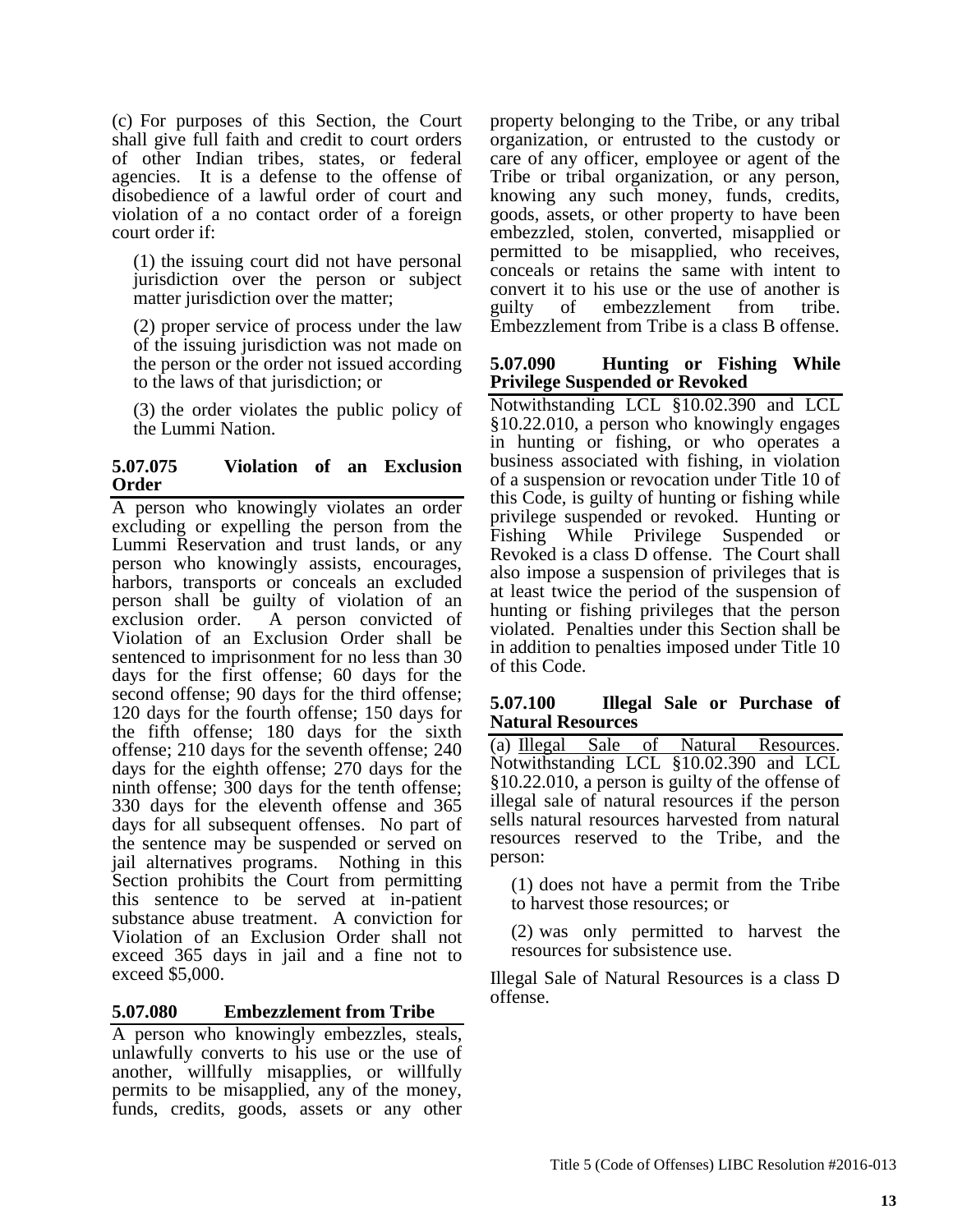(b) Illegal Purchase of Natural Resources. Notwithstanding LCL §10.02.390 and LCL §10.22.010, a person who purchases natural resources from a person, knowing that the person is selling the natural resources in violation of Subsection (a) of this Section, is guilty of the offense of illegal purchase of natural resources. Illegal Purchase of Natural Resources is a class D offense. If the buyer is licensed by the Lummi Nation pursuant to Chapter 10.08 of this Code, the period of imprisonment shall be not less than 30 days.

(c) The penalties under this Section shall be in addition to any penalties imposed under Title 10 of this Code.

# **Chapter 5.08 Other Offenses**

#### **5.08.010 Violation of an Approved Tribal Ordinance**

A person who knowingly violates an ordinance or other enactment designed to preserve the health, safety, and welfare of the Tribe, which was promulgated by LIBC, is guilty of violation of an approved tribal ordinance and, upon conviction, shall be sentenced as provided in that ordinance or enactment or under LCL §5.11.010.

### **5.08.030 Violation of Federal or State Law**

The LIBC recognizes in adopting its criminal codes that it is not addressing all the criminal offenses that harm the Tribe and members of the community. The LIBC does not wish any person to consider the Lummi Reservation and trust lands to be a safe haven to commit acts that would be unlawful off the Reservation and trust lands. Accordingly, a person who knowingly violates the criminal laws of the United States or State of Washington is guilty of an offense under this paragraph. A person found guilty of violating this Section shall be sentenced to imprisonment for a period comparable to the sentence imposed under that jurisdiction, but not to exceed 365 days and a fine not to exceed \$5,000. It is a defense under this Section that the person has been convicted for the offense by the other jurisdiction or that the criminal law of the other jurisdiction violates the public policy of the Lummi Nation.

# **Chapter 5.09A Drug and Alcohol Violations**

# **5.09A.010 Construction**

The individual and collective sections within this Chapter shall be construed liberally in accordance with the legislative objective of addressing and deterring the manufacture, distribution and/or use of illegal substances, except that nothing in this Chapter shall be construed to make illegal an act that is otherwise legal.

A common sense interpretation of this Chapter should be made to fulfill the legislative purpose of deterring illegal alcohol use, drug use and drug transactions. The term "except that" in this Section means that the liberal construction shall be limited only to the extent that it is necessary to prevent overreaching by making an act illegal, when that act is commonly recognized to be legal. For example, the government-regulated manufacture and sale of prescription narcotics by a licensed manufacturer or licensed seller, does not become illegal under this act, since these acts are recognized to be legal.

# **5.09A.025 Unlawful Inhalation**

A person who knowingly smells or inhales the fumes of any type of substance containing a solvent, material substance, chemical, or combination thereof, having the property of releasing toxic vapors or fumes, or who induces any other person to do so, for the purpose of causing symptoms of intoxication or for the purpose of, in any manner, changing, distorting, or disturbing the audio, visual, or mental processes is guilty of the offense of unlawful inhalation. This Section does not apply to the inhalation of any anesthesia or other substance for legitimate medical or dental treatment. Unlawful Inhalation is a class F offense.

#### **5.09A.035 Consumption or Possession of Alcohol by a Minor**

A person under the age of 21 who knowingly consumes, acquires, or possesses (including having alcohol in the human body) any alcoholic beverage is guilty of the offense of consumption or possession of alcohol by a minor. Consumption or Possession of Alcohol by a Minor is a class F offense.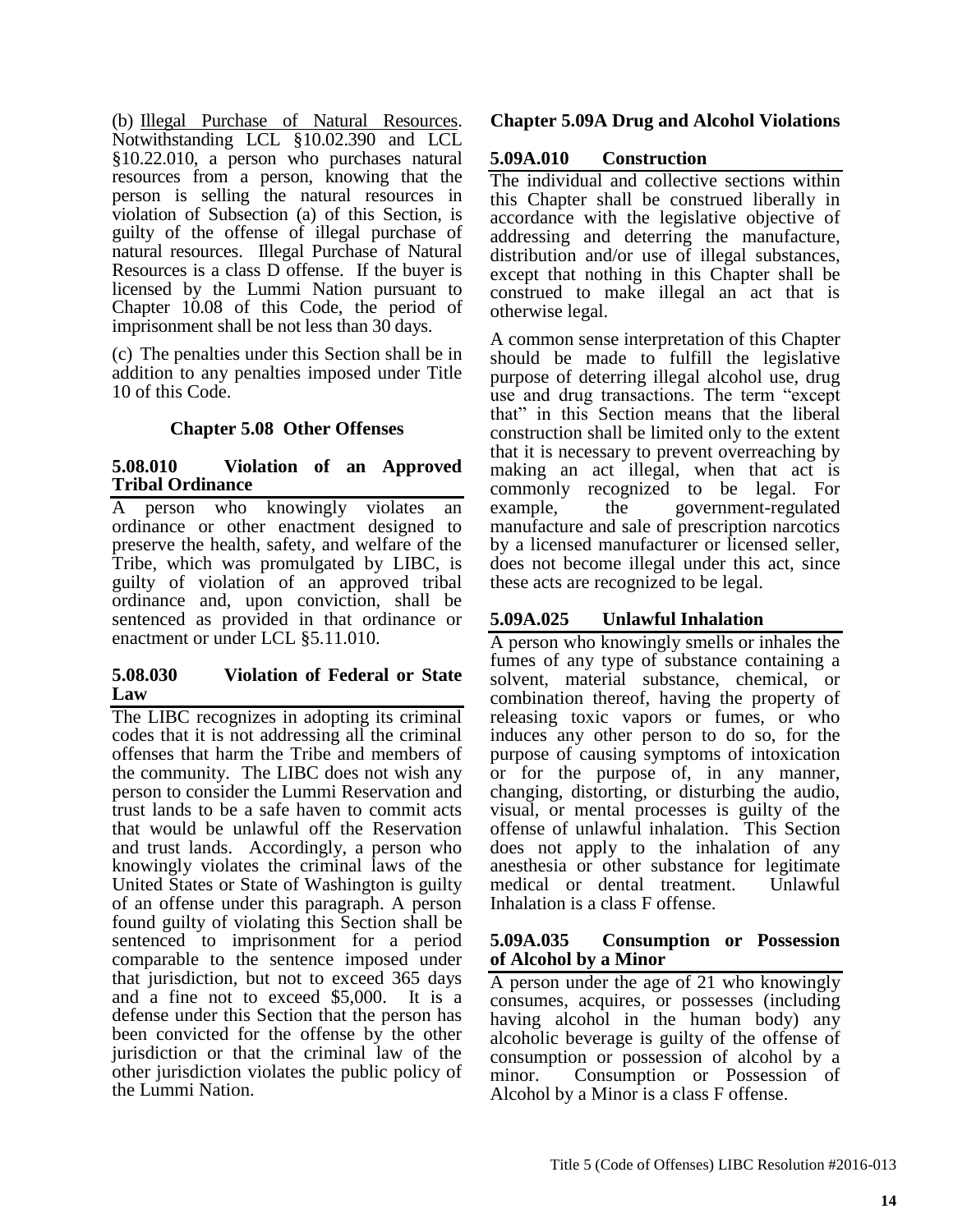### **5.09A.045 Furnishing Alcohol to a Minor**

(a) No person may knowingly furnish alcoholic beverages to a person under the age of 21 years nor permit a person under the age of 21 to consume liquor on his premises or in any area under his control.

(b) A person violating this Section shall be guilty of the offense of furnishing alcohol to a minor. Furnishing Alcohol to a Minor is a class F offense if the offender is under the age of 21 years old at the time of the event and is a class D offense if the offender is 21 years or older at the time of the event.

# **5.09A.050 Illegal Substance - Definitions**

(a) For the purposes of this Title, an "illegal substance" is:

(1) any quantity of a controlled substance, which is a substance named in the schedules listed in the federal Comprehensive Drug Abuse Prevention and Control Act;

(2) any prescription drug or over-thecounter substance that has been altered in form since it was dispensed or sold so as to cause greater intoxication, euphoria, dependency, or hallucinations than the substance would cause in its original form;

(3) any substance which has the primary purpose to cause intoxication or, in any manner, to change, distort, or disturb audio, visual, or mental processes, except alcohol and those substances excepted under Subsection (a)(1) of this Section; or

(4) Any imitation of a substance that would be illegal under Subsection (a)(1) or (a)(2) of this Section that is intended to be understood by others to contain an illegal substance, although not in fact containing any illegal substance.

(b) Any substances otherwise described as an illegal substance under this Chapter shall not be considered an illegal substance while it is used in accordance with the teachings of the Native American Church or other traditional Native American religious ceremonies.

(c) Marijuana is considered an illegal substance and no prescription or authorization from a health care professional is recognized in this jurisdiction.

#### **5.09A.060 Proof of Chemical Composition, Intended Usage, Nature or Design of Illegal Substance**

(a) The chemical composition, method of usage, or design of a substance may be proven by any commonly acceptable method of identification, including, but not limited to, identification by a trained officer, by field tests, or by laboratory tests.

(b) Proof of intent that an imitation substance, as defined in LCL  $\S5.09A.050(a)(4)$ , should be understood to be an illegal substance may be indicated by design or appearance of the substance, or any representation made by a person in control of the substance. Appearance includes but is not limited to color, shape and size. Representation includes but is not limited to representations or factors of the following nature:

(1) statements made by an owner or anyone else in control of the substance, concerning the nature of the substance or its use or effect; or

(2) the substance is or has been packaged in a manner normally used for illegal substances.

# **5.09A.090 Drug Paraphernalia – Definitions**

Drug paraphernalia is any item or object created, used, or intended to be used, to ingest, inject, inhale, consume, or otherwise introduce illegal substances into the human body, and any item used to sell, distribute, deliver, import, export, manufacture, compound, convert, conceal, produce, package, analyze, process, possess, store, or transport any illegal or imitation illegal substance. In determining whether an object is drug paraphernalia, consideration should be given to all logically relevant factors, including, but not limited to, the following:

(1) statements made by an owner or anyone in control of the object concerning its use;

(2) the proximity of the object in time and space to a direct violation of this Chapter;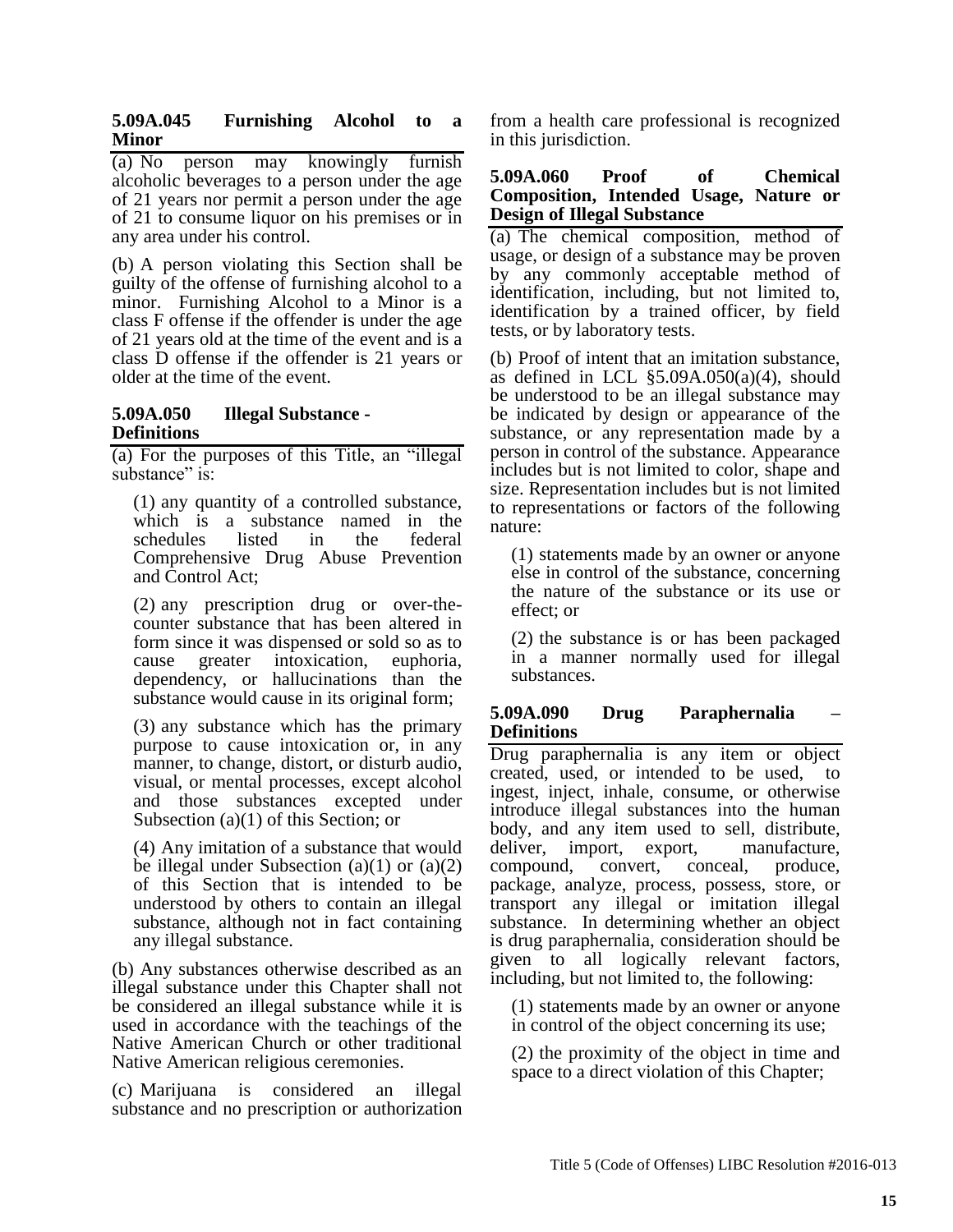(3) prior convictions, if any, of an owner, or of anyone in control of the object, under the laws of any jurisdiction relating to any illegal or imitation illegal substance;

(4) the existence and scope of legitimate uses for the object in the community; and

(5) expert or lay testimony concerning its use.

### **5.09A.100 Proof of Paraphernalia Character and Purpose**

Proof of usage or purposeful design for usage of an object as drug paraphernalia may be established by any commonly acceptable method of identification, including, but not limited to, identification by a trained officer, by field tests, or by laboratory tests.

# **5.09A.110 Prohibited Acts**

(a) Manufacture of an Illegal Substance. A person who knowingly manufactures or possesses with intent to manufacture any of the substances listed in LCL §5.09A.050 shall be found guilty of the offense of manufacture of an illegal substance. Manufacture of an Illegal Substance is a class A offense.

(b) Delivery of an Illegal Substance. A person who knowingly delivers any of the substances listed in LCL §5.09A.050 shall be found guilty of the offense of delivery of an illegal substance and sentenced as follows:

(1) for a class B offense, or

(2) for class A offense when charged and convicted of delivery of an illegal substance in conjunction with an Aggravated Factor listed in LCL §5.09A.140.

(c) Possession of an Illegal Substance with Intent to Deliver. A person who knowingly possesses with intent to deliver any of the substances listed in LCL §5.09A.050 shall be found guilty of the offense of possession of illegal substance with intent to deliver. Possession of an Illegal Substance with Intent to Deliver is a class A offense.

(d) A person who knowingly administers to a human body, or who otherwise possesses any substance listed in LCL §5.09A.050 is guilty of an offense as follows:

(1) Possession of Marijuana (up to 1 ounce). Possessing up to one (1) ounce of marijuana is a class D offense.

(2) Possession of Marijuana (over 1 ounce). Possessing over one (1) ounce of marijuana is a class C offense. This is a lesser included offense of Possession of an Illegal Substance with Intent to Deliver, LCL §5.09A.110(c).

(3) Possession of Illegal Substance (up to 25 grams). Possessing a combination of up to 25 grams of any substance or combination of substances listed in LCL §5.09A.050 (excluding marijuana) is a class B offense. This is a lesser included offense of Possession of an Illegal Substance with Intent to Deliver, LCL  $§5.09A.110(c).$ 

(4) Possession of Illegal Substance (over 25 grams) Possessing over 25 grams of any substance listed in LCL §5.09A.050 (excluding marijuana) is a Class A offense.

If charged with a violation of LCL §5.09A.110(d), a person may raise the affirmative defense that, at the time of the offense, the person had a valid prescription issued by a health professional authorized by law to dispense or prescribe the substance unless the substance was prescribed or dispensed as a result of fraud, deceit, misrepresentation, or subterfuge by the person, except as prohibited by LCL §5.09A.050(c).

(e) A person who knowingly possesses an item of drug paraphernalia is guilty of an offense as follows:

(1) Possession of Paraphernalia. A person who possesses any item of drug paraphernalia used, or intended to be used, to ingest, inject, inhale, consume or otherwise introduce illegal substances into the human body shall be found guilty of the offense of possession of paraphernalia. Each item of drug paraphernalia is a separate criminal act. Possession of Paraphernalia is a class D offense.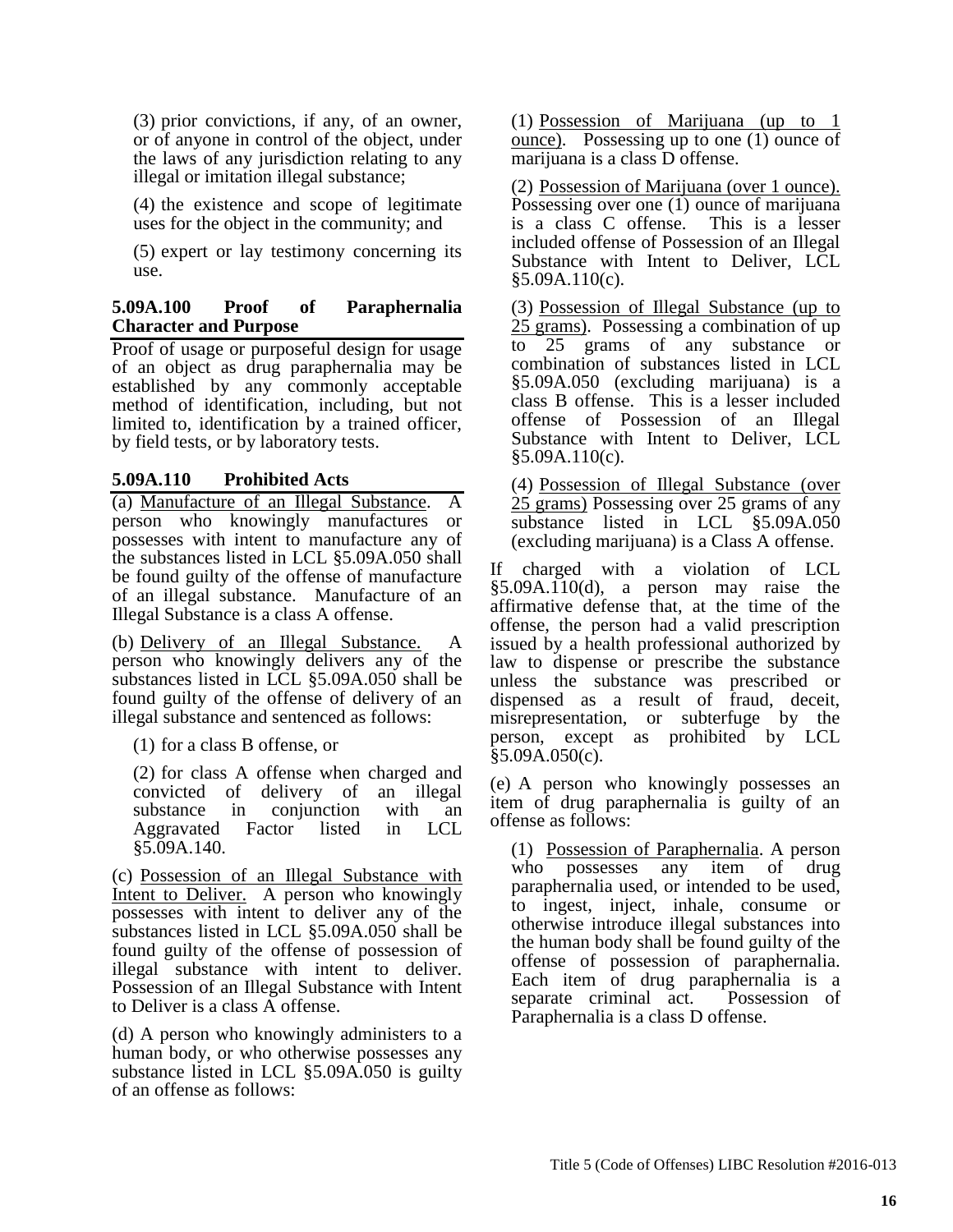(2) Aggravated Possession of Paraphernalia. A person who possesses any item of drug paraphernalia used, or intended to be used, to sell, distribute, deliver, import, export, manufacture, compound, convert, conceal, produce, package, analyze, process, possess, store, or transport illegal drugs is guilty of the offense of aggravated possession of paraphernalia. Aggravated Possession of Paraphernalia is a class B offense.

(f) Controlled Substance Outside of Original Container. A person who knowingly possesses any amount of a controlled substance, as defined in LCL  $§5.09A.050(a)(1)$ , which is not in the original container in which it was delivered to him by the person validly selling or dispensing the controlled substance shall be found guilty of controlled substance outside of original container. Controlled Substance Outside of Original Container is a class D offense.

# **5.09A.140 Aggravated Factors**

(a) Distribution to Persons Under Age Eighteen  $(18)$ . A person who is found guilty of delivery of an illegal substance under LCL §5.09A.110(b) shall be sentenced for a Class A offense if the person was 18 years of age or over at the time of the offense and delivered the illegal substance to a person under the age of 18 and shall be sentenced to both the maximum term of imprisonment and the maximum fine provided for the offense in this Chapter.

(b) Delivery of Illegal Substances for Value. A person who is found guilty of delivery of an illegal substance under LCL 5.09A.110(b) shall be sentenced for a Class A offense if the person obtained anything for value in exchange for the illegal substance.

(c) Second or Subsequent Offenses. A person convicted of any offense under this Chapter who has a prior conviction under the laws of any jurisdiction for the sale, manufacture, delivery, or possession of an illegal substance with intent to manufacture or deliver any substances listed in LCL §5.09A.050, shall be sentenced to both the maximum term of imprisonment and the maximum fine provided for the offense in this Chapter.

(d) Illegal Drug Activity Within 500 feet of school, child care facility or building used for the treatment of substance abuse. A person who is found guilty of: manufacture of an illegal substance under LCL §5.09A.110(a); delivery of an illegal substance under LCL §5.09A.110(b); possession of an illegal substance with intent to deliver under LCL §5.09A.110(c); possession of illegal substance (up to 25 grams) under LCL  $§5.09A.110(d)(3);$  or possession of illegal substance (over 25 grams) under LCL  $§5.09A.110(d)(4);$  and the act occurred within 500 feet of a school, child care center or building used for the treatment of substance abuse shall be sentenced to both the maximum term of imprisonment and the maximum fine provided for the offense in this Chapter.

(e) Illegal Drug Activity on LIBC or Lummi Housing Authority property. A person who is found guilty of: manufacture of an illegal substance under LCL §5.09A.110(a); delivery of an illegal substance under LCL §5.09A.110(b); possession of an illegal substance with intent to deliver under LCL §5.09A.110(c); possession of illegal substance (up to 25 grams) under LCL  $§5.09A.110(d)(3);$  or possession of illegal substance (over 25 grams) under LCL  $\S 5.09A.110(d)(4)$ ; and the act occurred on or within the property of LIBC or the Lummi Housing Authority shall be sentenced to both the maximum term of imprisonment and the maximum fine provided for the offense in this Chapter.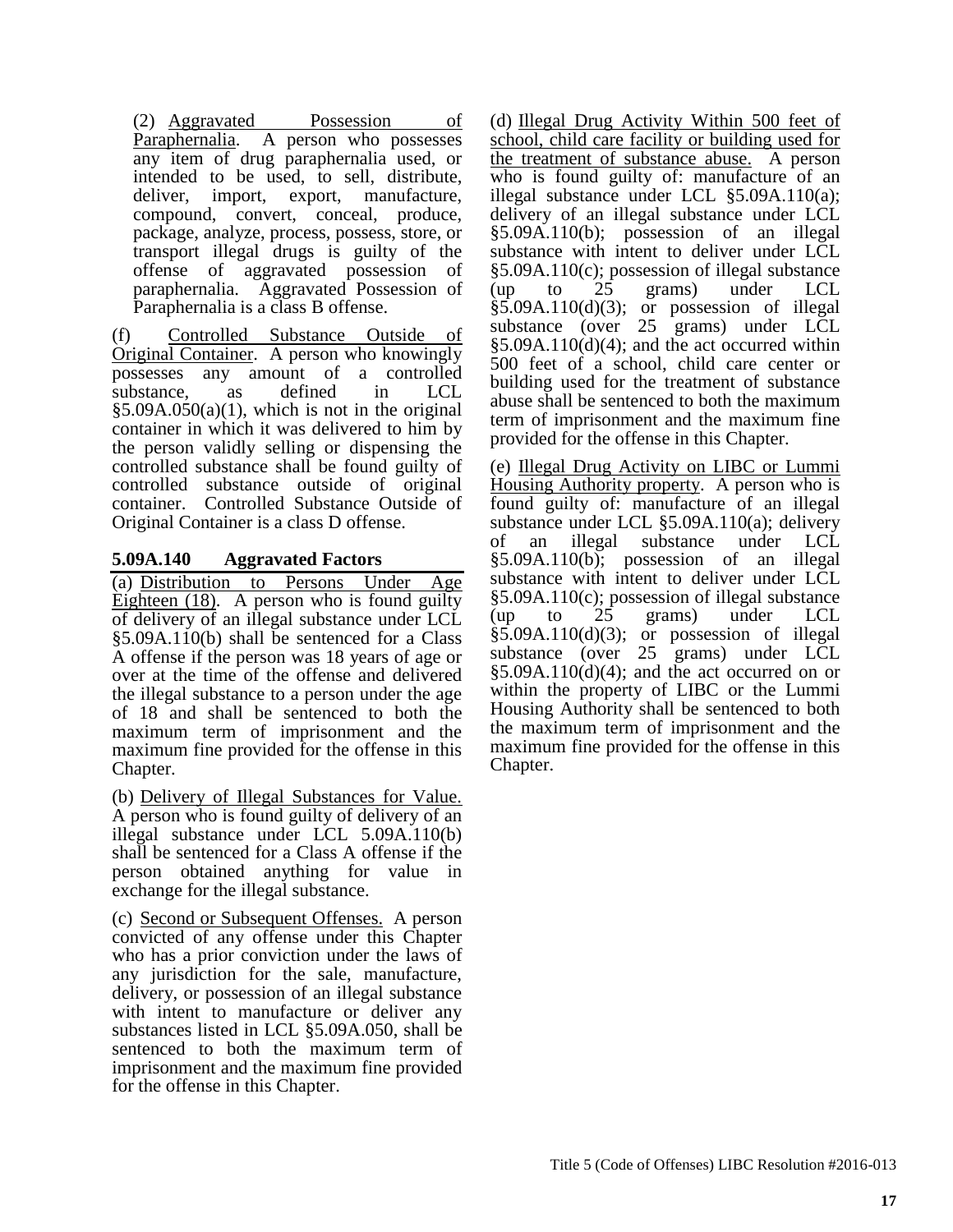# **Chapter 5.09B Civil Forfeiture of Property Used in Controlled Substances Violations**

# **5.09B.010 Construction**

The individual and collective sections within this Chapter shall be construed liberally in accordance with the legislative objective of preventing and deterring persons from using their property, or allowing their property to be used, in such a manner that facilitates the manufacture, compounding, processing, preparation, sale, distribution, transferring, possession, storage, transportation, or concealment of illegal substances which are intended to be sold for value, or from benefiting from the proceeds of such activity.

Criminal prosecution under Chapter 5.09A of this Title is neither precluded by, nor required for, civil forfeiture under Chapter 5.09B of this Title.

# **5.09B.020 Definitions**

As used in this Chapter,

(a) State of Mind:

(1) "Intentionally" has the meaning set out in LCL §5.10.010(b)(1); and

(2) "Knowledge" has the meaning set out in LCL §5.10.010(b)(2).

(b) "Illegal Substance" has the meaning set out in LCL §5.09A.050.

(c) "Illegal Activity" means the manufacture, compounding, processing, preparation, sale, distribution, transferring, possession, storage, transportation, or concealment of illegal substances which are intended to be sold for value, or the attempt to do so.

(d) "User of Property" means the person who is alleged to have used property that is the subject to a forfeiture proceeding.

(e) "Claimant" means a person or entity with a legal interest in the subject property, or a person or entity who is recognized or held responsible by law as the owner of the property. A claimant need not have actual ownership of the property, but may have a legal interest due to a mortgage, leasehold, security interest, valid assignment, prior financial arrangement with the property owner, a prior court judgment against the property owner, a lien arising from operation of law, or other commonly recognized principles of law. A claimant does not include a person with only a general claim against the assets of the user of the property or a person who is the holder of the property without a legitimate interest in the property.

(f) "Days" means calendar days.

(g) "Fair Market Value" is the value of the property as of the date of seizure, determined when possible by reference to an applicable commonly used index, such as the index used by the department of licensing for valuation of motor vehicles. A seizing agency may use, but need not use, an independent qualified appraiser to determine the value of retained property. If an appraiser is used, the value of the property appraised is net of the cost of the appraisal.

# **5.09B.030 Forfeiture of Interest**

(a) Property. The interest of any claimant to property (as defined in LCL §5.09B.040) used in a manner that facilitates an illegal activity shall be forfeited to the Lummi Nation under the provisions of this Chapter.

(b) Proceeds. The interest of any claimant to property (as defined in LCL §5.09B.040) which is the proceed of illegal activity, or is acquired from the proceeds, shall be forfeited to the Lummi Nation under the provisions of this Chapter.

(c) No provision in this Chapter precludes a claimant from waiving his interest in seized property in lieu of notice and proceedings under this Chapter.

(d) Trust property is exempt from forfeiture under this Chapter.

#### **5.09B.040 Property Subject to Forfeiture**

The following property is subject to seizure and forfeiture under this Chapter:

(1) illegal substances, as defined in LCL §5.09A.050;

(2) drug paraphernalia, as defined in LCL §5.09A.090, including but not limited to all books, records, research, formulas, microfilm, tapes, and data;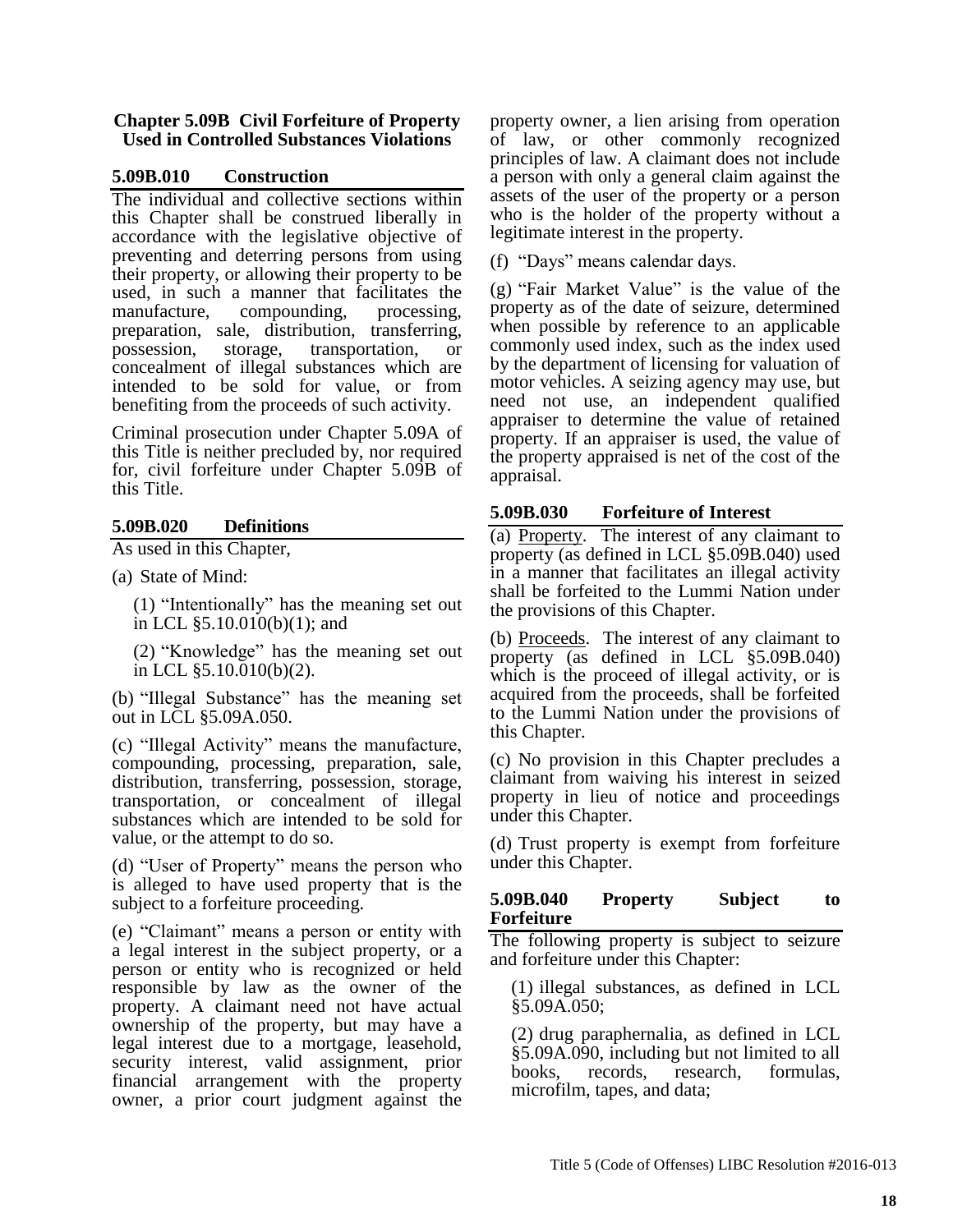(3) raw materials, plants, products, and equipment of any kind which are used, or intended for use in the manufacture, compounding, processing, delivering, importing, exporting or preparation of an illegal substance, and the products and byproducts of such use;

(4) dangerous weapons (as defined in LCL  $\S5.10.010(c)(5)$  and Firearms (as defined in LCL  $$5.10.010(c)(9)$ , found in the possession or control of a person engaged in an illegal activity;

(5) property which is used, or intended for use, to facilitate the manufacture, compounding, processing, delivering, importing, exporting, preparation, sale, distribution, possession, storage, transportation, or concealment of illegal substances, including but not limited to:

(A) conveyances, including aircraft, motor vehicles, or vessels;

(B) real property, including any right, title, and interest (including any leasehold interest) in the whole of any lot or tract of land and any appurtenances or improvements;

(C) containers, equipment, and supplies; and

(D)moneys, negotiable instruments, securities, or other things of value furnished, or intended to be furnished, by any person in exchange for an illegal substance, or with the intent to obtain an illegal substance, except those funds provided by a law enforcement official, or any person acting under law enforcement direction, as part of an investigation into illegal activity; and

(6) all proceeds from the illegal activity, including property acquired from the proceeds, including but not limited to moneys, negotiable instruments, securities, and real and personal property.

# **5.09B.050 When Property Can Be Seized**

Property subject to forfeiture under this Chapter may be seized by any law enforcement officer of the Lummi Nation as follows:

(1) The Court has entered an order permitting seizure based on probable cause that the property is subject to foreclosure or is evidence of criminal activity. Such an order may be issued ex parte;

(2) There is a prior judgment of the court, in favor of the Lummi Nation, in a civil injunction or forfeiture proceeding;

(3) The law enforcement officer has seized the property incident to an arrest, or incident to another exception to the warrant requirement; or

(4) The law enforcement officer has probable cause to believe that the property is directly or indirectly dangerous to health or safety.

# **5.09B.055 Custody of Seized Property**

Property seized under this Chapter shall not be subject to replevin, but shall be deemed to be in the custody of the Lummi Nation, subject only to the orders and decrees of the Lummi Tribal Court. Prior to a final order of forfeiture, whenever property is seized under this Chapter, the Lummi Nation, by and through the Lummi Nation Police Department, may:

(1) place the property under seal;

(2) remove the property to a place designated by the Lummi Nation Police Department; or

(3) require that the Lummi Nation Police Department take custody of the property and remove it, if practicable, to an appropriate location for disposition in accordance with law.

# **5.09B.060 Notice of Intended Forfeiture**

(a) Within 45 days of seizure under this Chapter, a petition may be filed to institute forfeiture proceedings with the Court. When property is seized, but is being held as evidence in a pending criminal proceeding, a petition may be filed to institute forfeiture proceedings with the Court within 45 days after the criminal proceeding is no longer pending.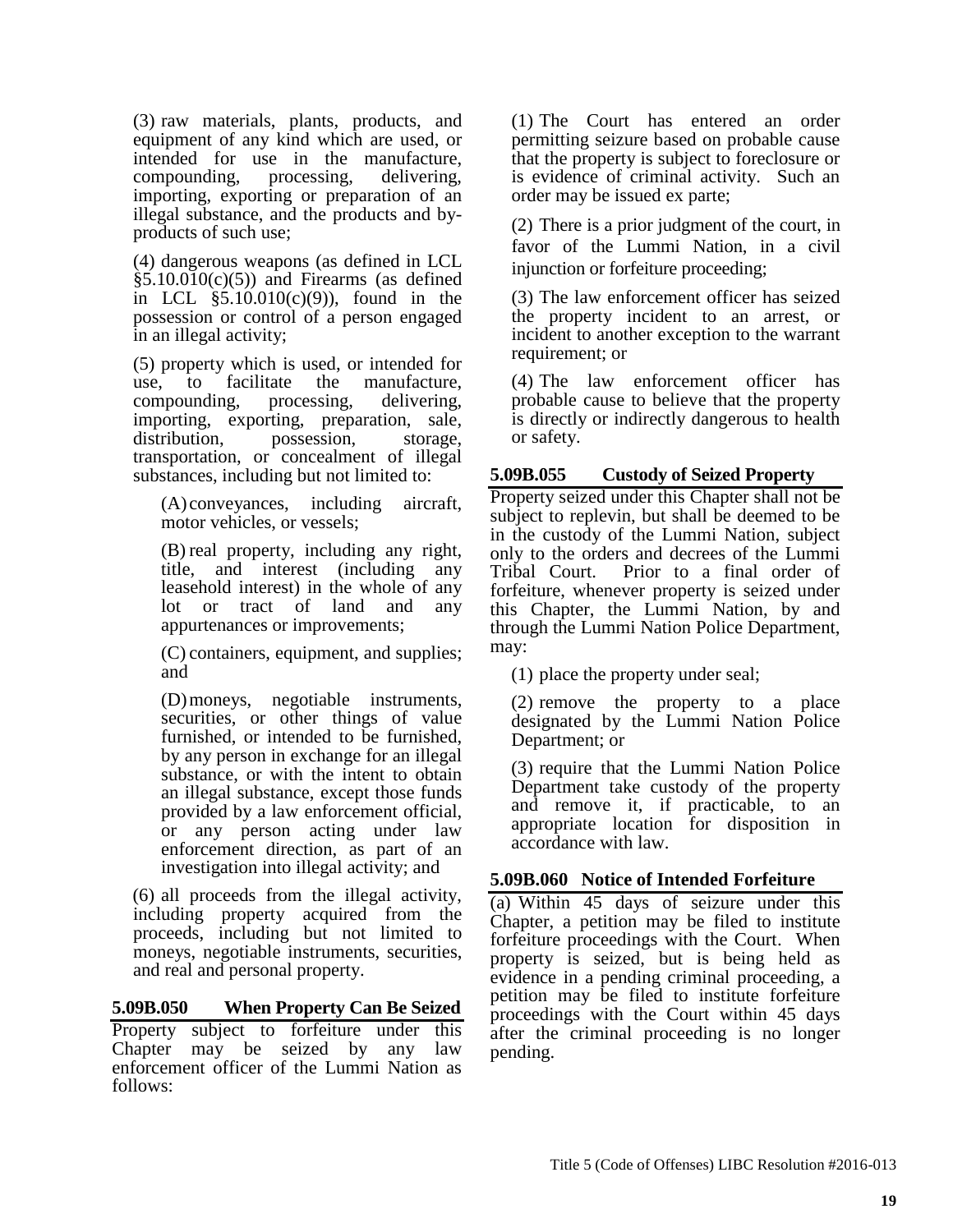(b) The Lummi Nation shall serve notice of seizure and intention to forfeit the property to all known claimants to the property. Notice may be served by personal service or certified mail with return receipt requested. Notice to a known claimant may be made at the address shown on the financing statement, vehicle registration or certificate of title. If the location of claimant cannot be found, service may be accomplished by publication pursuant to LCL §3.03.040 – §3.03.060.

(c) The notice shall state: 1) a description of property; 2) known claimants to the property; 3) location where property was seized; 4) a brief explanation of the legal basis for seizure of property; and 5) instructions for responding to the notice.

(d) If an additional claimant becomes known prior to final judgment, the Lummi Nation shall serve a notice on the additional claimant.

# **5.09B.070 Claimant's Answer to Notice**

(a) Within 20 days after the date that personal service was completed, the date that certified mailing was delivered, or the date of publication of a notice of forfeiture, the claimant to the seized property may file with the Clerk of the Lummi Tribal Court a verified answer to the notice of intended forfeiture. A copy of the answer shall be provided to the Lummi Nation.

(b) The answer shall state: (1) the nature and amount of the claim to the property; (2) the time and circumstances of the claimant's acquisition of the claim; (3) a brief acquisition of the claim;  $(3)$ description of the defenses asserted by the claimant; and (4) the relief sought.

(c) The claims of any claimant who was served with notice of the forfeiture proceeding, and who failed to file an answer in accordance with this Section, are extinguished by default.

# **5.09B.080 Defenses to Forfeiture**

(a) At a forfeiture hearing, the claimant must establish the amount and validity of his claim. A defense to forfeiture only extends to the value of that person's claim to the property.

(b) Defenses to forfeiture are:

(1) the property was not used, or intended to be used, to facilitate an illegal activity and was not the proceeds of illegal activity;

(2) the claimant is an innocent owner of the property. An "innocent owner" means that:

(A)the claimant had no knowledge of the use or intended use of the property to facilitate an illegal activity and the claimant undertook a reasonable investigation of the user's character and reputation before allowing the use or continued use of the property; or

(B) upon learning of the illegal activity, the claimant did all that could be reasonably expected under the circumstances to terminate such use of the property, which includes giving timely notice to a law enforcement agency of the illegal activity and taking timely action to revoke permission to use the property or to prevent the illegal use. An innocent owner under this Subsection is not required to take such steps that the owner reasonably believes will place the owner in physical danger;

(C) the claimant is a bona fide purchaser for value of the property, or licensed pawnbroker, who did not know at the time of the transaction that the property was the proceeds of illegal activity, or that it had been used to facilitate an illegal activity;

(D)to the extent of the community property interest, that a claimant has such an interest in real property used or attempted to be used for illegal activity, the property is not the proceeds of the illegal activity, and the claimant had no participation in the illegal activity; or

(E) the claimant is a spouse or dependent of the user of real property and acquired his interest in the real property through inheritance before the commencement of the forfeiture proceeding, the claimant had no participation in the illegal activity, and the real property is not the proceeds of the illegal activity.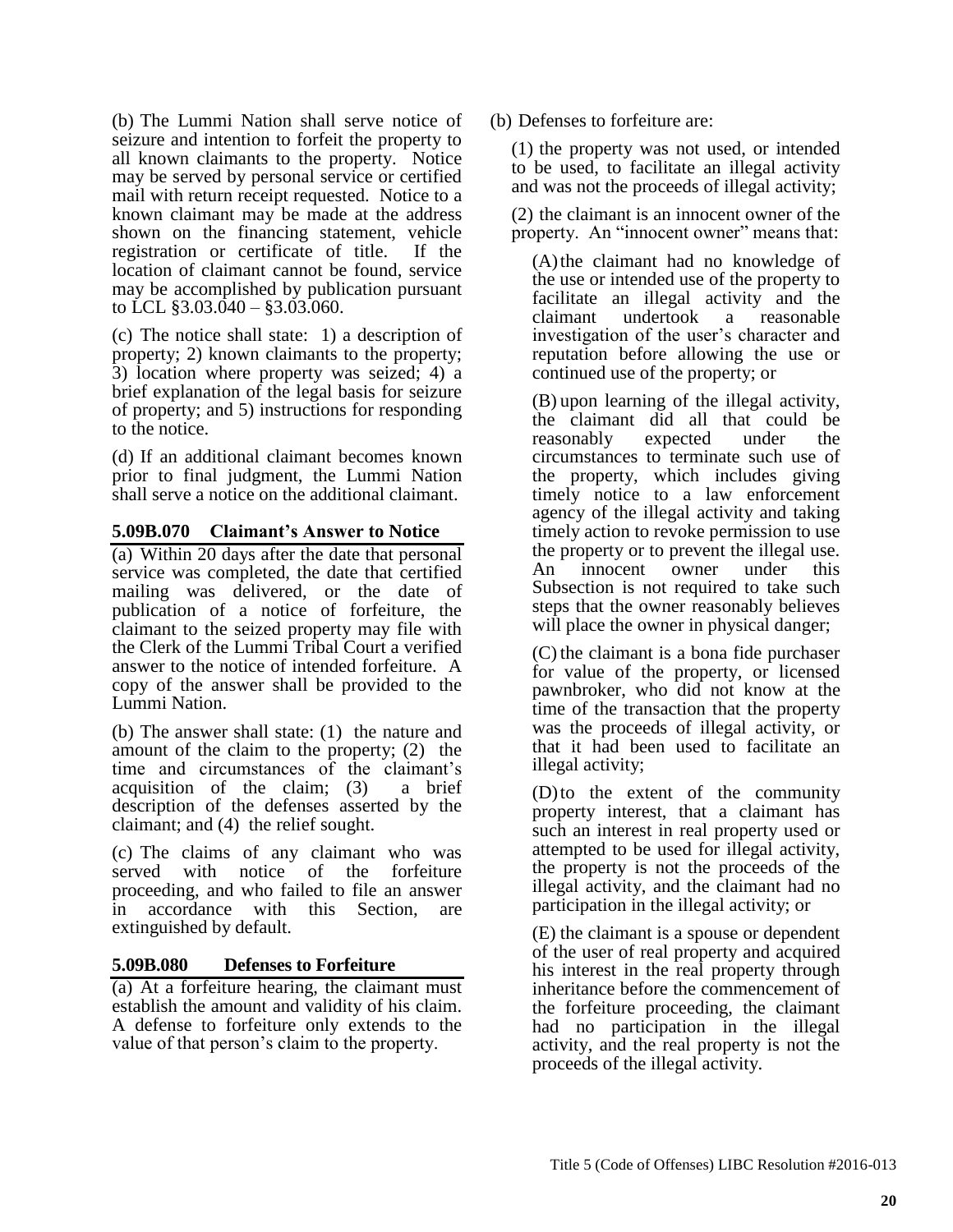(3) the claimant is a bank, trust company, credit union, licensed pawnbroker, or money lender established in accordance with the law of an Indian tribe, state, or the United States, that did not have knowledge at the time of obtaining its interests that the property was intended to be used to facilitate an illegal activity;

(4) the claimant holds a security lien as the seller of the property and did not have knowledge at the time of sale that the property was intended to be used to facilitate an illegal activity;

(5) the claimant has a claim on the property of such a nature that the claimant had no control over the use of the property at the time of the illegal activity, and the claim was not obtained as part of a transaction with intent to benefit the user of the property while knowing of the illegal activity; or

(6) the user of the property was entrapped as shown by evidence that the design for the illegal activity that resulted in the illegal use of the property originated in the mind of law enforcement officials or any person acting under law enforcement direction; and, that the user was lured or induced to commit the illegal acts which the user of the property had not otherwise intended to commit. The defense of entrapment is not established by a showing that law enforcement officials merely afforded the user of the property an opportunity to participate in the illegal activity.

# **5.09B.090 Procedure for Hearing**

(a) If a verified answer is timely filed, the Clerk of the Court shall set a hearing for forfeiture proceeding within 30 days after the answer is filed. The proceeding shall have priority over other civil cases. Notice of the hearing may be served by regular mail or personal service.

(b) The Lummi Nation shall have the burden of proof that the user of the property conducted an illegal activity. The criminal conviction of the alleged user conclusively proves the illegal activity. However, the illegal activity may also be proved during the

civil proceeding, notwithstanding whether the user was prosecuted or convicted for the activity.

(c) For property subject to forfeiture under LCL §5.09B.030(a), the Lummi Nation shall have the burden of proof that the property was used or intended to be used as part of the illegal activity.

(d) For property subject to forfeiture under LCL §5.09B.030(b), the Lummi Nation shall have the burden of proof that the property was the proceeds of an illegal activity. There is a rebuttable presumption for which the judge shall accept as true that property acquired during the period of the illegal activity, or a reasonable period thereafter, is the proceeds of the illegal activity, unless the user of property or claimant offers compelling evidence contradicting such presumption.

(e) A claimant has the burden of proof of a defense under LCL §5.09B.080.

(f) A fact or circumstance that must be proved under this Chapter must be proved by a preponderance of the evidence.

# **5.09B.100 Disposition of Property**

(a) Summary Forfeiture and Destruction of Contraband. All property described in LCL  $§5.09B.040(1)-(4)$  which is seized under this Chapter shall be deemed contraband and summarily forfeited to the LIBC immediately upon seizure and without further proceedings under this Chapter. A claimant has no right of action for return of such property. All such property shall be destroyed unless needed for evidentiary or official law enforcement purposes.

(b) No Valid Claimant Exists. Whenever property is forfeited under this Chapter and the Court finds that there are no other claimants to the seized property, pursuant to LCL §5.09B.080, the LIBC may:

(1) retain the property for official use;

(2) transfer the property to the Lummi Nation Police Department for its official use; or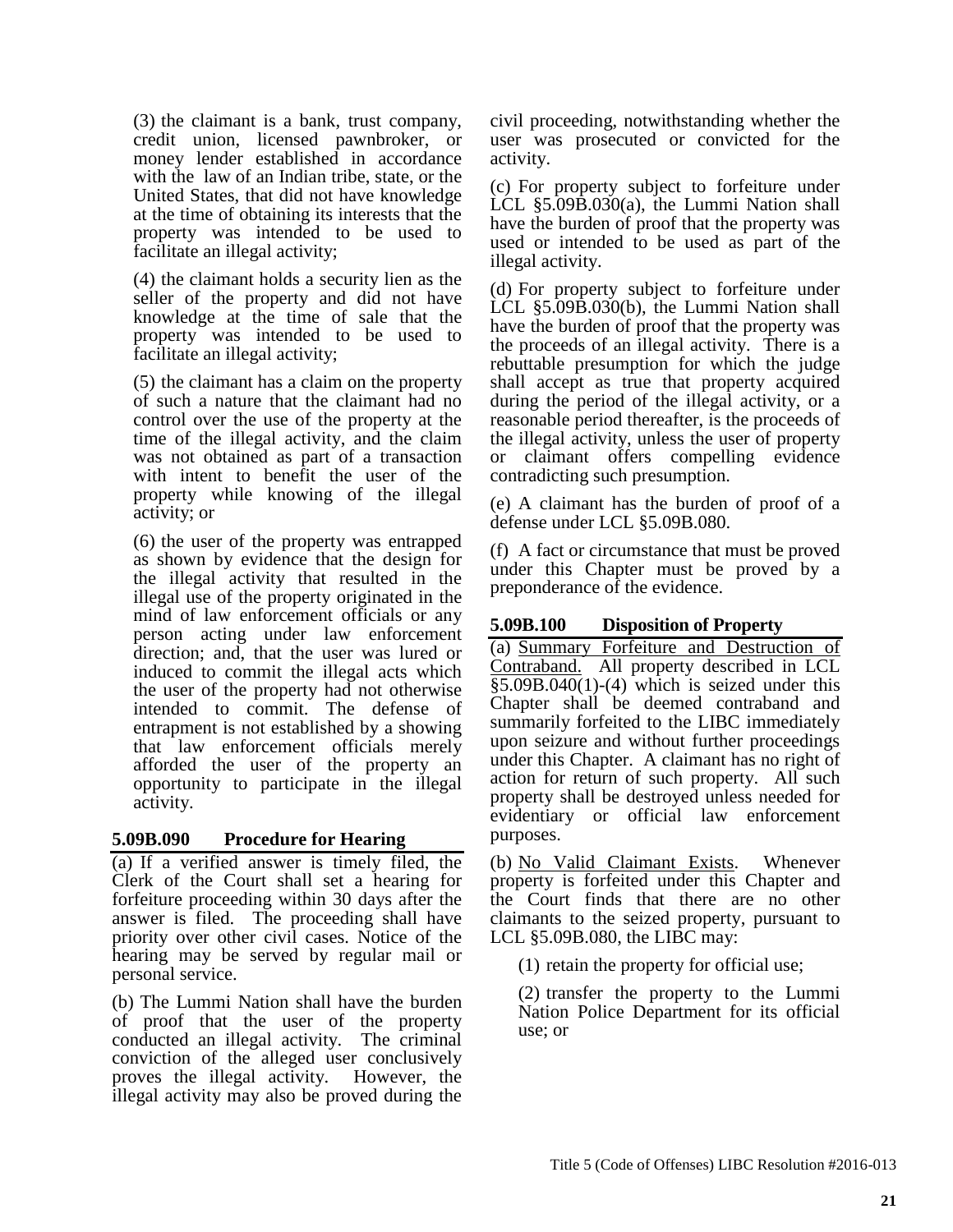(3) sell, by public sale or any other commercially feasible means, any forfeited property which is not required to be destroyed by law and which is not harmful to the public.

(A) Proceeds from any such sale and any moneys forfeit under this Title shall be used to pay all property expenses of the proceedings for forfeiture and sale including expenses of seizure, maintenance of custody, advertising, and court costs; and any remaining balance shall be transferred to the Lummi Nation Police Department for use in criminal drug investigations.

(c) Valid Claimant Exists. Whenever property is forfeited under this Chapter and the Court finds a claimant has a valid claim to seized property, pursuant to LCL §5.09B.080, the Court shall determine the nature and amount of the claims.

(1) If the amount of the claims to seized property is equal to, or more than, the fair market value of the property as of the date of seizure, the property shall be released to those claimants.

(2) If the amount of the claims to seized property is determined to be less than the fair market value of the property as of the date of the date of seizure, the Court may sever the property to allow sale as provided in this Section, or may allow an innocent owner to retain the property subject to a lien in favor of the LIBC. The property may be sold at a public auction by the Chief of the Lummi Nation Police Department, or by any other reasonable manner approved by the Court, after notice has been given to the remaining claimants.

(A) Proceeds from any such sale and any moneys forfeit under this Title shall be used to pay:

(i) all property expenses of the proceedings for forfeiture and sale including expenses of seizure, maintenance of custody, advertising, and court costs;

(ii) the amount owing to the remaining claimants;

(iii)reimbursement of funds provided to the user of the property by a law enforcement official, or any person acting under law enforcement direction, as part of the investigation into the illegal activity; and

(iv)any remaining proceeds shall be paid to the Lummi Nation Police Department for use in criminal drug investigations.

(B) In lieu of such a sale and after any payments are made under Subsection  $(c)(2)(A)(i) - (iv)$  of this Section, the LIBC may retain the property for its official use.

(d) A user of the property, or any person acting in concert with him, is not eligible to acquire any seized property at any public sale.

# **5.09B.105 Vesting of Title**

All right, title, and interest in property described in LCL §5.09B.040 shall vest in the Lummi Nation upon commission of the act giving rise to the forfeiture under this Chapter.

# **5.09B.110 Frivolous Claim**

If the Court finds that the claimant's assertion of an interest in the property was frivolous, the Court may impose a civil penalty on the claimant of an amount equal to 10 percent of the value of the forfeited property, but in no event shall the penalty be less than \$250 or greater than \$5,000.

# **5.09B.120 Motion to Set Aside Forfeiture**

Any person entitled to notice of forfeiture under this Chapter who does not receive such notice may file a motion to set aside a forfeiture for good cause shown with respect to that person's interest in the property. A person who has received notice of forfeiture and failed to answer may not move to set aside a default forfeiture judgment. A motion to set aside a forfeiture judgment must be brought within one year after entry of the judgment.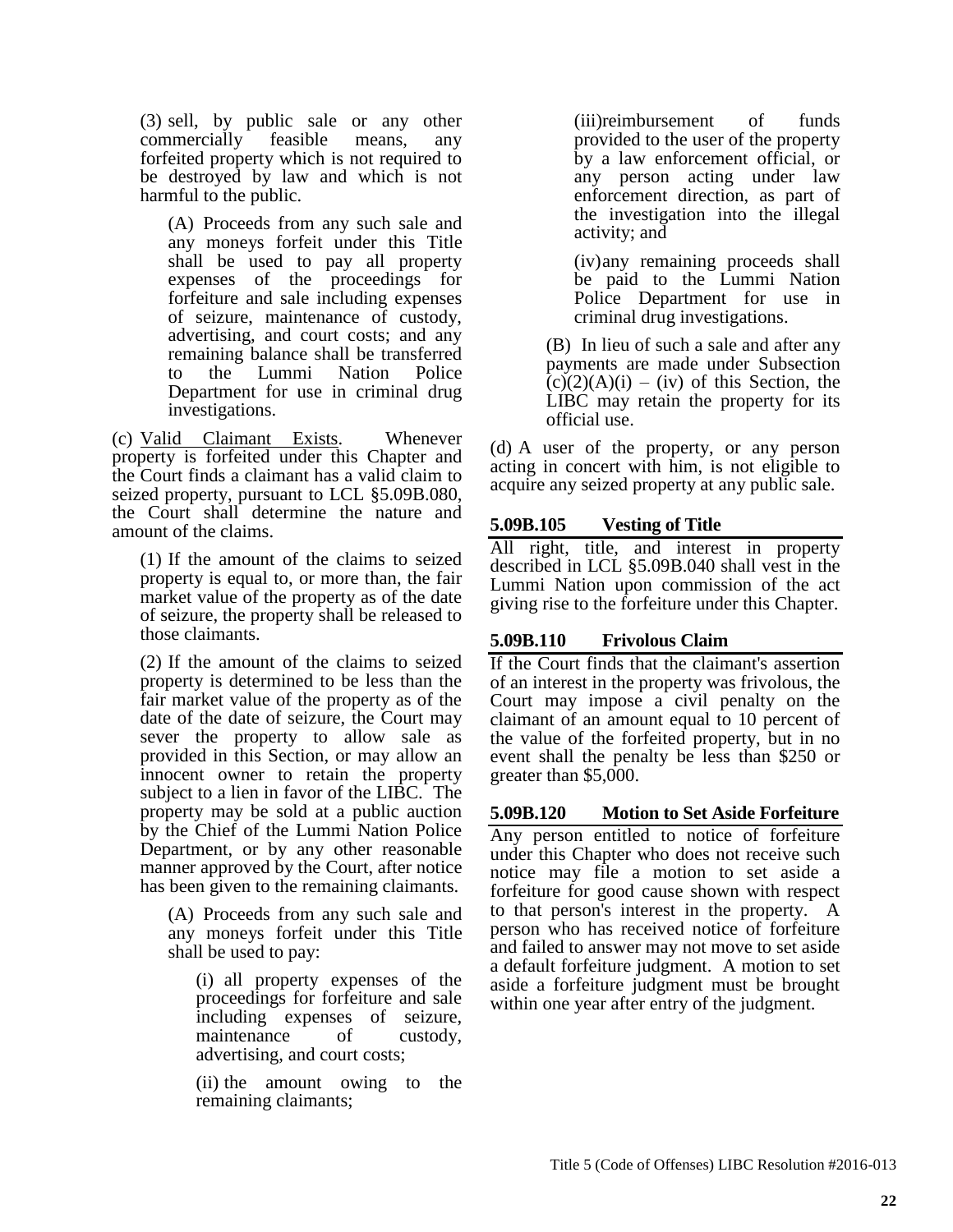# **Chapter 5.09C Sexual Offenses**

# **Sub**-**Chapter 5.09C.01 General Provisions**

# **5.09C.01.010 Preamble and Purpose**

Only the informed Lummi Community and its families can stop sexual abuse among its people. The laws and legal system are tools assisting the community in this effort. The purposes of the Chapter shall be as follows:

(1) to assist in protecting the community from sexual assault and abuse, especially our precious children and other vulnerable individuals;

(2) to provide offenders and their families with a resource for accountability, penance and restitution for their harmful actions; and

(3) to promote healing for individuals, families and the community who have been impacted by these offenses. This includes rehabilitative treatment for offenders.

### **5.09C.01.020 Findings-Intent; Effective Date**

(a) This act is necessary for the immediate preservation of the tribal family, public peace, health and safety, and to support tribal sovereignty, and shall take effect on August 4, 1994. It is the legislature's deliberate intent that the act be applied retroactively in cases where an offense has occurred prior to August 4, 1994. The legislature's intent is based upon unique tribal needs and cultural considerations. Testimonials at the tribal legislative proceedings further affirmed the necessity of this act. It is recognized that the incidence of sexual exploitation ordinarily fosters trauma in other aspects of the lives of sexual abuse victims, thereby disabling and delaying victims from reporting sexual offenses. Cultural factors involving the sense of privacy exacerbate the ability of many native victims to disclose intimate matters, particularly those of aggravated character. Given the inter-generational prevalence of sexual offense, there is a unique tribal need to allow effective reporting of sexual offenses within the Lummi Reservation and trust lands.

(b) The individual and collective sections within this Chapter shall be construed liberally in accordance with the legislative objective of addressing and deterring sexual assault and abuse.

### **5.09C.01.030 Statute of Limitations for Sexual Offenses**

(a) Prosecutions for sexual offenses shall not be commenced after the periods prescribed in this Section:

(1) fifteen years after the victim's 30th birthday;

(2) ten years after commission of the offense; or

(3) ten years after the recovery of repressed memories of childhood sexual abuse, whichever time period is greater.

(b) The periods of limitation prescribed in Subsection (a) of this Section do not run during any time when the person charged is not usually and publicly residing within the exterior boundaries of the Lummi Nation or on any property held in fee or trust by the Lummi Nation regardless of location.

### **Sub-Chapter 5.09C.02 Penalties**

# **5.09C.02.005 Sentencing Goals**

Sentencing delivered under this Chapter is specifically intended to promote public safety and facilitate healing within our families and communities. The following goals shall be considered in sentencing:

(1) providing safety for the victims and for other potential victims shall be the highest priority considered in sentencing;

(2) sex offender evaluation and treatment (when indicated) shall be the second priority in sentencing;

(3) restitution to the victim or his family, fines and/or time in jail imposed in sentencing provide the offender an opportunity to take public responsibility for his offenses. It also makes a statement to the community as to the seriousness of the crime; and

(4) significant suspended sentences can provide an incentive for the offender to complete court-ordered rehabilitative treatment and restitution.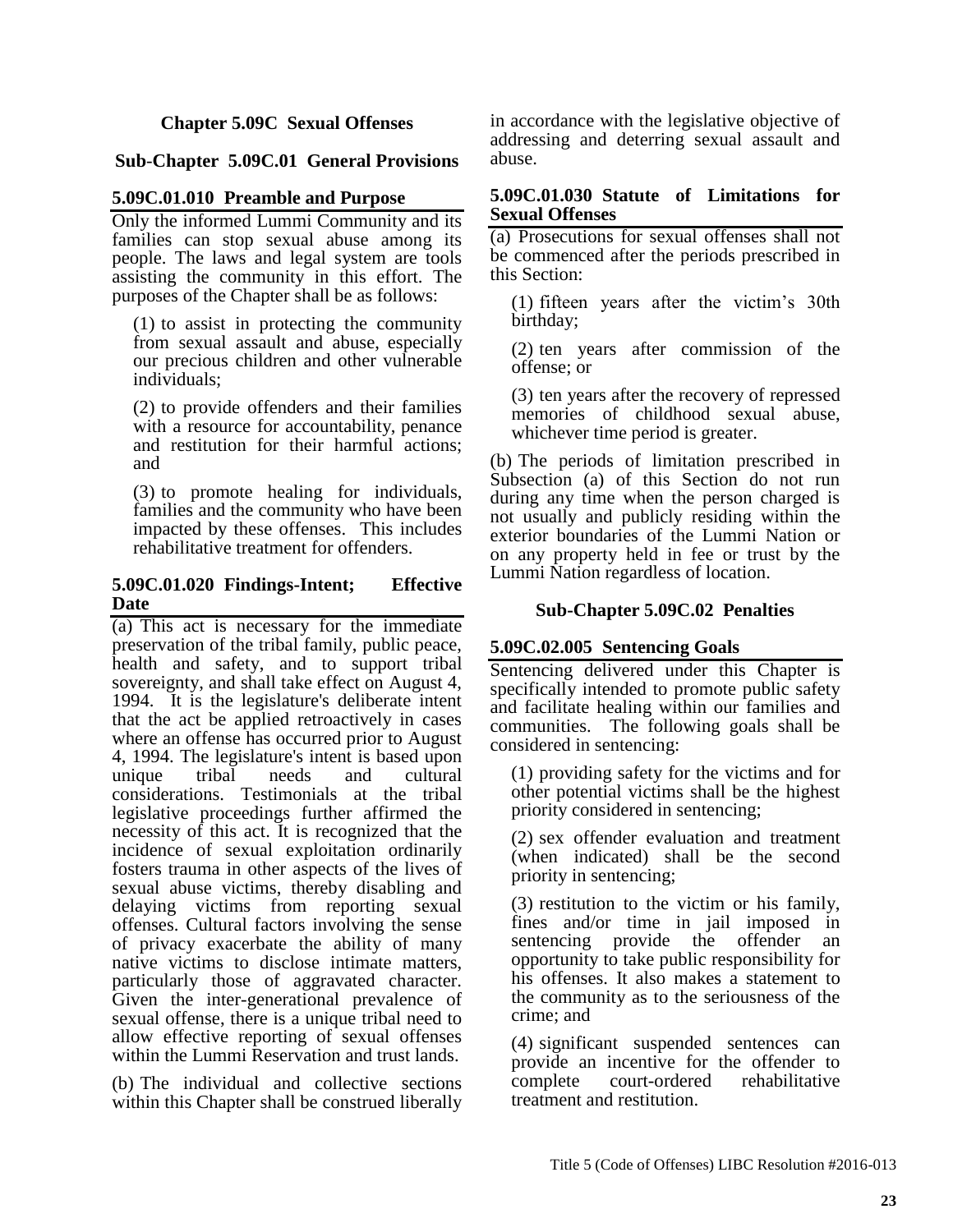#### **5.09C.02.010 Sentencing Requirements for Sexual Offenses**

(a) Any person convicted of a class A sex offense under Sub-Chapter 5.09C.05 of this Title or any class A offense with a finding of sexual motivation under LCL §5.09C.02.020, shall be ordered to complete an evaluation from an appropriate sex offender treatment program certified by the Lummi Nation, another jurisdiction or by the Attorney General of the United States and comply with all treatment recommendations.

(b) Any conviction for a sex offense or crime with sexual motivation under LCL §<br>5.09C.02.020, without diminishing the  $5.09C.02.020$ , without diminishing sovereignty or jurisdiction of the Lummi Nation and in order to protect the health and safety of the community, shall be reported to the Washington State Patrol.

# **5.09C.02.020 Special Verdict; Sexual Motivation**

(a) The Tribal Prosecutor may file a special allegation of sexual motivation in any criminal case, other than sex offenses set forth in Sub-Sub-Chapter 5.09C.05 of this Title, when sufficient admissible evidence exists which would justify a finding of sexual motivation by a reasonable and objective fact finder.

(b) In a criminal case wherein there has been a sexual motivation allegation, the Nation shall prove beyond a reasonable doubt that the accused committed the crime with a sexual motivation. The Court shall make a finding of fact of whether or not a sexual motivation was present at the time of the commission of the crime, or if a jury trial is had and the jury finds the defendant guilty, the jury shall find a special verdict as to whether or not the defendant committed the crime with a sexual motivation. This finding is not required for sex offenses set forth in Sub-Chapter 5.09C.05 of this Title.

# **Sub-Chapter 5.09C.04 Definitions, Guidance and Defenses**

# **5.09C.04.010 Definitions**

Any term not specifically defined in this Sub-Chapter shall be given the meaning defined in other sections of Title 5 (Code of Offenses), and if not defined, shall be given its

commonly accepted meaning. The following definitions apply to this Sub-Chapter:

(a) "Abuse of a "Supervisory Position" means a direct or indirect threat or promise to use authority to the detriment or benefit of a minor.

(b) "Consent" means that at the time of the act of sexual intercourse there are actual words or conduct indicating freely given agreement to have sexual intercourse.

(c) "Facility or Institution Primarily Used for the Care, Treatment, or Benefit of Persons Under 18 Years of Age" includes, but are not limited to, licensed day care centers, other child care facilities, youth activity facilities, or other facilities or institutions whose primary work involves contact with persons under the age of eighteen and Lummi Community events held for the benefit of children under the age of eighteen.

(d) "Forcible Compulsion" means physical force which overcomes resistance or a threat, express or implied, that places a person in fear of death or physical harm to himself or another person, animal, or damage to significant personal property, or in fear that he or another person or an animal will be kidnapped.

(e) "Immediate Family Member" means a parent, child, spouse, domestic partner, brother, sister, grandparent, grandchild, aunt, uncle, niece, nephew, or first cousin, by blood, marriage or adoption.

(f) "Married" means one who is legally married to another, but does not include a person who is living separate and apart from his spouse and who has filed in an appropriate court for legal separation or for dissolution of his marriage.

(g) "Mental Incapacity" is a certifiable condition existing at the time of the offense which prevents a person from understanding the nature or consequences of the act of sexual intercourse. It is presumed that a victim is considered to be incapable of giving consent if the perpetrator has reason to believe that, due to a developmental disability, the victim has a mental age of less than 16 years.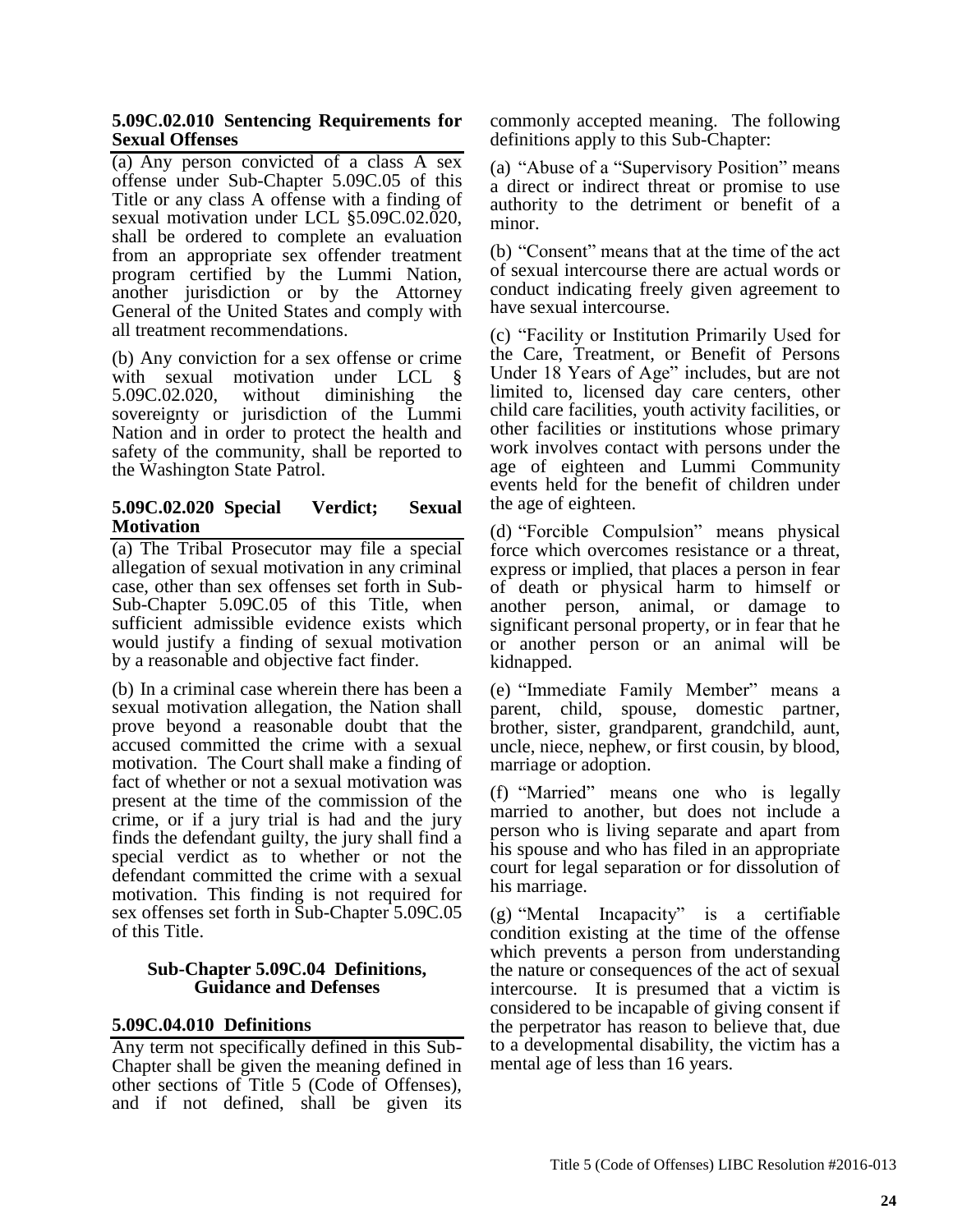(h) "Minor" and "Juvenile" means an individual who has not attained the age of 18 years old.

(i) Person with "Supervisory Authority" for purposes of LCL §5.09C.05.020(3) and 5.09C.05.150(b)(3), means any proprietor or employee of any public or private or treatment facility who directly supervises disabled persons.

(j) "Physically Helpless" means a person who is unconscious or for any other reason is physically unable to communicate unwillingness to an act.

(k) "Reside," "Resides" or "Residence" means, with respect to an individual, the location of the individual's home or other place where the individual habitually lives or sleeps.

(l) "School Grounds" means:

(1) in or on or within any building, structure, athletic playing field, playground or land contained within the real property boundary line of a public or private elementary, parochial, intermediate, junior high, vocational, or high school; or

(2) any area accessible to the public located within one thousand feet (1,000 ft.) of the real property boundary line comprising any such school or any parked automobile or other parked motor vehicle located within one thousand feet (1,000 ft.) of the real property boundary line comprising any such school. For the purposes of this Section an "area accessible to the public" shall mean sidewalks, streets, parking lots, parks, playgrounds, stores and restaurants.

(m)"Sexual Contact" means any touching of the sexual or other intimate parts of a person done for the purpose of gratifying sexual desire of either party. Sexual contact can be the victim's intimate parts being touched by the accused or the intimate parts of the accused touching the victim. The touching may be made through clothing and without direct contact between the accused and the victim.

(n) "Sexual Intercourse" has its ordinary meaning and occurs upon any penetration, however slight; and

(1) also means any penetration of the vagina or anus however slight, by an object, when committed on one person by another, whether such persons are of the same or opposite sex, except when such penetration is accomplished solely for medically recognized treatment or diagnostic purposes; and

(2) also means any act of sexual contact between persons involving the sex organs of one person and the mouth or anus of another whether such persons are of the same or opposite sex.

(o) "Sexual Motivation" means that one of the purposes for which the defendant committed the crime was for the purpose of his sexual gratification.

(p) "Sex Offender" means a person convicted of a sex offense.

(q) "Sex Offense" means:

(1) any violation of Sub-Chapter 5.09C.05 of this Chapter;

(2) a criminal solicitation, conspiracy, attempt or accomplice to commit such crimes in Sub-Chapter 5.09C.05 of this Chapter;

(3) a Class A or B offense, as defined in LCL 5.11.015, with a finding of sexual motivation under LCL §5.09C.02.020; or

(4) any federal, state, or tribal conviction for an offense that under the laws of the jurisdiction where the offense occurred is considered a sex offense, with the exception of offenses specifically exempted within this Title.

(r) "Significant Relationship" means a situation in which the perpetrator is:

(1) a person who undertakes the responsibility, professionally or voluntarily, to provide education, health, welfare, or organized recreational activities principally for minors; or

(2) a person who in the course of his employment supervises minors.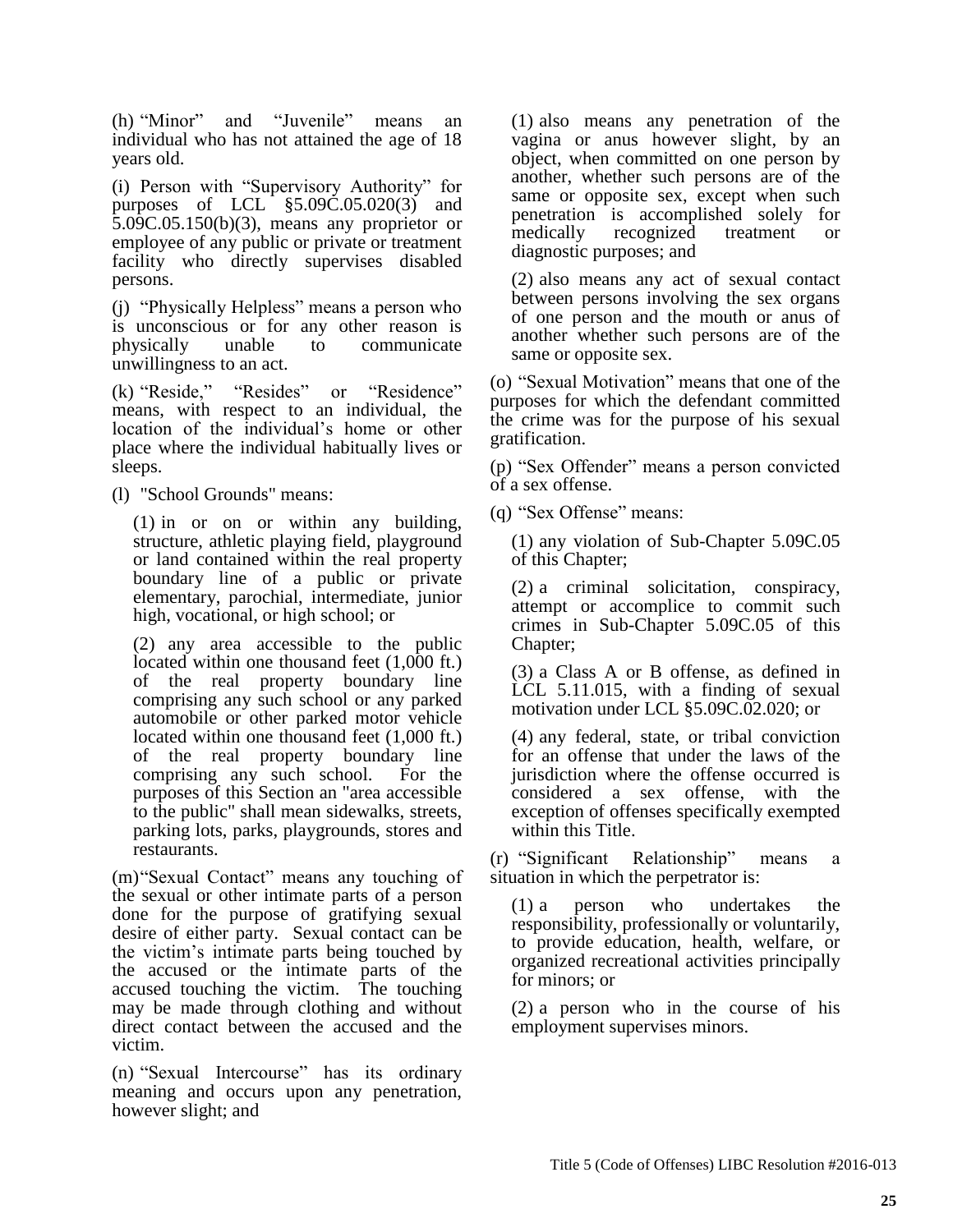(s) "Work" and "Employment" includes, but is not limited to:

(1) services performed as a permanent or temporary employee of another or while self-employed, for any compensation, monetary or otherwise;

(2) services performed informally for any compensation, monetary or otherwise;

(3) practical training as part of an educational or vocational course;

(4) services provided as a volunteer, leader, coach, or other position of authority; and

(5) services provided under a court order to complete community service.

### **5.09C.04.020 Victim Testimony and Evidence**

(a) In order to convict a person of any crime defined in this Chapter it shall not be necessary that the testimony of the alleged victim be corroborated.

(b) Evidence of the victim's past sexual behavior including, but not limited to, the victim's marital history, divorce history, or general reputation for promiscuity, nonchastity, or sexual mores contrary to community standards is inadmissible on the issue of credibility and is inadmissible to prove the victim's consent except as provided in Subsection (c) of this Section; but when the perpetrator and the victim have engaged in sexual intercourse with each other in the past, and when the past behavior is material to the issue of consent, evidence concerning the past behavior between the perpetrator and the victim may be admissible on the issue of consent to the offense.

(c) In any prosecution for the crime of rape or for an attempt to commit, or an assault with an intent to commit, any such crime, evidence of the victim's past sexual behavior including, but not limited to, the victim's marital behavior, divorce history, or general reputation for promiscuity, non-chastity, or sexual mores contrary to community standards is not admissible if offered to attack the credibility of the victim and is admissible on the issue of consent to the offense only pursuant to the following procedure:

(1) a written pretrial motion shall be made by the defendant to the Court and prosecutor stating that the defense has an offer of proof of the relevancy of evidence of the past sexual behavior of the victim proposed to be presented and its relevancy on the issue of the consent of the victim;

(2) the written motion shall be accompanied by an affidavit or affidavits in which the offer of proof shall be stated;

(3) if the Court finds that the offer of proof is sufficient, the Court shall order a hearing out of the presence of the jury, if any, and the hearing shall be closed except to the necessary witnesses, the defendant, counsel, and those who have a direct interest in the case or in the work of the Court; and

(4) at the conclusion of the hearing, if the Court finds that the evidence proposed to be offered by the defendant regarding the past sexual behavior of the victim is relevant to the issue of the victim's consent; is not inadmissible because its probative value is substantially outweighed by the probability that its admission will create a substantial danger of undue prejudice; and that its exclusion would result in denial of substantial justice to the defendant, the Court shall make an order stating what evidence may be introduced by the defendant, which order may include the nature of the questions to be permitted. The defendant may then offer evidence pursuant to the order of the Court.

(d) Nothing in this Section shall be construed to prohibit cross-examination of the victim on the issue of past sexual behavior when the prosecution presents evidence in its case in chief tending to prove the nature of the victim's past sexual behavior, but the Court may require a hearing pursuant to Subsection (c) of this Section concerning such evidence.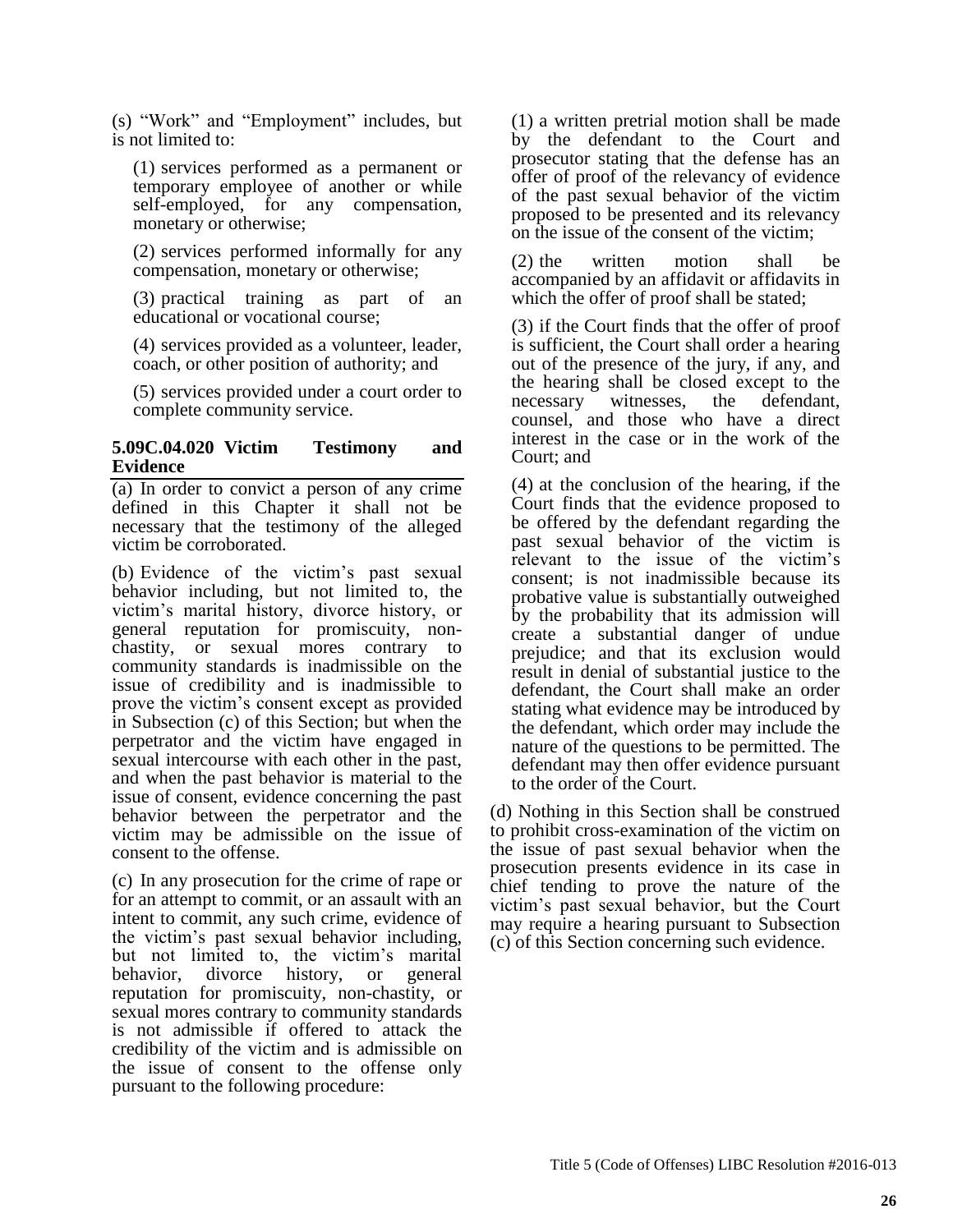### **5.09C.04.030 Evidence of Child**

(a) With the legislative purpose in mind to find the truth while allowing a child protection from trauma to the extent that is constitutionally permitted, the Lummi Tribal Court may adopt state or federal rules of procedure regarding the admissibility of evidence, including, but not limited to, hearsay, video-taped depositions, or testimony by closed-circuit television. The LIBC declares that protection of child witnesses in sexual assault and physical abuse cases is a substantial and compelling interest of the Lummi Nation. Sexual and physical abuse cases are some of the most difficult cases to prosecute, in part because frequently no witnesses exist except the child victim. When abuse is prosecuted, a child victim may suffer serious emotional and mental trauma from exposure to the abuser or from testifying in open court. In rare cases, the child is so traumatized that the child is unable to testify at trial and is unavailable as a witness or the child's ability to communicate in front of the jury or defendant is so reduced that the truthseeking function of trial is impaired. In other rare cases, the child is able to proceed to trial but suffers long-lasting trauma as a result of testifying in court or in front of the defendant. The creation of procedural devices designed to enhance the truth-seeking process and to shield child victims from the trauma of exposure to the abuser and the courtroom is a compelling tribal interest.

(b) A statement made by a child when under the age of 12 describing any act of sexual contact performed with or on the child by another or describing any attempted act of sexual contact with or on the child by another, or any other act of abuse or neglect against the child, not otherwise admissible by this Code, a statute, Lummi Court Rules, Federal Rules of Evidence (including hearsay exceptions), or any other set of rules agreed to by the parties or designated by the Court, is admissible as evidence in any criminal and civil<br>proceedings, including juvenile offense proceedings, including juvenile offense adjudications, in the courts of the Lummi Nation when:

(1) the Court finds, in a hearing conducted prior to trial, or at a minimum outside the presence of the jury, that the time, content,

and circumstances of the statement provide sufficient indicia of reliability; and

(2) the child either:

(A)testifies at the proceedings; or

(B)is unavailable as a witness; provided, that when the child is unavailable as a witness, such statement may be admitted only if:

(i) there is some corroborative evidence of the act; and

(ii) the party against whom the statement is admitted has had an opportunity to cross-examine the witness.

(c) The defendant shall be given notice of the intent to use these statements no later than 10 days before trial. If defective notice under this Section is provided to the opposing party, the Court shall conduct a hearing to determine whether the opposing party has been prejudiced. If no prejudice is found, such statements may be admitted into evidence. The notice shall include:

(1) a written statement of the content of the child's statement;

(2) the time and place at which the statement was made;

(3) the circumstances surrounding the statement which indicate its reliability; and

(4) such other particulars as may be necessary to provide full disclosure of the statement.

(d) The Court shall make specific findings of fact, on the record, as to the basis for its ruling under this Subsection.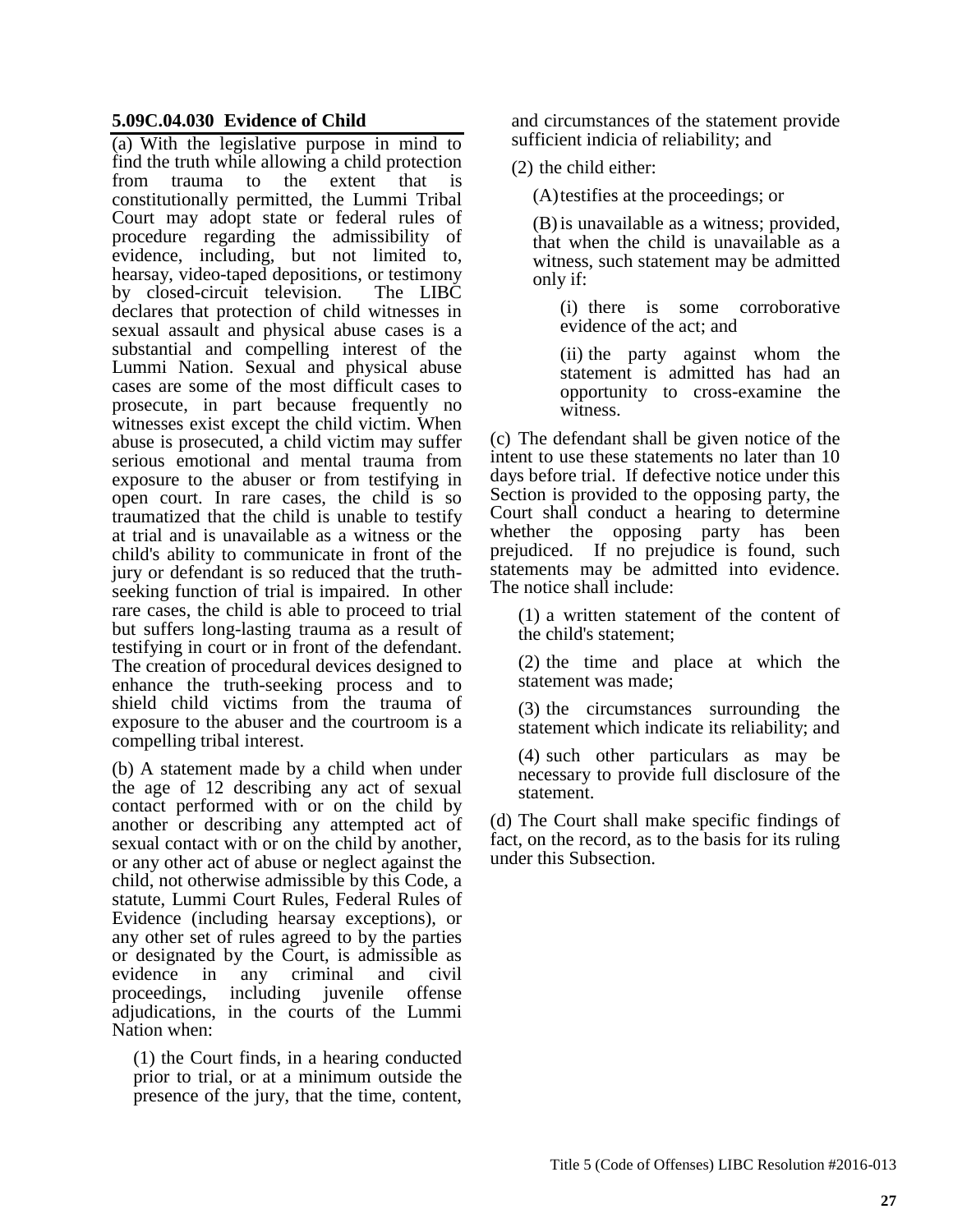# **5.09C.04.050 Defenses Under this Chapter**

(a) The general defense afforded by LCL  $§5.10.070(g)$  requires that for the following defendants, reasonable belief be as indicated:

(1) for a defendant charged with rape of a child in the first degree, that the victim was at least 12, or was less than 24 months younger than the defendant.

(2) for a defendant charged with rape of a child in the second degree, that the victim was at least 14, or was less than 36 months younger than the defendant.

(3) for a defendant charged with rape of a child in the third degree, that the victim was at least 16, or was less than 48 months younger than the defendant.

(4) for a defendant charged with child molestation in the first degree, that the victim was at least 12, or was less than 36 months younger than the defendant.

(5) for a defendant charged with child molestation in the second degree, that the victim was at least 14, or was less than 36 months younger than the defendant.

(6) for a defendant charged with child molestation in the third degree, that the victim was at least 16, or was less than 36 months younger than the defendant.

(7) for a defendant charged with sexual misconduct with a minor in the second degree, that the victim was at least 18, or was less than 60 months younger than the defendant.

(b) Voluntary intoxication is not a defense available under this Chapter.

# **Sub-Chapter 5.09C.05 Sexual Offenses**

# **5.09C.05.010 Rape in the First Degree**

A person is guilty of rape in the first degree when such person knowingly engages in sexual intercourse with another person by forcible compulsion where the perpetrator or an accessory:

(1) uses or threatens to use a dangerous weapon or what appears to be a dangerous weapon;

(2) kidnaps the victim;

(3) inflicts serious physical harm; or

(4) unlawfully enters into the building or motor vehicle where the victim is situated.

Rape in the First Degree is a class A offense.

# **5.09C.05.020 Rape in the Second Degree**

A person is guilty of rape in the second degree when, under circumstances not constituting rape in the first degree, the person knowingly engages in sexual intercourse with another person:

(1) by forcible compulsion;

(2) when the victim is incapable of consent by reason of being physically helpless or mentally incapacitated; or

(3) when the victim is developmentally disabled and the perpetrator is a person who has supervisory authority over the victim.

Rape in the Second Degree is a class A offense.

# **5.09C.05.030 Rape in the Third Degree**

A person is guilty of rape in the third degree when, under circumstances not constituting rape in the first or second degrees, such person engages in sexual intercourse with another person, not married to the perpetrator:

(1) where the victim did not consent as defined in LCL §5.09C.04.010(b), to sexual intercourse with the perpetrator and such lack of consent was clearly expressed by the victim's words or conduct; or

(2) where there is threat of substantial unlawful harm to property rights of the victim.

Rape in the Third Degree is a class B offense.

# **5.09C.05.040 Rape of a Child in the First Degree**

A person is guilty of rape of a child in the first degree when the person has sexual intercourse with another who is less than 12 years old and not married to the perpetrator and the perpetrator is at least 24 months older than the victim.

Rape of a Child in the First Degree is a class A offense.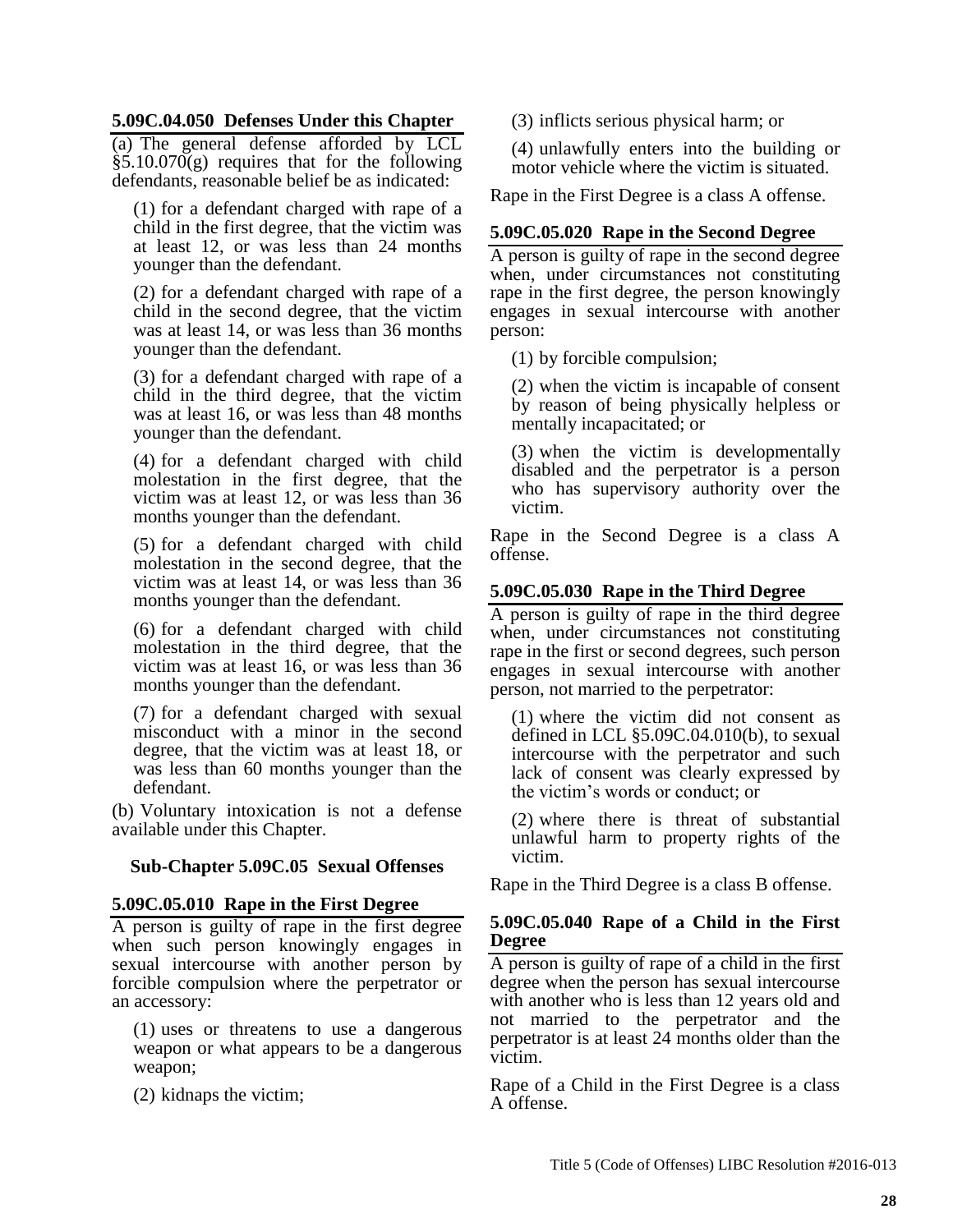#### **5.09C.05.050 Rape of a Child in the Second Degree**

A person is guilty of rape of a child in the second degree when the person has sexual intercourse with another who is at least 12 years old but less than 14 years old and the perpetrator is at least 36 months older than the victim.

Rape of a Child in the Second Degree is a class A offense.

### **5.09C.05.060 Rape of a Child in the Third Degree**

A person is guilty of rape of a child in the third degree when the person has sexual intercourse with another who is at least 14 years old but less than 16 years old and not married to the perpetrator and the perpetrator is at least 48 months older than the victim.

Rape of a Child in the Third Degree is a class B offense.

### **5.09C.05.070 Child Molestation in the First Degree**

A person is guilty of child molestation in the first degree when the person has sexual contact with another who is less than 12 years old and the perpetrator is at least 36 months older than the victim.

Child Molestation in the First Degree is a class A offense.

### **5.09C.05.080 Child Molestation in the Second Degree**

A person is guilty of child molestation in the second degree when the person has sexual contact with another who is at least 12 years old but less than 14 years old and the perpetrator is at least 36 months older than the victim.

Child Molestation in the Second Degree is a class B offense.

### **5.09C.05.090 Child Molestation in the Third Degree**

A person is guilty of child molestation in the third degree when the person has sexual contact with another who is at least 14 years old but less than 16 years old and not married to the perpetrator and the perpetrator is at least

48 months older than the victim.

Child Molestation in the Third Degree is a class B offense.

#### **5.09C.05.100 Sexual Misconduct with a Minor in the First Degree**

A person is guilty of sexual misconduct with a minor in the first degree when the person has sexual intercourse with another person who is at least 16 years old but less than 18 years old and not married to the perpetrator, if the perpetrator is at least 60 months older than the victim, is in a significant relationship to the victim, and abuses a supervisory position within that relationship in order to engage in sexual intercourse with the victim.

Sexual Misconduct with a Minor in the First Degree is a class B offense.

### **5.09C.05.110 Sexual Misconduct with a Minor in the Second Degree**

A person is guilty of sexual misconduct with a minor in the second degree when the person has sexual contact with another person who is at least 16 years old but less than 18 years old and not married to the perpetrator, if the perpetrator is at least 60 months older than the victim, is in a significant relationship to the victim and abuses a supervisory position within that relationship in order to engage in sexual contact with the victim.

Sexual Misconduct with a Minor in the Second Degree is a class C offense.

# **5.09C.05.120 Indecent Exposure**

A person is guilty of indecent exposure if:

(1) a person, with sexual motivation, exposes his genitals, buttocks or female breasts under circumstances in which that person knows or should know that person's conduct is likely to annoy, offend or alarm another person; or

(2) a person masturbates, even though covered, while observed by a child less than sixteen years old or while observed by any person knowing that such conduct is likely to annoy, offend or alarm another person.

Indecent Exposure is a class C offense.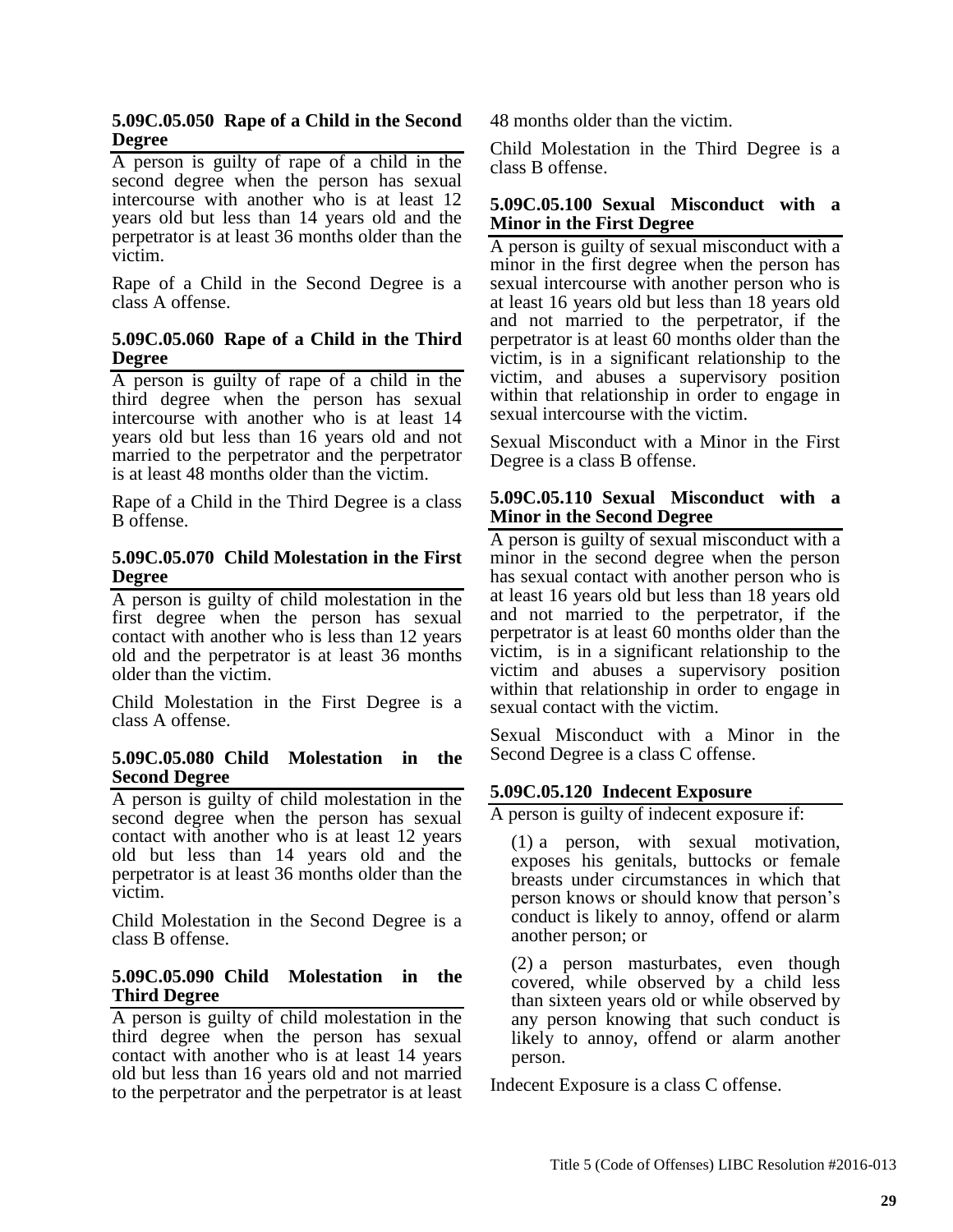# **5.09C.05.130 Incest in the First Degree**

A person is guilty of incest in the first degree when he engages in sexual intercourse with a person he knows to be related to him, either legitimately or illegitimately, as an ancestor, descendant, brother or sister of either whole or half, nephew, or niece. This includes stepchildren and adopted children under 18 years of age.

Incest in the First Degree is a class A offense.

### **5.09C.05.140 Incest in the Second Degree**

A person is guilty of incest in the second degree when he engages in sexual contact with a person he knows to be related to him, either legitimately or illegitimately, as an ancestor, descendent, brother or sister of either whole or half. This includes stepchildren and adopted children under age 18.

Incest in the Second Degree is a class B offense.

### **5.09C.05.150 Indecent Liberties**

(a) Indecent Liberties. A person is guilty of indecent liberties when he knowingly has sexual contact with another person who is not his spouse without that person's consent. Indecent Liberties is a class C offense.

(b) Aggravated Indecent Liberties. A person is guilty of aggravated indecent liberties when he knowingly has sexual contact with another:

(1) by forcible compulsion;

(2) when the other person is incapable of consent by reason of being mentally defective, mentally incapacitated, or physically helpless; or

(3) when the victim is developmentally disabled and the perpetrator is a person who is not married to the victim and who has supervisory authority over the victim.

Aggravated Indecent Liberties is a class B offense.

### **5.09C.05.160 Patronizing Juvenile Prostitute**

A person is guilty of patronizing a juvenile prostitute when he engages in or agrees or offers to engage in sexual conduct with a minor under 18 years old in return for money or other compensation.

Patronizing a Juvenile Prostitute is a class A offense when the juvenile prostitute is under 16 years of age. Patronizing a Juvenile Prostitute is a class B offense when the juvenile prostitute is 16 years of age or older.

#### **5.09C.05.170 Communicating with a Minor for Immoral Purposes**

A person is guilty of communicating with a minor for immoral purposes when he directs communication with a person under 18 years old expressing sexual intent for the purpose of sexual gratification, a type of sexual exploitation.

Communicating with a Minor for Immoral Purposes is a class C offense unless that person has been previously convicted of a felony sexual offense, or any other felony in this jurisdiction. If convicted previously for one of the latter offenses, the offense shall be a class B offense.

### **5.09C.05.180 Sexual Exploitation of a Minor**

A person is guilty of sexual exploitation of a minor if the person:

(1) compels a minor by threat or force to engage in sexually explicit conduct, knowing the conduct will be photographed or part of a live performance;

(2) aids or causes the minor to engage in sexually explicit conduct, knowing the conduct will be photographed or part of a live performance; or

(3) being a parent, legal guardian, or person having custody or control of a minor, permits the minor to engage in sexually explicit conduct, knowing the conduct will be photographed or part of a live performance.

Sexual Exploitation of a Minor shall be a class A offense if the victim is less than 16 years old; and shall be a class B offense if the victim is 16 years of age or older, but less than 18 years old.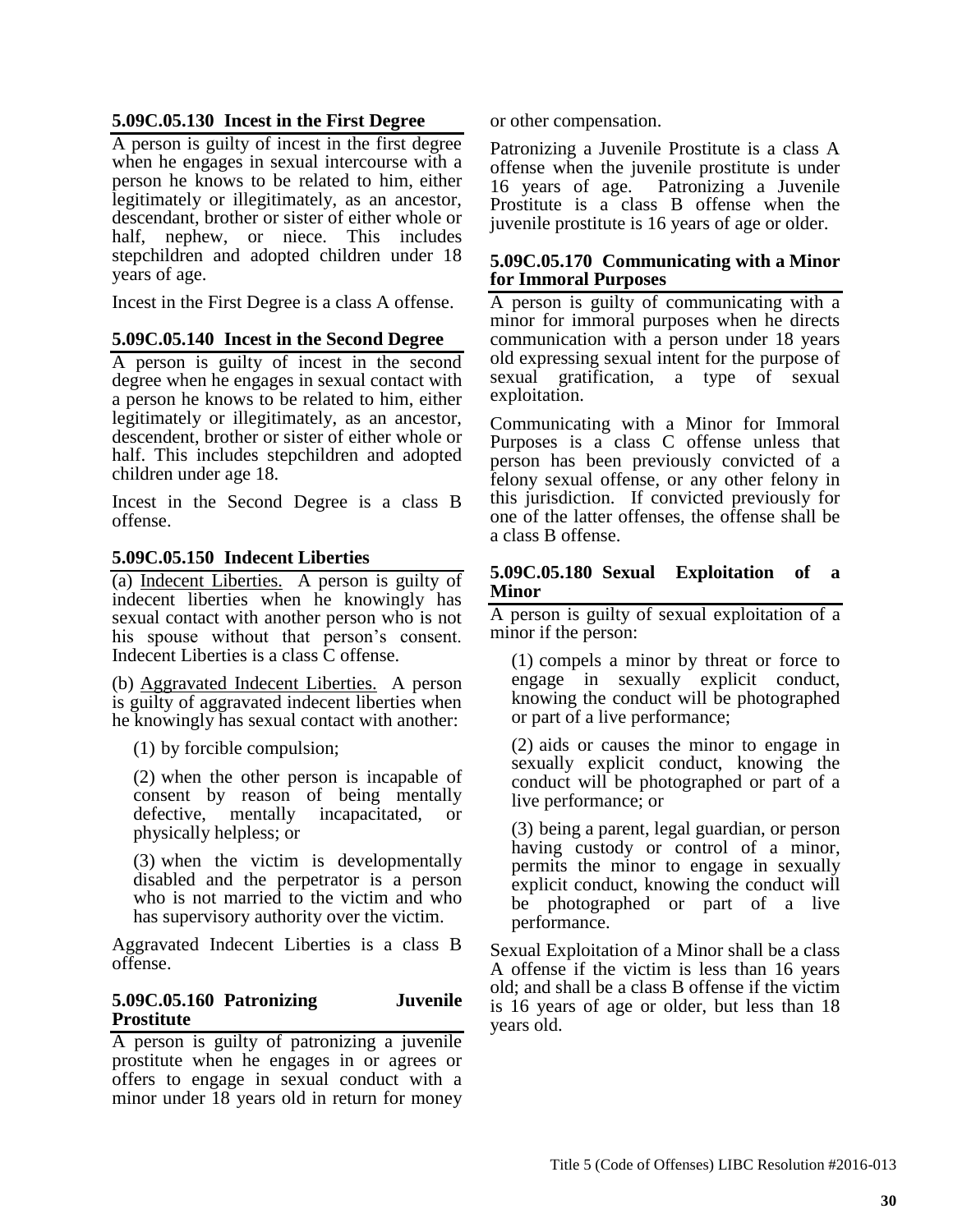#### **5.09C.05.190 Depictions of a Minor Engaged in Sexually Explicit Conduct**

(a) It is unlawful to possess, import, or deal in depictions of a minor engaged in sexually explicit conduct.

(b) Dealing in Depictions of a Minor Engaged in Sexually Explicit Conduct. A person is guilty of the offense of dealing in depictions of a minor engaged in sexually explicit conduct if the person possesses with the intent to, or knowingly develops, duplicates, publishes, prints, disseminates, exchanges, finances, or attempts to finance, any visual or printed matter that depicts a minor engaged in sexually explicit conduct. Dealing in depictions of a minor under 16 years of age engaged in sexually explicit conduct is a class B offense. Dealing in depictions of a minor 16 years of age or older, but less than 18 years of age, is a class C offense.

(c) Importing Depictions of a Minor Engaged in Sexually Explicit Conduct. A person is guilty of the offense of importing depictions of a minor engaged in sexually explicit conduct if the person knowingly sends or causes to be sent, or brings or causes to be brought, into this jurisdiction for sale or distribution, any visual or printed matter that depicts a minor engaged in sexually explicit conduct. Sending or bringing into the Lummi jurisdiction depictions of a minor under 16 years of age engaged in sexually explicit conduct is a class B offense. Sending or bringing into the Lummi jurisdiction depictions of a minor 16 years of age or older, but less than 18 years of age, engaged in sexually explicit conduct is a class C offense.

(d) Possessing Depictions of a Minor Engaged in Sexually Explicit Conduct. A person is guilty of the offense of possessing depictions of a minor engaged in sexually explicit conduct if the person knowingly possesses visual or printed matter depicting a minor under 16 years old engaged in sexually explicit conduct. Possessing Depictions of a Minor Engaged in Sexually Explicit Conduct is a class C offense.

# **5.09C.05.200 Failure to Register as a Sex Offender**

(a) A person who fails to register as required by Sub-Chapter 5.09C.06 of this Chapter is

guilty of:

(1) a class B offense if the crime for which the individual was adjudicated was a class A offense or would be a class A offense if committed in this jurisdiction; or

(2) a class C offense if the crime for which the individual was adjudicated was a class B offense, a class C offense, or is a sex offense in another jurisdiction but is not described in Chapter 5.09C of this Title.

(b) An arrest on charges of failure to register, service of information, or a complaint for a violation of this Section, or arraignment on charges for a violation of this Section, constitutes actual notice of the duty to register. A person charged with the crime of Failure to Register under this Section who asserts as a defense the lack of notice of the duty to register shall register within 24 hours of receiving a citation or charging document (if not incarcerated), or within 24 hours of being released from incarceration. Failure to register constitutes grounds for filing another charge of failing to register. Registration following arrest, service, or arraignment on charges shall not relieve the offender from civil or criminal liability for failure to register prior to the filing of the original charge.

# **5.09C.05.210 Prohibited Employment of Sex Offenders**

(a) Prohibited Employment of Sex Offender. No sex offender may knowingly work on any school grounds or any other facility or institution primarily used for the care, treatment, or benefit of persons under 18 years of age. A person who violates this Subsection shall be guilty of prohibited employment of sex offenders. Prohibited Employment of Sex Offenders is a class D offense.

(b) It is not a defense to Subsection (a) of this Section that the sex offender did not have actual contact with a child under 18 years of age. Work performed, in any capacity, on any school grounds, or any other facility or institution primarily used for the care, treatment, or benefit of persons under 18 years of age, is a violation of this Section.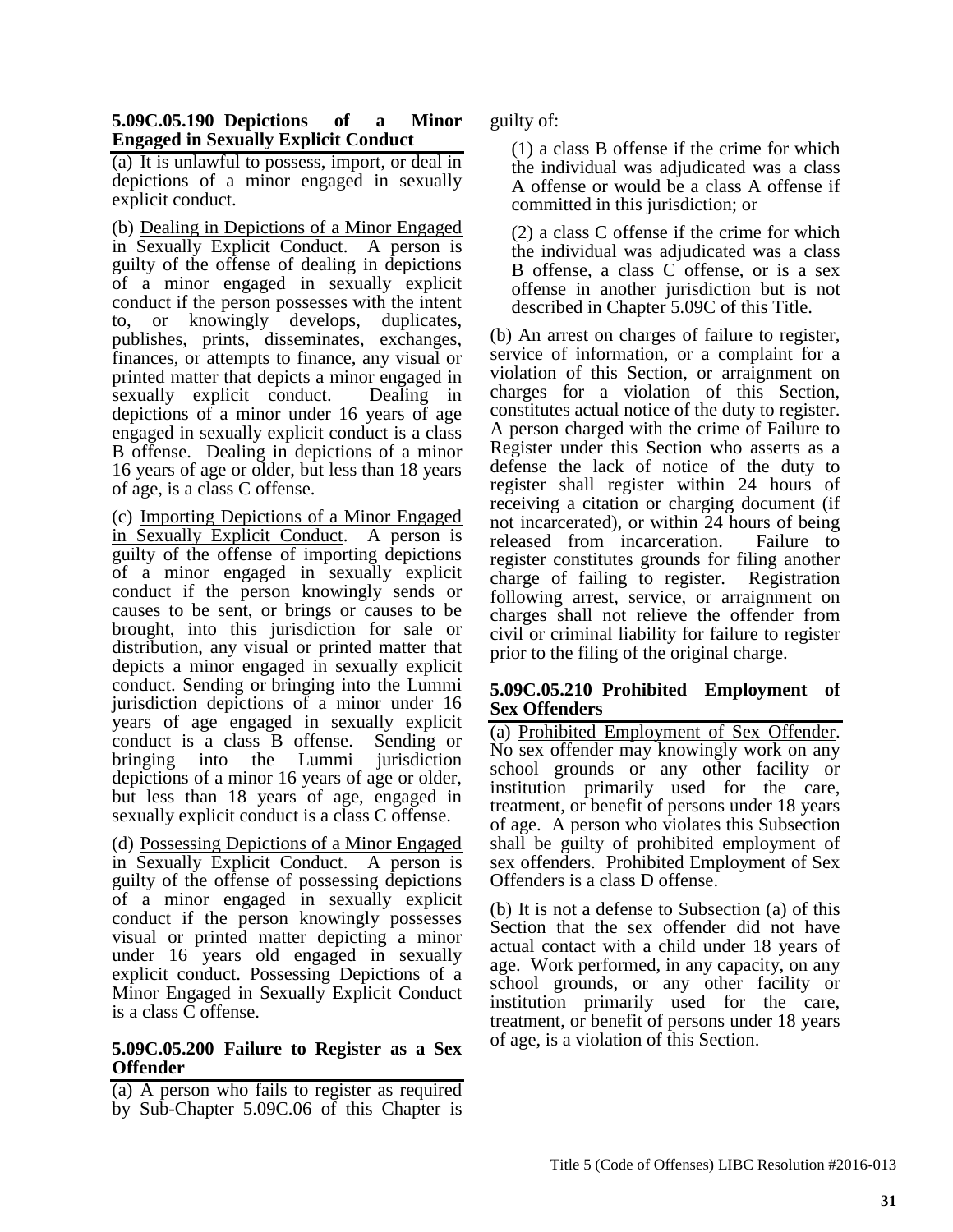### **5.09C.05.220 Employer Liability for Employing Sex Offender**

(a) Civil Employer Liability. Any employer who employs a sex offender to work on any school grounds or any other facility or institution primarily used for the care, treatment, or benefit of persons under 18 years of age within the exterior boundaries of the Lummi Reservation and trust lands has committed a civil infraction with a civil penalty not to exceed \$5,000.

(b) Any fine imposed by the Court for violation of this Section shall be deposited into a crime victim compensation fund to support Lummi Victims of Crime and its clients.

(c) Title 3 of this Code shall govern any proceeding for a violation of this Section.

(d) It is a defense to this Section that the employer conducted a FBI background check, or its equivalent, and a Lummi background check and no registerable sex offense was discovered.

# **5.09C.05.230 Prohibited Areas for Sex Offenders**

(a) Prohibited Entrance. No sex offender shall knowingly enter into, be upon, or remain on any school grounds, or any other facility or institution primarily used for the care, treatment, or benefit of persons under 18 years of age while one or more of such persons under 18 years of age are present, except as provided in Subsection (c) of this Section. No sex offender shall stand, sit idly, whether or not the person is in a motor vehicle, or remain within five hundred feet (500 ft.) of any school grounds or any other facility or institution primarily used for the care, treatment, or benefit of persons under 18 years of age while one or more of such persons under 18 years of age are present, except as provided in Subsection (c) of this Section.

(b) Entrance into Prohibited Areas for Sex Offenders. A person who violates Subsection (a) of this Section shall be guilty of entrance into prohibited areas for sex offenders. Entrance into Prohibited Areas for Sex Offenders is a class D offense.

(c) In accordance with any court order prohibiting a sex offender to have contact with children, when a sex offender is a registered student, participant, contractor, or employee of such facility or institution or has an immediate family member enrolled in such facility or institution, such sex offender may, with written authorization of the Court and the superintendent or chief administrator of such facility, institution or grounds, enter such facility, institution or grounds for the limited purposes authorized. As part of such authorization, the superintendent or chief administrator may require that such sex offender be escorted at all times by an employee of such facility or institution as designated by the superintendent or chief administrator.

(d) Residential Restrictions.

(1) No sex offender shall knowingly establish a primary or secondary residence or any other living accommodation, within one thousand feet (1,000 ft.) of the property line of any school grounds, or any other facility or institution primarily used for the care, treatment or benefit of persons under 18 years of age, public park, playground, recreation center or public athletic field available for use by the general public.

(2) No sex offender shall knowingly reside within one thousand feet (1,000 ft.) of the property line on which the offender's former victim(s) reside.

(3) No sex offender whose victim(s) was a minor shall knowingly reside with a minor. Notwithstanding this Subsection, the offender may reside with a minor, if the offender is the parent or legal guardian of the minor, unless one of the following conditions applies:

(i) the offender's parental rights have been or are in the process of being terminated as provided by law; or

(ii) any minor or adult child of the offender was a victim of a sexual offense committed by the offender.

(e) Prohibited Residence of Sex Offenders. A person who violates Subsection (d) of this Section shall be guilty of prohibited residence of sex offenders. Prohibited Residence of Sex Offenders is a class D offense.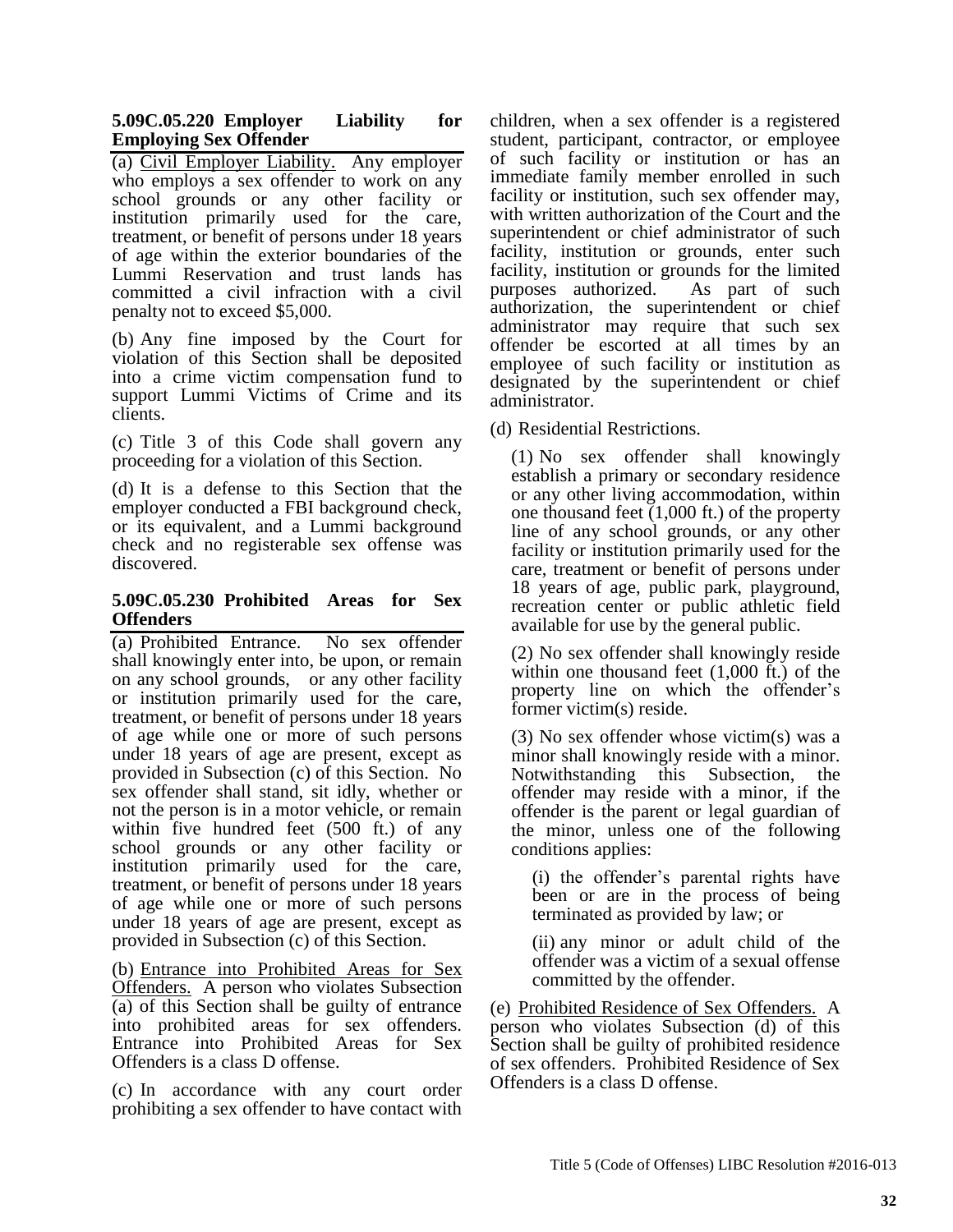# **Sub-Chapter 5.09C.06 Sex Offender Registration and Notification**

# **5.09C.06.005 Findings and Intent**

(a) The Lummi Nation finds that sex offender registration has assisted law enforcement agencies in protecting their communities. The Lummi Nation finds that sex offenders often pose a high risk of re-offense, and that law enforcement efforts to protect their communities, conduct investigations, and quickly apprehend offenders who commit sex offenses, are impaired by the lack of information available to law enforcement agencies about convicted sex offenders who live within the law enforcement agency's jurisdiction. Therefore, the Lummi Nation's policy is to assist local law enforcement agencies' efforts to protect all communities by regulating sex offenders by requiring sex offenders to register with local law enforcement agencies as provided in this Sub-Chapter.

(b) The intent of this Sub-Chapter is to implement, or exceed, the national standards of the federal Sex Offender Registration and Notification Act (SORNA) (Title I of Public Law 109-248, 42 USC §16901 et seq) and shall be interpreted liberally to comply with the terms and conditions of SORNA as presently written or hereafter amended.

# **5.09C.06.010 Creation of Registries**

(a) Sex Offender Registry. There is hereby established a sex offender registry program, the Lummi Nation Sex Offender Registry, which the Lummi Nation Police Department shall maintain and operate pursuant to the provisions of this Sub-Chapter, as amended.

(b) Public Sex Offender Registry Website. There is hereby established a public sex offender registry website, the "Lummi Nation Sex Offender Registry Website, which the Lummi Nation Police Department shall maintain and operate pursuant to the provisions of this Sub-Chapter, as amended.

# **5.09C.06.020 Rules and Regulations**

The Lummi Nation Police Department shall have the authority to implement rules and regulations necessary for enforcing and carrying out the requirements of this SubChapter. These rules and regulations shall ensure that the policies and protocols by which registration requirements are implemented protect public safety, protect the rights of registrants and create efficient administration of this Sub-Chapter's requirements.

### **5.09C.06.030 Definitions**

Any term not specifically defined in this Sub-Chapter shall be given the meaning defined in other sections of Title 5 (Code of Offenses), and if not defined, shall be given its commonly accepted meaning. The following definitions apply to this Sub-Chapter:

(a) "Convicted" and "Conviction" including any solicitation, conspiracy, attempt or accomplice to commit, shall mean:

(1) an adult sex offender is "convicted" for the purposes of this Sub-Chapter if the adult sex offender has been subject to the penal consequences based on the conviction, however the conviction may be styled; and

(2) a juvenile offender is "convicted" for purposes of this Sub-Chapter if the juvenile sex offender is either:

(A) prosecuted and found guilty as an adult for a sex offense; or

(B) is adjudicated delinquent as a juvenile for a sex offense, but only if the offender is 14 years of age or older at the time of the offense and the offense adjudicated was comparable to or more sever that aggravated sexual abuse (as described in (a) or (b) of 18 U.S.C. §2241, or was an attempt or conspiracy to commit such an offense.

(b) "Dru Sjodin National Sex Offender Public Website" (NSOPW) means the public website maintained by the Attorney General of the United States pursuant to 42 U.S.C. §16920.

(c) "FBI" means the Federal Bureau of Investigation.

(d) "Foreign Conviction" means a conviction obtained outside the United States.

(e) "Immediate" and "Immediately" means within three business days.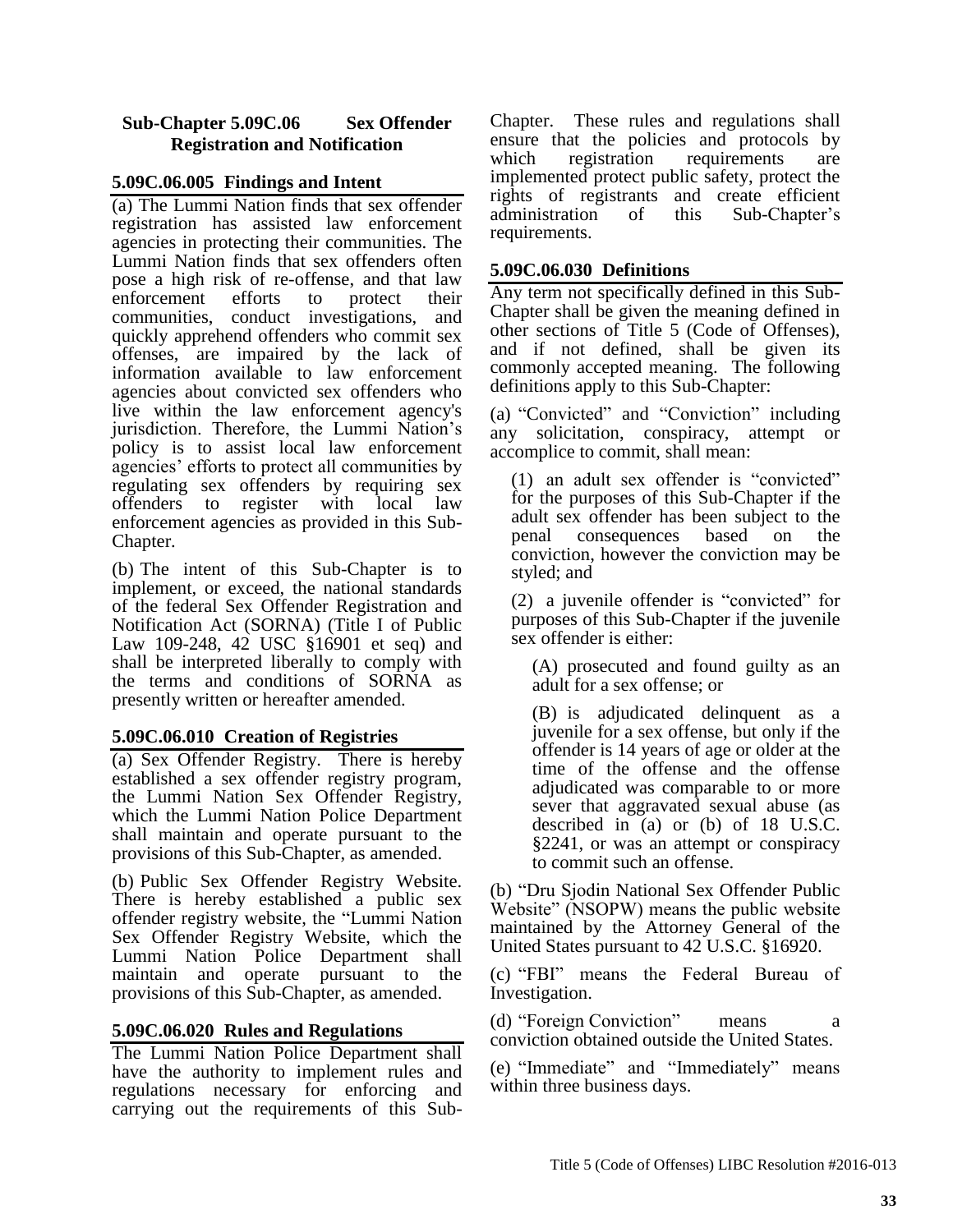(f) "Imprisonment" means incarceration pursuant to a conviction, regardless of the nature of the institution in which the offender serves the sentence The term is to be interpreted broadly to include, for example, confinement in a state "prison" as well as in federal, military, foreign, BIA, private or contract facility, and local or tribal "jail." Persons under "house arrest," including but not limited to, "electronic home monitoring," and "global positioning system monitoring," following conviction of a registerable sex offense are required to register pursuant to the provisions and timeframes of this Sub-Chapter during their period of "house arrest."

(g) "Minor" and "Juvenile" has the same meaning as LCL 5.09C.04.010(h).

(h) "NCIC" means the National Crime Information Center, the national computerized database maintained by the FBI.

(i) "NSOR" means the National Sex Offender Registry, the national database maintained by the FBI pursuant to 42 U.S.C. §16919.

(j) "Registerable Sex Offense" is any offense listed in LCL 5.09C.06.050.

(k) "Reside," "Resides," and "Residence" have the same meaning as LCL 5.09C.04.010(k).

(l) "Sexual Act" means:

(1) contact between the penis and the vulva or the penis and the anus, and for<br>purposes of this definition contact purposes of this definition involving the penis occurs upon penetration, however slight;

(2) contact between the mouth and the penis, the mouth and the vulva, or the mouth and the anus;

(3) the penetration, however slight, of the anal or genital opening of another by a hand or finger or by any object, with an intent to abuse, humiliate, harass, degrade, or arouse or gratify the sexual desire of any person; or

(4) the intentional touching, not through the clothing, of the genitalia of another person that has not attained the age of 18 years with an intent to abuse, humiliate, harass, degrade, or arouse or gratify the sexual desire of any person.

(m)"Sexual Contact" means the intentional touching, either directly or through the clothing, of the genitalia, anus, groin, breast, inner thigh, or buttocks of any person with an intent to abuse, humiliate, harass, degrade, or arouse or gratify the sexual desires of another person.

(n) "Sex Offender" means any person convicted of a registerable sex offense.

(o) "SORNA Jurisdiction" and "Jurisdiction" refers to the 50 states, the District of Columbia, the Commonwealth of Puerto Rico, Guam, American Samoa, the Commonwealth of the Northern Mariana Islands, the United States Virgin Islands, and any Indian Tribe that elects to function as a SORNA registration and notification jurisdiction pursuant to PL 109-248 Section 127 (42 US §16972).

(p) "Student" means a person enrolled in or attending either a private or public education institution, including secondary school, trade or professional school, or an institution of higher education, including volunteers, interns, externs, and apprentices.

(q) "Transient" and "Homeless" means a condition where an individual lacks a residence and may live or sleep at a supervised, publicly or privately operated shelter designed to provide temporary living accommodations, a public or private place not designed for, or ordinarily used, as a regular sleeping accommodation for human beings, or a private residence where the individual stays as a transient invitee.

(r) "Work," and "Employment," have the same meaning as LCL 5.09C.04.010(s).

### **5.09C.06.040 Individuals Required to Register**

Any person who resides, attends school, or works within the exterior boundaries of the Lummi Reservation or on any property owned by the tribe held in fee or trust regardless of location, that has been convicted of any registerable sex offense is subject to the registration requirements of this Sub-Chapter.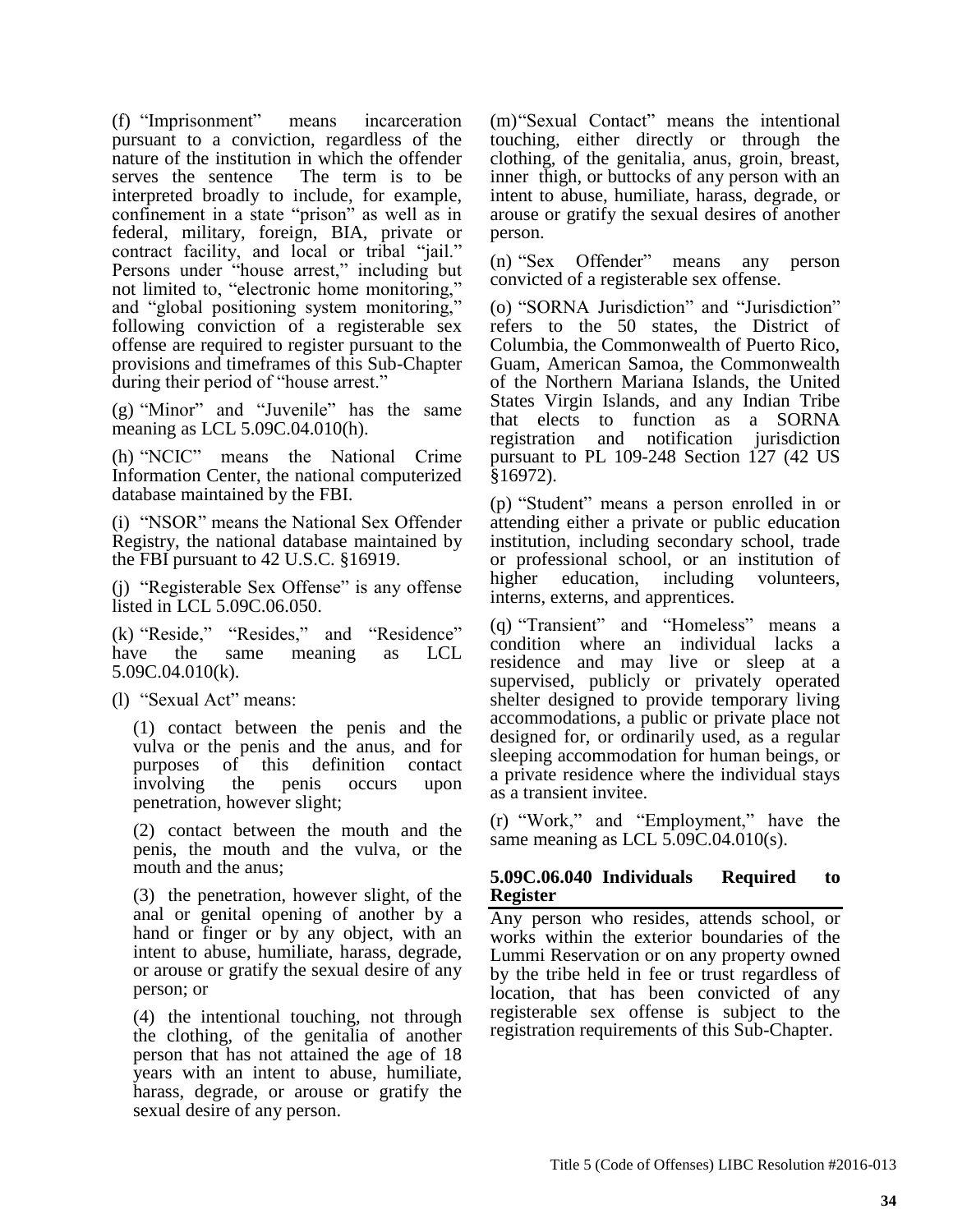#### **5.09C.06.050 Registerable Sex Offenses**

A conviction for any of the following offenses or to any solicitation, conspiracy, attempt or accomplice to commit any of the following offenses, are subject to the registration requirements of this Sub-Chapter:

(a) Violations of the Lummi Code of Laws. A conviction for any sex offense, as defined in LCL  $5.09C.04.010(q)$ , as it now exists or is hereafter amended.

(b) Violations of Federal Law. A conviction, for or a conviction for an attempt or conspiracy to commit any of the following, and any other offense hereafter included in the definition of "sex offense" at 42 U.S.C. §16911(5): Including any offense prosecuted under the Assimilative Crimes Act (18 U.S.C. §1152 or §1153):

(1) 18 U.S.C. §1591 (sex trafficking of children);

(2) 18 U.S.C. §1801 (video voyeurism of minor);

(3) 18 U.S.C. §2241 (aggravated sexual abuse);

(4) 18 U.S.C. §2242 (sexual abuse);

(5) 18 U.S.C. §2243 (sexual abuse of a minor or ward);

(6) 18 U.S.C. §2244 (abusive sexual contact);

(7) 18 U.S.C. §2245 (offenses resulting in death);

(8) 18 U.S.C. §2251 (sexual exploitation of children);

(9) 18 U.S.C. §2251A (selling or buying of children);

(10) 18 U.S.C. §2252 (material involving the sexual exploitation of a minor);

(11) 18 U.S.C. §2252A (material containing child pornography);

(12) 18 U.S.C. §2252B (misleading domain names on the internet);

(13) 18 U.S.C. §2252C (misleading words or digital images on the internet);

(14) 18 U.S.C. §2260 (production of sexually explicit depictions of a minor for import into the United States);

(15) 18 U.S.C. §2421 (transportation of a minor for illegal sexual activity);

(16) 18 U.S.C. §2422 (coercion and enticement of a minor for illegal sexual activity);

(17) 18 U.S.C. §2423 (transportation of minors for illegal sexually activity, travel with the intent to engage in illicit sexual conduct with a minor, engaging in illicit sexual conduct in foreign places);

(18) 18 U.S.C. §2424 (failure to file factual statement about an alien individual); and

(19) 18 U.S.C. §2425 (transmitting information about a minor to further criminal sexual conduct).

(c) Foreign Offenses. Any conviction for a sex offense involving any conduct listed in this Title that was obtained under the laws of any federally recognized Indian tribe or Native Village, Canada, the United Kingdom, Australia, New Zealand, or under the laws of any foreign country for which the United States Department of State has concluded in its "Country Reports on Human Rights Practices" that an independent judiciary generally or vigorously enforced the right to a fair trial in that country during the year in which the conviction occurred.

(d) Military Offenses. Any military offense specified by the Secretary of Defense under Section  $115(a)(8)(C)(i)$  of Public Law 105-119 (codified at 10 U.S.C. §951).

(e) Juvenile Offenses or Adjudications. Any sex offense, or attempt or conspiracy to commit a sex offense, that is comparable to or more severe than the federal crime of aggravated sexual abuse (as codified in sections (a) and (b) of  $18$  U.S.C.  $\S 2241$ ) and committed by a minor who is 14 years of age or older at the time of the offense, including an adult who is subsequently prosecuted for such sex offense committed while 14 years or age or older. This includes engaging in a sexual act with another by force or the threat of serious violence; or engaging in a sexual act with another by rendering unconscious or involuntarily drugging the victim.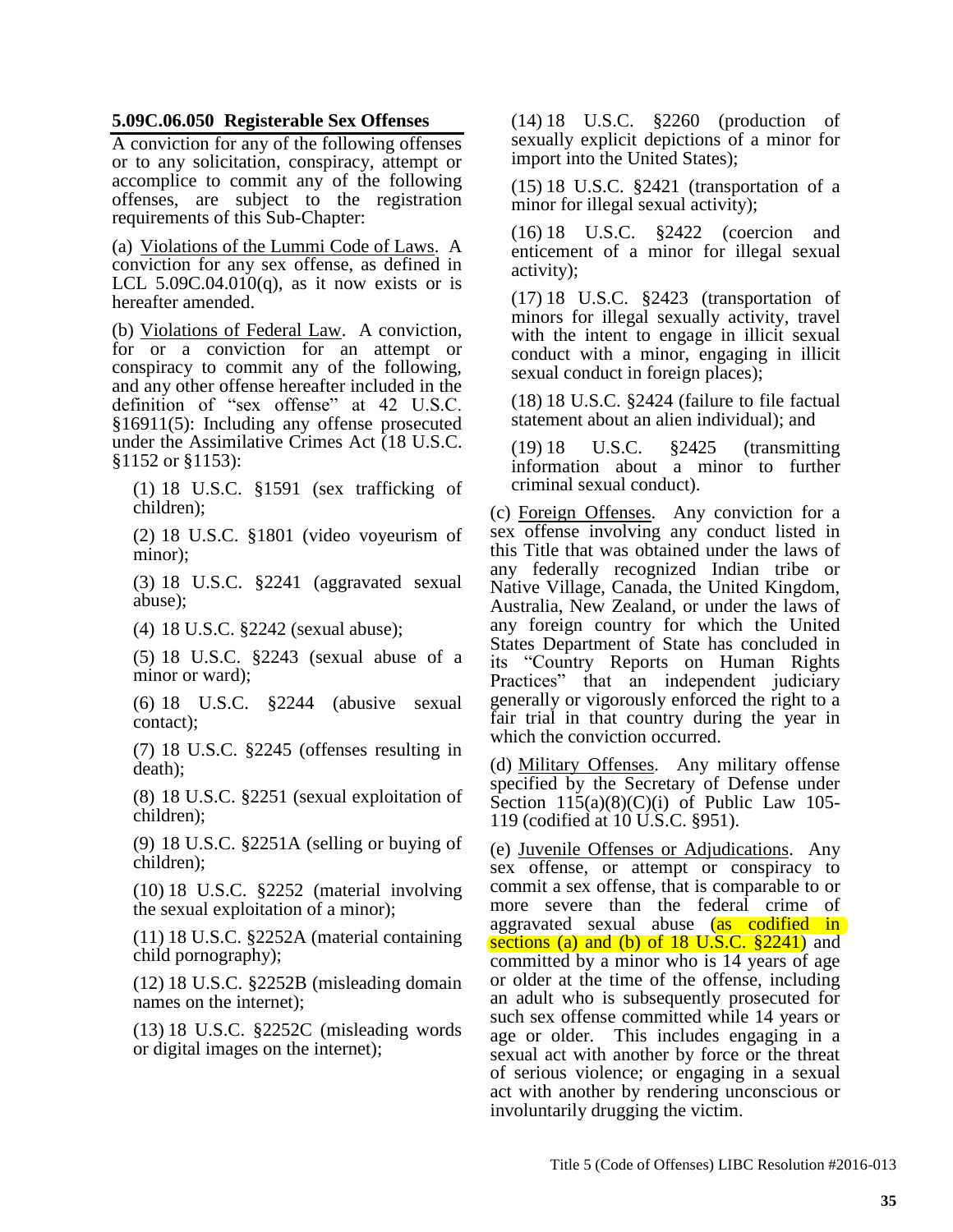(f) Any Jurisdiction Offenses. Any sex offense committed in any jurisdiction, including the Lummi Nation, that involves:

(1) any type or degree of genital, oral or anal penetration;

(2) any sexual touching of or contact with a person's body, either directly or through the clothing;

(3) kidnapping of a minor;

(4) false imprisonment of minor;

(5) solicitation to engage a minor in sexual conduct understood broadly to include any direction, request, enticement, persuasion, or encouragement minor to engage in sexual contact;

(6) use of minor in a sexual performance;

(7) solicitation of a minor to practice prostitution;

(8) possession, production or distribution of child pornography;

(9) criminal sexual conduct that involves physical contact with a minor or the use of the internet to facilitate or attempt such conduct. This includes offenses whose elements involve the use of other persons in prostitution, such as pandering, procuring, or pimping in cases where the victim was a minor at the time of the offense;

(10) any conduct that by its nature is a sex offense against a minor; or

(11) any offense similar to those outlined in:

(A)18 U.S.C. §1591 (sex trafficking by force, fraud, or coercion);

(B) 18 U.S.C. §1801 (video voyeurism of a minor);

(C) 18 U.S.C. §2241 (aggravated sexual abuse);

(D)18 U.S.C. §2242 (sexual abuse);

(E) 18 U.S.C. §2244 (abusive sexual contact);

(F) 18 U.S.C. §2422(b) (coercing a minor to engage in prostitution); or

(G)18 U.S.C. §2423(a) (transporting a minor to engage in illicit conduct).

(g) Registration Exemption. An offense involving consensual sexual conduct is not a sex offense for the purposes of this Code if the victim was an adult, unless the adult was under the custodial authority of the offender at the time of the offense or if the victim was at least thirteen years old and the offender was not more than four years older than the victim.

#### **5.09C.06.060 Conviction-Based Sex Offender Level Ratings**

All sex offenders required to register under this Sub-Chapter will be assigned a minimum rating (Level 1, 2 or 3) based on their sex offense conviction(s) in jurisdictions whose judgments are recognized under this Sub-Chapter. The Lummi Nation Police Department shall evaluate convictions and assign minimum rating levels. Under the procedures of the Rating Elevation Committee, LCL §5.09C.06.070, a sex offender's rating may be raised, but not lowered. The minimum ratings based on conviction are as follows:

(a) Level 1. Level 1 represents the lowest level of threat to the community and includes the following offenses:

(1) Lummi Tribal Offenses. Convictions, including any solicitation, conspiracy, attempt or accomplice to commit, for any offense classified as Class C under Sub-Chapter 5.09C.05 of this Title, and any other federal, state or tribal jurisdictions recognized by this Title that involve analogous conduct and where under the laws of that jurisdiction the offense is considered a sex offense, including:

(A)LCL §5.09C.05.110 (sexual misconduct with a minor in the second degree);

(B) LCL §5.09C.05.120 (indecent exposure);

(C) LCL §5.09C.05.150(a) (indecent liberties);

(D)LCL §5.09C.05.170 (communicating with a minor for immoral purposes);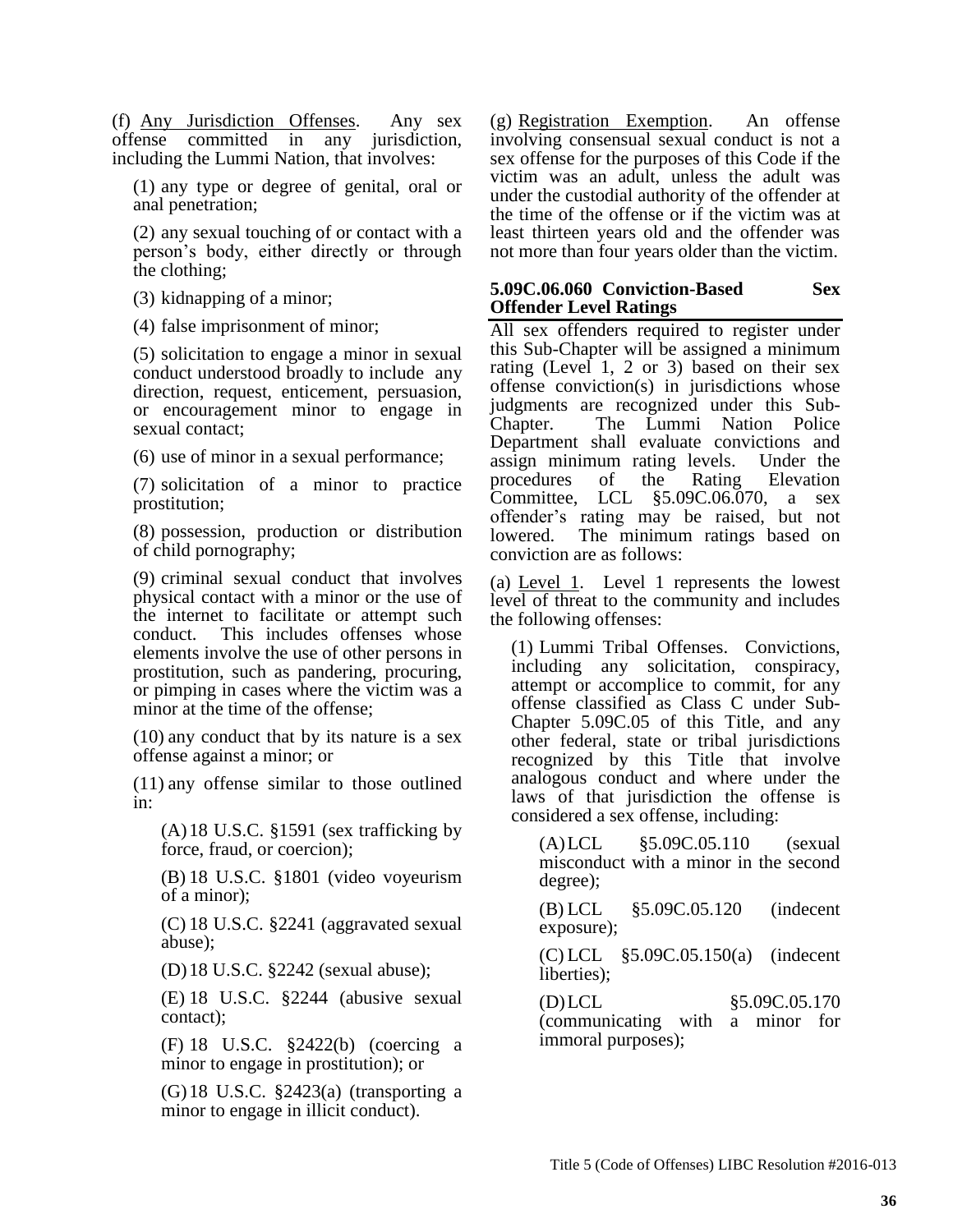(E) LCL §5.09C.05.190(b) (dealing in depictions of a minor engaged in sexually explicit conduct – victim is at least 16 years old but less than 18 years old);

(F) LCL §5.09C.05.190(c) (importing depictions of a minor engaged in sexually explicit conduct – victim is at least 16 years old but less than 18 years old);

(G)LCL §5.09C.05.190(d) (possessing depictions of a minor engaged in sexually explicit conduct);

(H)LCL §5.09C.05.200(a)(2) (failure to register as a sex offender – predicate offense was a Class B or C, or a sex offense in another jurisdiction);

(2) Convictions, including any solicitation, conspiracy, attempt or accomplice to commit, for any sex offense for which a person has been convicted that is not a Level 2 or Level 3 offense under this Sub-Chapter.

(3) Convictions, including any solicitation, conspiracy, attempt or accomplice to commit, for any offense involving the false imprisonment of a minor, video voyeurism of a minor, or possession or receipt of child pornography, in any jurisdiction, local government, or qualifying foreign country pursuant to LCL  $\S 5.09C.06.050(c)$ .

(4) Federal Offenses. Convictions, including any solicitation, conspiracy, attempt or accomplice to commit, for any of the following federal offenses or offenses from other jurisdictions recognized by this Title that involve analogous conduct:

(A)18 U.S.C. §1801 (video voyeurism of a minor);

(B) 18 U.S.C. §2252 (receipt or possession of child pornography);

(C) 18 U.S.C. §2252A (receipt or possession of child pornography);

(D)18 U.S.C. §2252B (misleading domain names on the internet);

(E) 18 U.S.C. §2252C (misleading words or digital images on the internet);

(F) 18 U.S.C. §2422(a) (coercion to engage in prostitution);

(G)18 U.S.C. §2423(b) (travel with the intent to engage in illicit conduct);

(H)18 U.S.C. §2423(c) (engaging in illicit conduct in foreign places);

(I) 18 U.S.C. §2423(d) (arranging, inducing procuring or facilitating the travel in interstate commerce of an adult for the purpose of engaging in illicit conduct for financial gain);

(J) 18 U.S.C. §2424 (failure to file factual statement about an alien individual); and

(K)18 U.S.C. §2425 (transmitting information about a minor to further criminal sexual conduct).

(5) Military Offenses. Convictions for certain military offenses specified by the Secretary of Defense under Section  $115(a)(8)(C)(i)$  of the Public Law 105-119 (codified at 10 U.S.C. §951) that are similar to those outlined above as Level 1 offenses.

(b) Level 2. Level 2 represents the intermediate level of threat to the community and includes the following offenses:

(1) Lummi Tribal Offenses. Convictions, including any solicitation, conspiracy, attempt or accomplice to commit, for any offense classified as Class B under Sub-Chapter 5.09C.05 of this Title and any other federal, state or tribal jurisdictions recognized by this Title that involve analogous conduct and where under the laws of that jurisdiction the offense is considered a sex offense, including:

(A)LCL §5.09C.05.030 (rape in the third degree);

(B) LCL §5.09C.05.060 (rape of a child in the third degree);

(C) LCL §5.09C.05.080 (child molestation in the second degree);

(D)LCL §5.09C.05.090 (child molestation in the third degree);

(E) LCL §5.09C.05.100 (sexual misconduct with a minor in the first degree);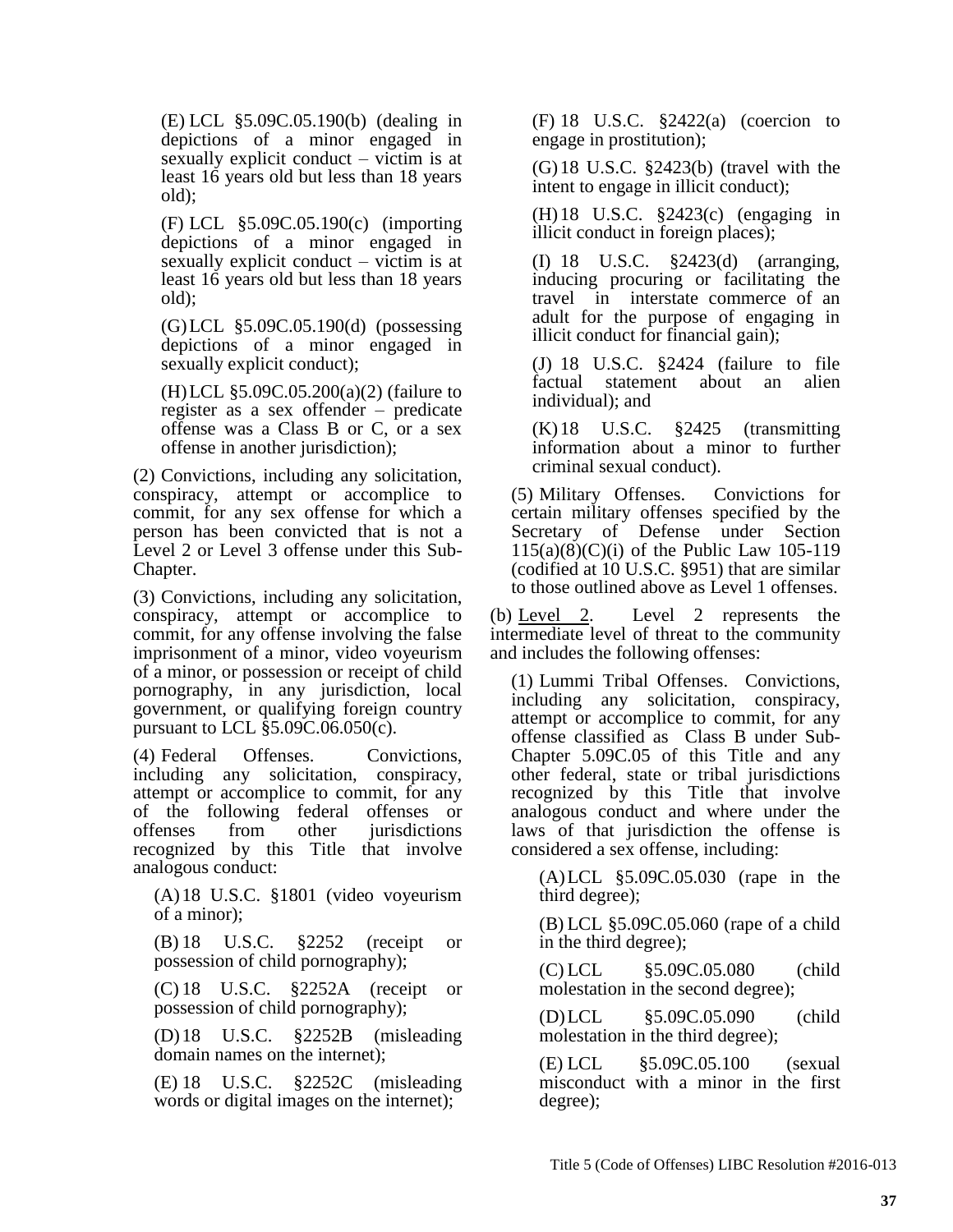(F) LCL §5.09C.05.140 (incest in the second degree);

(G)LCL §5.09C.05.150(b) (indecent liberties – aggravated);

(H)LCL §5.09C.05.160 (patronizing a juvenile prostitute - victim is at least 16 years old but less than 18 years old);

(I) LCL §5.09C.05.170 (communicating with a minor for immoral purposes – offender has been convicted of a felony sexual offense or any other felony within the jurisdiction of the Lummi Nation);

(J) LCL §5.09C.05.180 (sexual exploitation of a minor - victim is at least 16 years old but less than 18 years old);

(K)LCL §5.09C.05.190(b) (dealing in depictions of a minor engaged in sexually explicit conduct – victim under 16 years old);

(L) LCL §5.09C.05.190(c) (importing depictions of a minor engaged in sexually explicit conduct – victim under 16 years old); and

(M) LCL §5.09C.05.200(a)(1) (failure to register as a sex offender – predicate offense was Class A).

(2) Class B Sexual Motivation Conviction. Convictions, including any solicitation, conspiracy, attempt or accomplice to commit, for any Class B offense under Title 5 (Code of Offenses) containing a finding sexual motivation under LCL §5.09C.02.020, including:

 $(A)$  LCL  $\S5.01.010(a)$  (assault in the first degree);

(B) LCL §5.01.020(b) (assault and battery in the second degree);

(C) LCL §5.01.030(b) (unlawful imprisonment – aggravated);

(D) LCL §5.01.060(b) (intentional endangerment);

(E) LCL §5.01.070(b) (stalking – aggravated);

(F) LCL §5.02.085(b) (residential burglary);

(G) LCL §5.03.030(a)(1) (intentionally harming a law enforcement animal);

(H) LCL §5.04.040(c) (promoting prostitution – aggravated);

(I) LCL §5.04.085 (unlawful possession of firearms);

(J) LCL §5.07.010 (bribery);

(K) LCL §5.07.045 (disarming a law enforcement officer);

(L) LCL §5.07.060 (escape);

(M) LCL §5.07.070(b) (violation of a no contact order);

(N) LCL §5.07.080 (embezzlement from the tribe);

(O) LCL §5.09A.110(b)(1) (delivery of an illegal substance);

(P) LCL §5.09A.110(e)(2) (possession of paraphernalia – aggravated);

(3) Prior Sex Offense Conviction. Unless otherwise defined as a Level 3 offense, convictions, including any solicitation, conspiracy, attempt or accomplice to commit, for any sex offense that is punishable by more than one year in jail where the offender has at least one prior sex offense conviction arising from a separate set of facts and circumstances. If the subsequent conviction is from a tribal court, an offense shall be treated as if it is punishable by more than one year in jail if a substantially similar Washington State or federal offense is punishable by more than one year imprisonment.

(4) Offenses Involving Minors. Convictions for any sex offense against a minor for which a person has been convicted, including any solicitation, conspiracy, attempt or accomplice to commit, for any conduct involving the following:

(A)The use of minors in prostitution, including solicitations;

(B) Enticing a minor to engage in criminal sexual activity;

(C) A non-forcible sexual act with a minor 16 or 17 years old;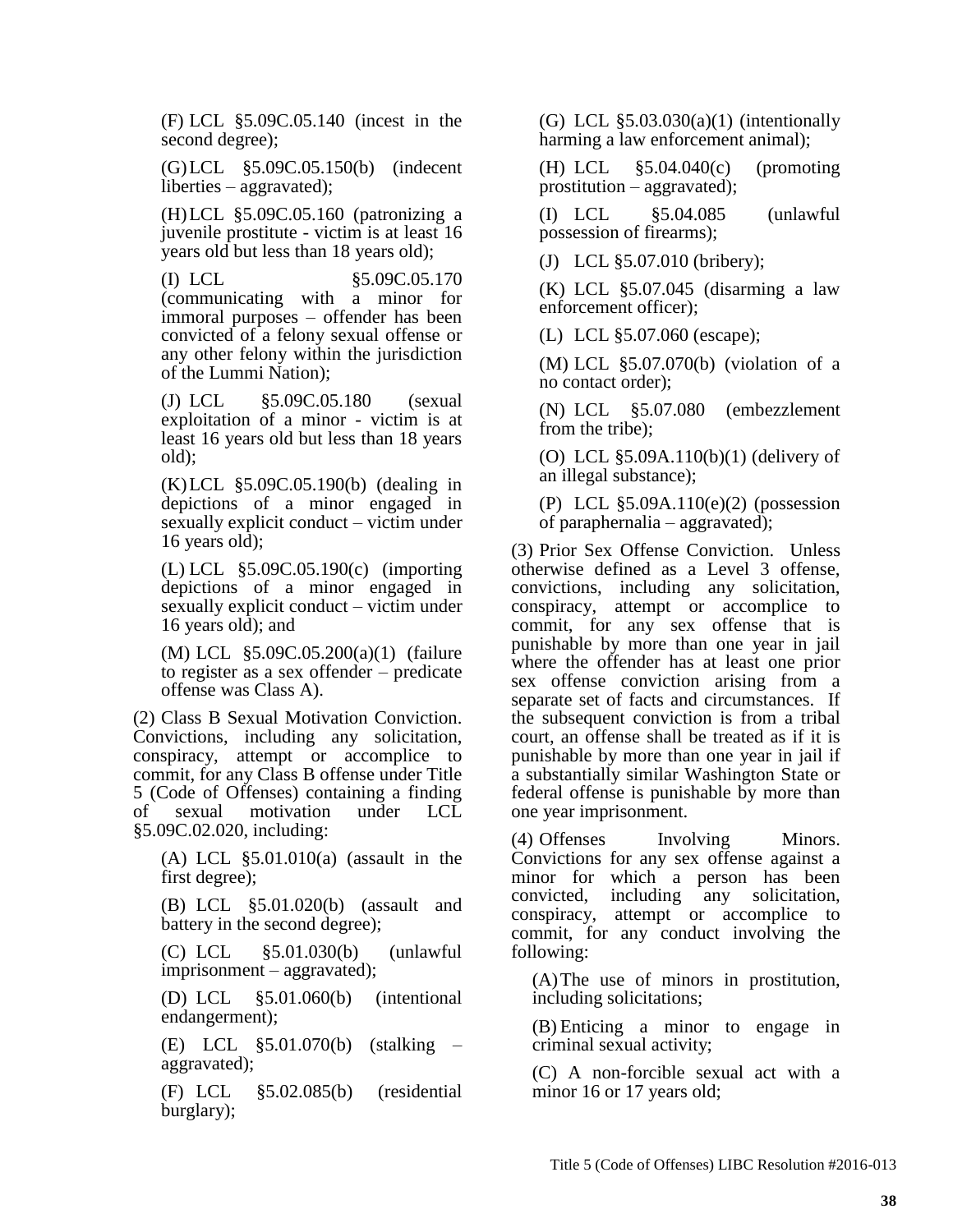(D)Sexual contact with a minor 13 years of age or older, whether direct or through the clothing, that involves the intimate parts of the body;

(E) The use of a minor in a sexual performance; and

(F) Production or distribution of child pornography.

(5) Federal Offenses. Convictions, including any solicitation, conspiracy, attempt or accomplice to commit, for any of the following federal offenses or offenses from other jurisdictions recognized by this Title that involve analogous conduct:

(A)18 U.S.C. §1591 (sex trafficking by force, fraud, or coercion);

(B) 18 U.S.C.§2423(d) (arranging, inducing procuring or facilitating the travel in interstate commerce of a minor for the purpose of engaging in illicit conduct for financial gain);

(C) 18 U.S.C. §2244 (abusive sexual contact where the victim is 13 years of age or older);

(D)18 U.S.C. §2251 (sexual exploitation of children);

(E) 18 U.S.C. §2251A (selling or buying of children);

(F) 18 U.S.C. §2252 (material involving the sexual exploitation of a minor);

(G)18 U.S.C. §2252A (production or distribution of material containing child pornography);

(H)18 U.S.C. §2260 (production of sexually explicit depictions of a minor for import into the United States);

(I) 18 U.S.C. §2421 (transportation of a minor for illegal sexual activity);

(J) 18 U.S.C. §2422(b) (coercing a minor to engage in prostitution); and

(K)18 U.S.C. §2423(a) (transporting a minor to engage in illicit conduct).

(6) Military Offenses. Convictions for any military offenses specified by the Secretary of Defense under Section 115(a)(8)(C)(i) of the Public Law 105-119 (codified at 10 U.S.C. §951) that are similar to those outlined above as Level 2 offenses.

(c) Level 3. Level 3 represents the highest level of threat to the community and includes the following offenses:

(1) Lummi Tribal Offenses. Convictions, including any solicitation, conspiracy, attempt or accomplice to commit, for any offense classified as Class A offenses under Sub-Chapter 5.09C.05 of this Title and any other federal, state or tribal jurisdictions recognized by this Title that involve analogous conduct and where under the laws of that jurisdiction the offense is considered a sex offense, including:

(A)LCL §5.09C.05.010 (rape in the first degree);

(B) LCL §5.09C.05.020 (rape in the second degree);

(C) LCL §5.09C.05.040 (rape of a child in the first degree);

(D)LCL §5.09C.05.050 (rape of a child in the second degree);

(E) LCL §5.09C.05.070 (child molestation in the first degree);

(F) LCL §5.09C.05.130 (incest in the first degree);

(G)LCL §5.09C.05.160 (patronizing a juvenile prostitute – juvenile under 16 years old);

(H)LCL §5.09C.05.180 (sexual exploitation of a minor – victim is under 16 years old);

(2) Class A Sexual Motivation Conviction. Convictions, including any solicitation, conspiracy, attempt or accomplice to commit, for any Class A offense under Title 5 (Code of Offenses) containing a finding of sexual motivation under LCL 5.09C.02.020, including:

(A) LCL §5.01.020(a) (assault and battery in the first degree);

(B) LCL §5.01.025 (robbery);

(C) LCL 5.02.095(b) (arson – aggravated);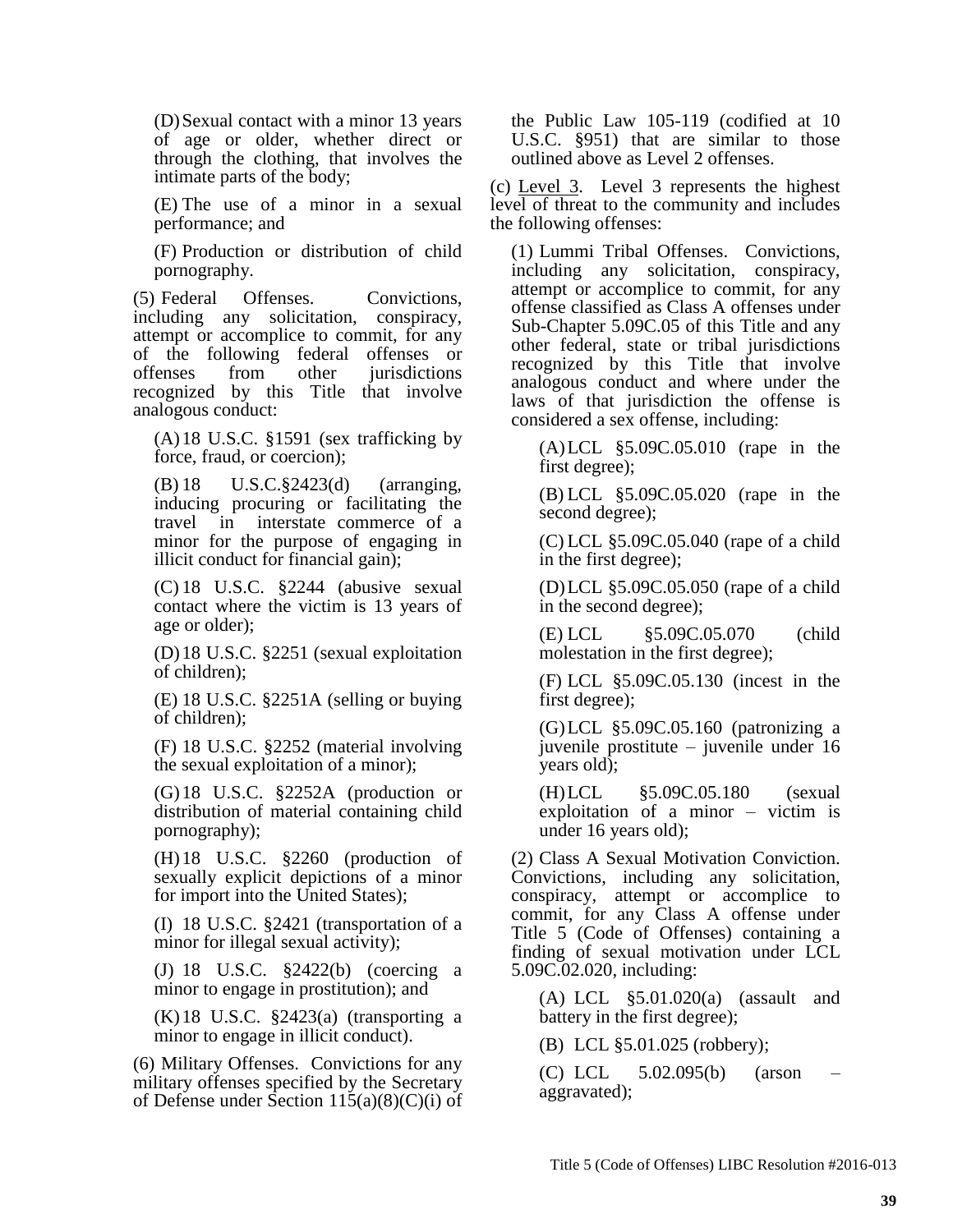(D) LCL §5.09A.110(a) (manufacture of an illegal substance);

(E) LCL §5.09A.110(b)(2) (delivery of an illegal substance – aggravated);

 $(F)$  LCL §5.09A.110 $(c)$  (possession of an illegal substance with intent to deliver); and

(G) LCL §5.09A.110(d)(4) (possession of illegal substance – over 25 grams).

(3) Prior Sex Offense Conviction. Convictions, including any solicitation, conspiracy, attempt or accomplice to commit, for any sex offense that is punishable by more than one year in jail where the offender has at least one prior Level 2 sex offense conviction arising from a separate set of facts and circumstances or has previously become a Level 2 offender.

(4) General Offenses. Convictions, including but not limited to any solicitation, conspiracy, attempt or accomplice to commit, for any conduct involving the following:

(A)Non-parental kidnapping of a minor;

(B) A sexual act with another by force or threat;

(C) A sexual act with another who has been rendered unconscious or involuntarily drugged, or who is otherwise incapable of appraising the nature of the conduct or declining to participate; and

(D)Sexual contact with a minor 12 years of age or younger, including offenses that cover sexual touching of or contact with the intimate parts of the body, either directly or through the clothing.

(5) Federal Offenses. Convictions, including but not limited to any solicitation, conspiracy, attempt or accomplice to commit, for any of the following federal offenses or offenses from other jurisdictions recognized by this Title that involve analogous conduct:

(A)18 U.S.C. §2241(aggravated sexual abuse);

(B) 18 U.S.C. §2242 (sexual abuse);

(C) 18 U.S.C. §2243 (sexual abuse of a minor or ward); and

(D)18 U.S.C. §2244 (abusive sexual contact where the victim is 12 years of age or younger).

(6) Military Offenses. Convictions for any military offenses specified by the Secretary of Defense under Section  $115(a)(8)(C)(i)$  of the Public Law 105-119 (codified at 10 U.S.C. §951) that are similar to those outlined above as Level 3 offenses.

# **5.09C.06.070 Rating Elevation Committee**

(a) The Rating Elevation Committee shall be comprised of:

(1) the Chief and a Detective of the Lummi Nation Police Department;

(2) an Adult Probation Officer of the Lummi Probation Department;

(3) the Coordinator of the Lummi Victims of Crime Office;

(4) the Director of the Lummi Tribal Health Center,

(5) the Director of Lummi Children's Services,

(6) the Chair of the Law and Justice Commission; and

(7) a councilmember of the LIBC selected by the Council.

(b) The purpose of the Committee is to review the minimum rating of all sex offenders and determine if the minimum rating should be elevated based on the threat they present to the community and to direct the Lummi Nation Police Department to provide additional sex offender notifications to the community pursuant to LCL §5.09C.06.180(c).

(c) The Chief of the Lummi Nation Police Department shall call Committee meetings on a regular basis and provide notice to all committee members. Committee members may not participate in any determination where they cannot be impartial or when the member is directly related to the sex offender as that term is defined in LCL  $§29.01.020(b)(1).$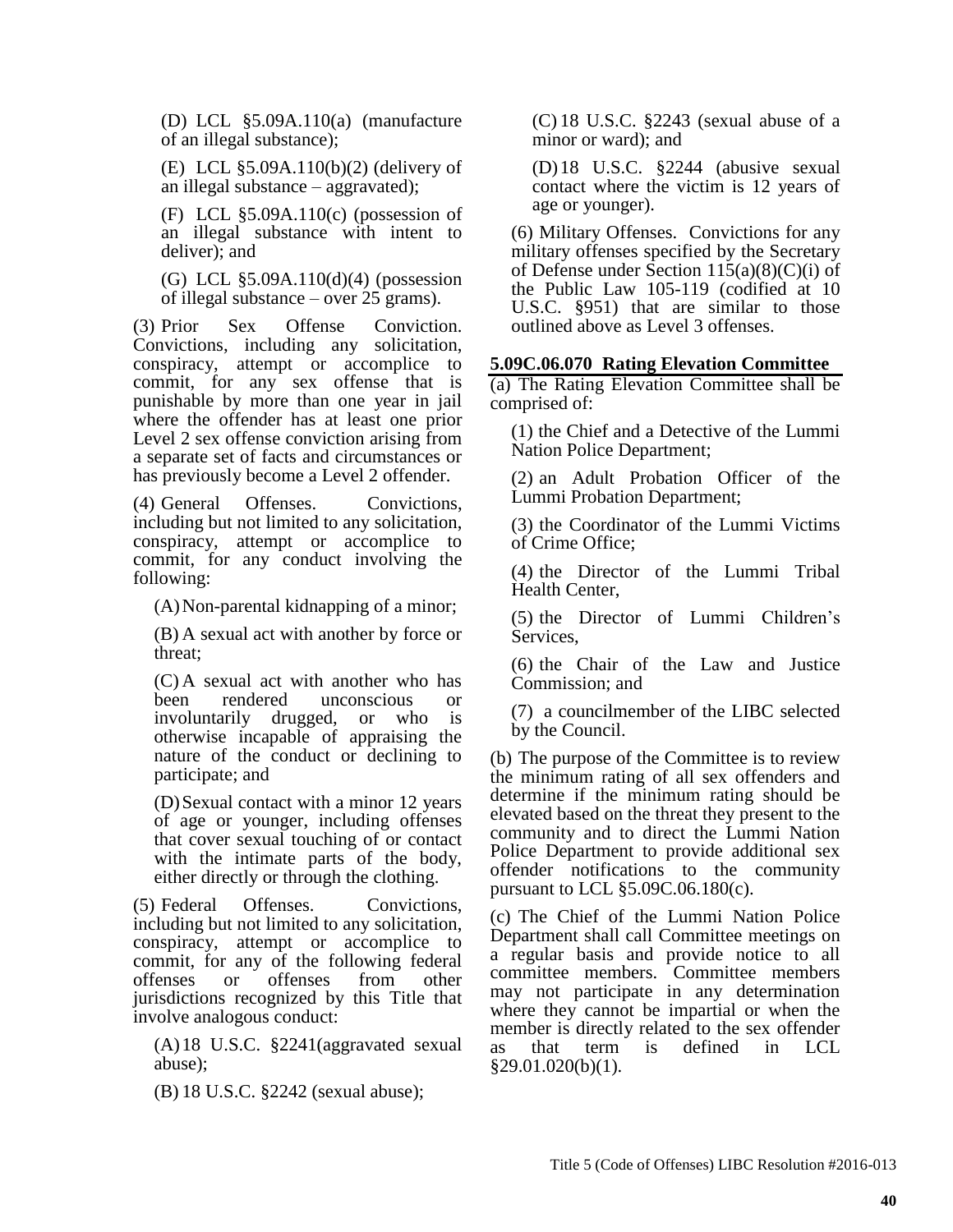(d) After a sex offender's minimum rating has been established by the Lummi Nation Police Department pursuant to LCL §5.09C.06.060, the sex offender's history shall be examined by a Committee. Factors to be reviewed and considered by the Committee shall include:

(1) the nature and seriousness of the sex offense(s) committed;

(2) whether the offender admitted guilt for the offense or was convicted by judge or jury;

(3) the relationship of the sex offender to the victim(s);

(4) any progress made by the sex offender in rehabilitative treatment, including, but not limited to, diagnostic evaluations, treatment recommendations, and compliance reports made by a an appropriate sex offender treatment program certified by the Lummi Nation, another jurisdiction or by the Attorney General of the United States;

(5) the likelihood of and the degree of unsupervised exposure to potential victims as a result of the sex offender's family or employment circumstances; and

(6) any other factors which reasonably relate to the likelihood of recidivism.

(e) The Committee shall document their determination of whether to elevate a sex offender's minimum rating and include their rationale based on the factors set forth in subsection (d) above. This document shall be put in writing and placed in the sex offender's registration file.

### **5.09C.06.080 Sex Offender Registration Requirements**

(a) Duties. A sex offender who is required to register with the Lummi Nation pursuant to this Sub-Chapter shall provide all of the information detailed in this section to the Lummi Nation Police Department. The Lummi Nation Police Department shall obtain all of the information detailed in this section from sex offenders required to register with the Lummi Nation in accordance with this Sub-Chapter and ensure that all sex offenders who are required to register pursuant to this Sub-Chapter are registered.

(b) Digitization. All information collected by the Lummi Nation Police Department shall be digitized and maintained in a digitized format.

(c) Electronic Database. A sex offender registry shall be maintained in an electronic database by the Lummi Nation Police Department and shall be in a form capable of electronic transmission.

(d) Information To Be Obtained. The Lummi Nation Police Department shall obtain, and the sex offender shall provide, the following information:

(1) Criminal History.

(A)the date of all arrests in any jurisdiction;

(B) the date of all convictions in any jurisdiction;

(C) the text of each provision of law defining the criminal offense for which the sex offender is registered;

(D)the sex offender's status on parole, probation or any other form supervised release;

(E) the sex offender's registration status; and

(F) any outstanding arrest warrants or orders to appear in court.

(2) Date of Birth.

(A)the sex offender's actual date of birth; and

(B) any other date of birth used by the sex offender.

(3) DNA Sample.

(A)if the sex offender's DNA is not already contained in the Combined DNA Index System (CODIS), the sex offender shall provide the Lummi Nation Police Department or their designee a sample of his DNA; and

(B) any DNA sample collected under this Sub-Chapter shall be submitted to the FBI Laboratory for submission in CODIS, in accordance with the rules and instructions for submission by the laboratory.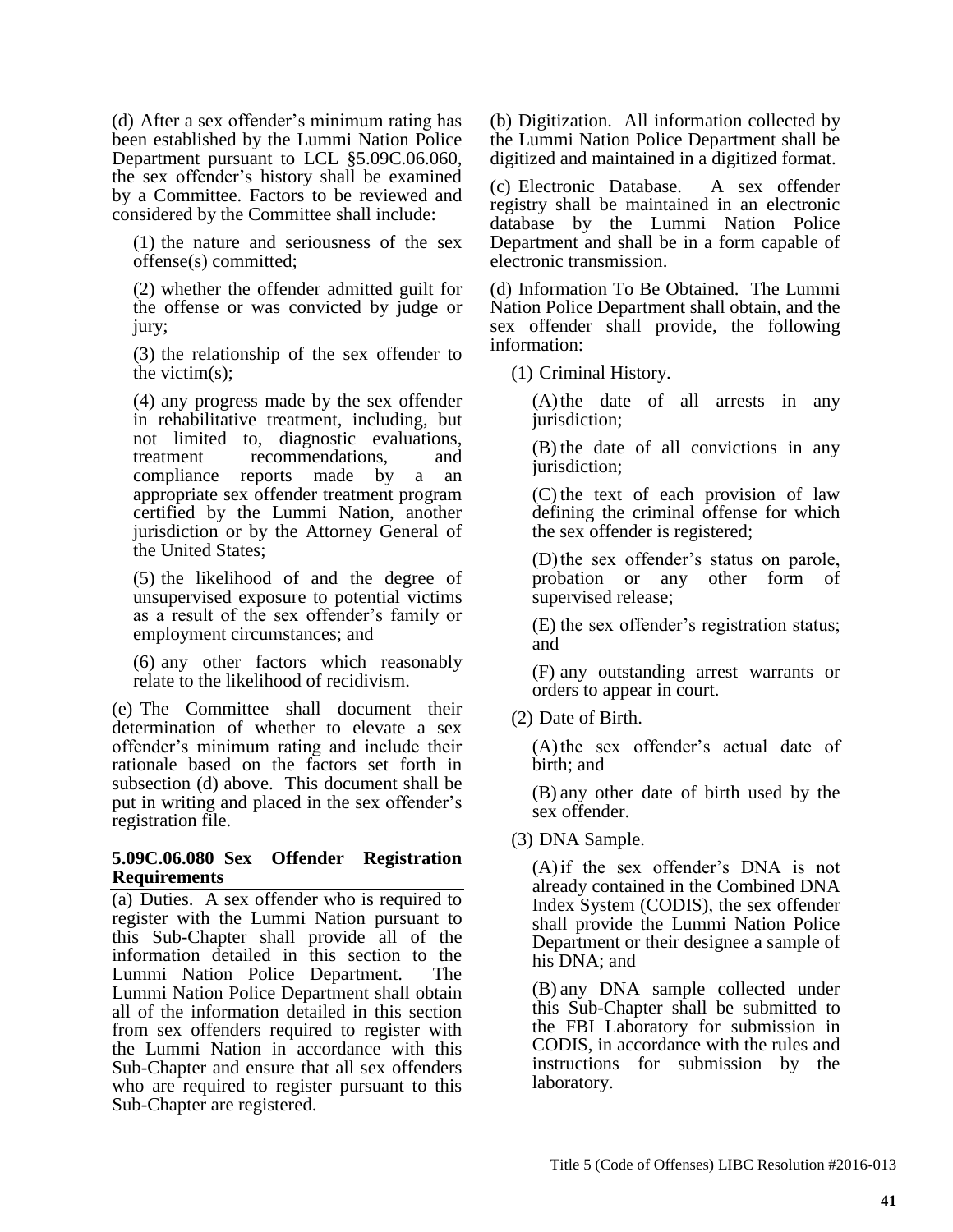(4) Driver's Licenses, Identification Cards, Passports and Immigration Documents.

(A) all driver's licenses, identification cards (including tribal identification cards), passports and immigration documents issued by any jurisdiction in the possession of the sex offender (whether valid or not);

(B) the Lummi Nation Police Department shall make a photocopy of any such licenses, cards or documents listed in subsection (A) above.

(5) Employment Information. Any and all places where the sex offender is employed in any means including volunteer and unpaid positions to include:

(A) the name of the employer;

(B) the address of the employer; and

(C)similar information related to any transient or day labor employment by the sex offender.

(6) Finger and Palm Prints.

(A)finger and palm prints of the sex offender; and

(B)finger prints collected under this Chapter must be submitted to Integrated Automated Fingerprint Identification System (IAFIS) and palm prints must be submitted the FBI Next Generation Identification Program.

(7) Internet Identifiers.

(A) any and all e-mail addresses used by the sex offender;

(B) any and all instant message addresses and identifiers; and

(C) any and all other designations or monikers used by the sex offender for routing or self-identification in internet communications or postings, including but not limited to social network identifications, blog accounts, twitter accounts, and video or photograph posting site identifications.

(8) Name.

(A)full primary given name;

(B) any and all nicknames, aliases and pseudonyms regardless of the context in which they are used; and

(C) any and all ethnic or tribal names by which the offender is commonly known. This does not include any religious or sacred names not otherwise commonly known.

(9) Phone Numbers.

(A) any and all land line telephone numbers;

(B) any and all cellular or internet based telephone numbers; and

(C) Any and all Voice over IP (VOIP telephone numbers; and

(D) any and all designations used by the sex offender for routing or selfidentification in telephonic communication.

(10) Photograph.

(A) a digital photograph.

(11) Physical Description.

(A) an accurate physical description;

(B) a general description of the sex offender's physical appearance and characteristics; and

(C) any identifying marks, such as, but not limited to scars, moles, birthmarks, tattoos or piercings.

(12) Professional Licenses.

(A) all licensing of the sex offender that authorizes the sex offender to engage in an occupation or carry out a trade or business.

(13) Residential Address.

(A)the physical address of each residence at which the sex offender resides or will reside; and

(B) any location or description of a location at which the sex offender habitually resides regardless of whether is has a physical address or location otherwise identifiable by a street or address.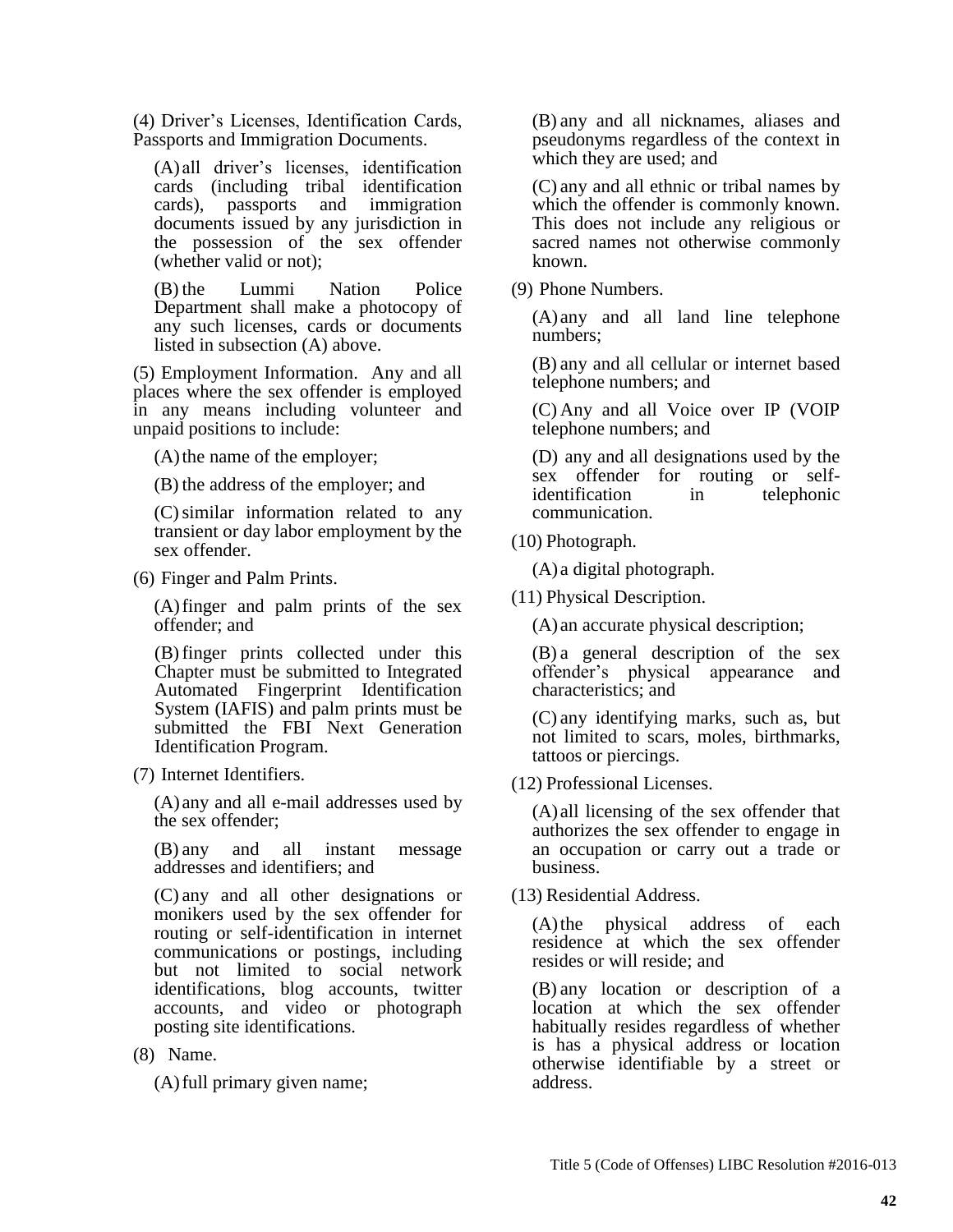(14) School.

(A) the name and address of each school where the sex offender is or will be a student.

(15) Social Security Number.

(A) a valid social security number for the sex offender; and

(B) any social security number the sex offender has used in the past, valid or otherwise.

(16) Temporary Address. When the sex offender will be absent from his residence for more than three (3) consecutive days:

(A)identifying information of the temporary lodging locations including addresses and names; and

(B) the dates the sex offender will be staying at each temporary lodging location.

(17) Travel. When the sex offender intends to travel outside of the United States:

(A)identifying information of the lodging locations outside the United States including addresses and names; and

(B) the dates the sex offender will be staying at each lodging location outside the United States.

(18) Vehicle Information. Identifying information for all vehicles owned or operated by the sex offender for work or personal use including land vehicles, aircraft, and watercraft:

(A)license plate numbers;

(B) registration numbers or identifiers;

(C) general description of the vehicle to include make, model, color, year and any distinguishing features of the vehicle; and

(D) any permanent, frequent or common location where the vehicle is kept.

# **5.09C.06.090 In-Person Reporting Required**

(a) Initial Registration. All sex offenders required to initially register, pursuant to LCL §5.09C.06.130 and LCL §5.09C.06.140, shall report in-person to the Lummi Nation Police Department.

(b) Regular Registration Updates – Minimum Frequency. All sex offenders required to register pursuant to this Sub-Chapter shall, at a minimum, report in-person to the Lummi Nation Police Department in accordance with the following time frames:

(1) Level 1 Offenders: at least once every 12 months for a minimum of 15 years from the time of release from custody for a sex offender who is incarcerated for the registration offense or from the date of sentencing for a sex offender who is not incarcerated for the registration offense;

(2) Level 2 Offenders: at least once every 180 days for a minimum of 25 years from the time of release from custody for a sex offender who is incarcerated for the registration offense or from the date of sentencing for a sex offender who is not incarcerated for the registration offense; and

(3) Level 3 Offenders: at least once every 90 days for the rest of their lives.

(4) The duty to register does not automatically terminate at the expiration of the time frames set forth in subsections (1)  $-$  (3) above. The duty to register only ends upon order of the Lummi Tribal Court pursuant to the requirements of LCL §5.09C.06.120.

(c) Transient Sex Offenders. In addition to the time frames set forth in section (a) above, all sex offenders who are transient or homeless shall check-in and update their information, by telephone or in-person, with the Lummi Nation Police Department at least one time per week while homeless and shall immediately report in-person to the Lummi Nation Police Department to update their registration information if they establish a residence.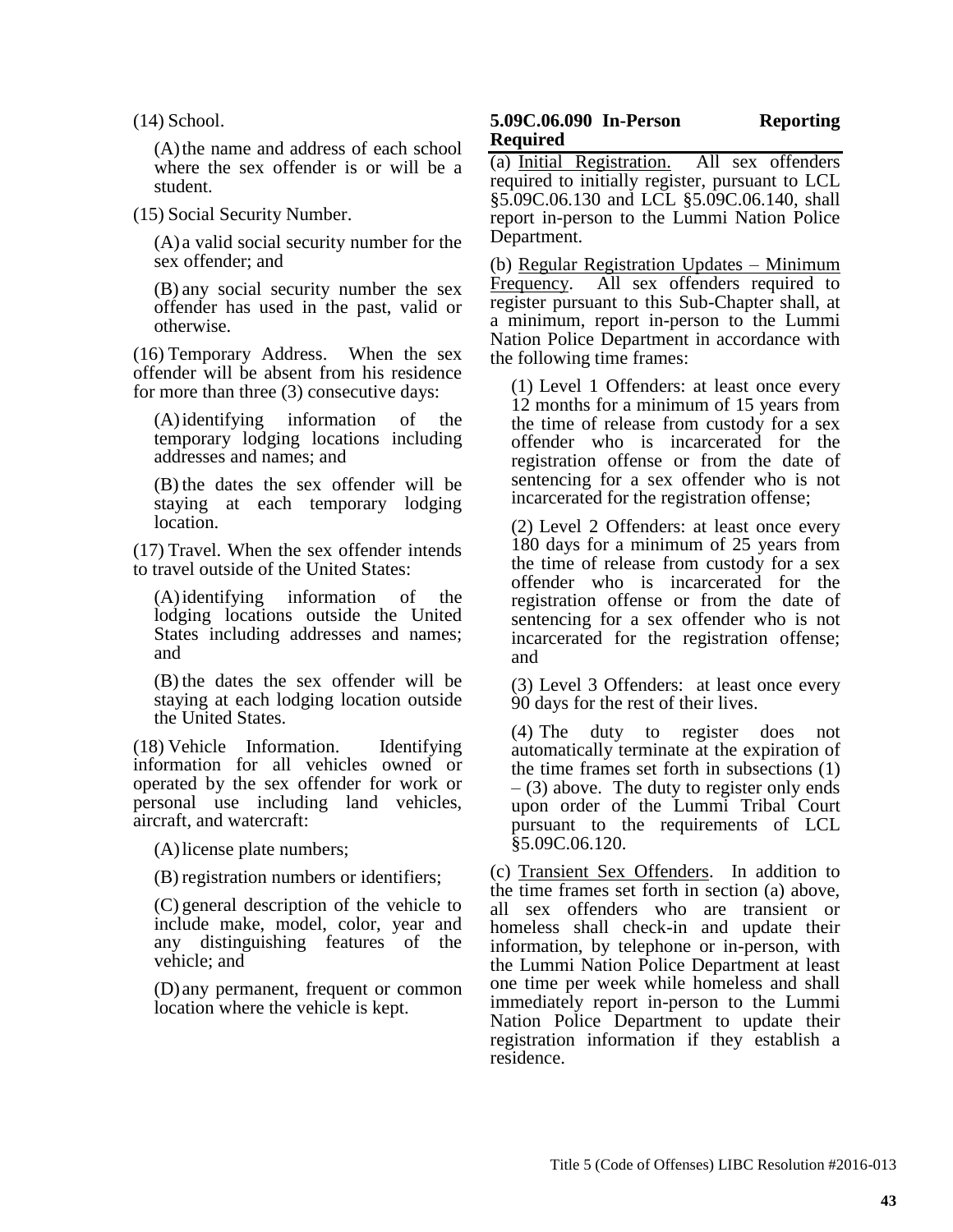(d) Substantial Changes to Registration Information. All sex offenders required to register pursuant to this Sub-Chapter shall immediately report in-person to notify the Lummi Nation Police Department of any changes to the following registration information of the offender:

(1) name;

(2) residence;

(3) employment;

(4) school attendance;

(5) termination of residence, school or employment; or

(6) substantial change to the sex offender's physical appearance.

(e) Temporary Lodging and International Travel. All sex offenders required to register pursuant to this Sub-Chapter shall report inperson to the Lummi Nation Police Department, to provide all registration information for temporary lodging and international travel. The offender shall report no later than:

(1) three business days before any scheduled temporary lodging absence; and

(2) 21 days before any scheduled travel outside of the United States.

### **5.09C.06.100 Requirements for In-Person Reporting**

(a) Whenever a sex offender is required to report in-person to the Lummi Nation Police Department, as set forth in LCL §5.09C.06.090, the following shall occur:

(1) Business Hours. All in-person reporting shall occur during the regular business hours of the Lummi Nation Police Department;

(2) Photographs. All sex offenders shall permit the Lummi Nation Police Department to take their photograph at each in-person reporting;

(3) Review of Information. All sex offenders shall review existing registration information for accuracy at each in-person reporting; and

(4) Notification. If any new information or change in information is obtained at an inperson reporting, the Lummi Nation Police Department shall immediately:

(A)notify all jurisdictions in which the sex offender is required to register, or was required to register prior to the updated information being given, of the updated information;

(B) notify all jurisdictions where the sex offender intends to use temporary lodging;

(C) notify the U.S. Marshal Service of the sex offender's intent to travel outside the United States;

(D)update the Lummi Nation Sex Offender Registry website, if applicable; and

(E) update information on NCIC/NSOR.

### **5.09C.06.110 When In-Person Reporting Not Required**

Unless otherwise required to appear in person, as set forth in LCL  $$5.09C.06.090$ , all sex offenders shall immediately report any other changes to registration information collected, by telephone or in person to the Lummi<br>Nation Police Department. The Lummi Nation Police Department. Nation Police Department shall provide notifications in accordance with LCL §5.09C.06.100(4).

#### **5.09C.06.120 Termination of Duty to Register**

(a) Sex Offenders may petition the Lummi Tribal Court to terminate the duty to register in accordance with the following time frames:

(1) Level 1 sex offenders may petition the Court only after a minimum of 15 years has elapsed from the time of release from custody for a sex offender who is incarcerated for the registration offense or from the date of sentencing for a sex offender who is not incarcerated for the registration offense;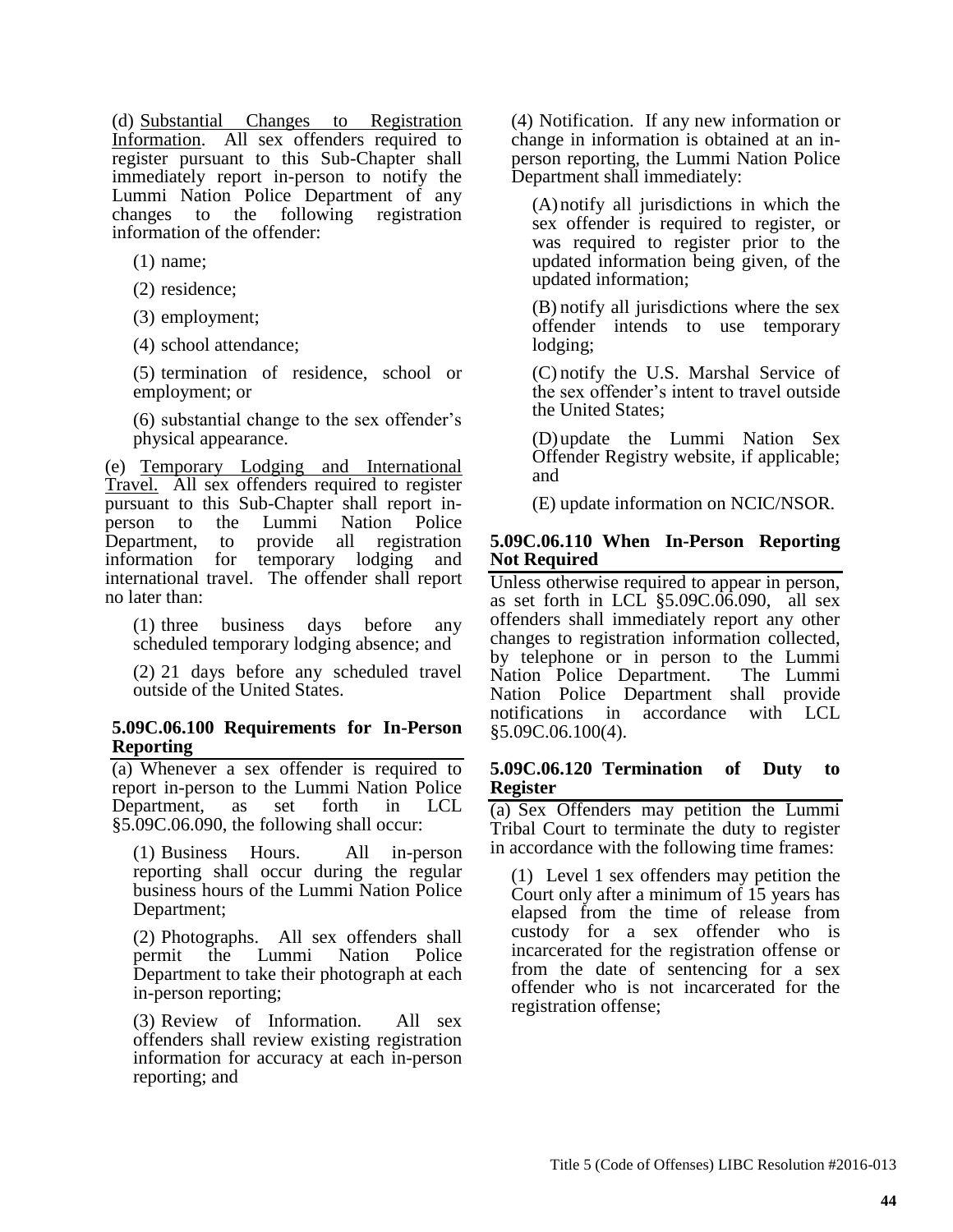(2) Level 2 sex offenders may petition the Court only after a minimum of 25 years has elapsed from the time of release from custody for a sex offender who is incarcerated for the registration offense or from the date of sentencing for a sex offender who is not incarcerated for the registration offense; and

(3) Level 3 sex offenders may never petition the Court to terminate the duty to register except after a minimum of 25 years from the time of release from custody for a sex offender who is incarcerated for the registration offense or from the date of sentencing for a sex offender who is not incarcerated for the registration offense if the sex offender was adjudicated delinquent of an offense as a juvenile that required Level 3 registration and he has maintained a clean record for 25 consecutive years.

(b) Clean Record. Such petition shall only be granted by the Court upon a showing by the sex offender by clear and convincing evidence that the sex offender has maintained a clean record. A sex offender has a clean record if, at the time the petition is filed and the time the Court grants the petition, the sex offender has:

(1) successfully complied with all recommendations of an appropriate sex offender treatment program certified by the Lummi Nation, another jurisdiction or by the Attorney General of the United States;

(2) successfully passed a polygraph examination arranged through the Lummi Nation Police Department immediately prior to the filing of the petition to assure that there have been no additional victims;

(3) successfully (without revocation) completed all terms of probation, parole or supervised release;

(4) had no new convictions in any jurisdiction for any felony, sex offense, or any offense for which imprisonment for more than 1 year may be imposed; and

(5) no pending sex offense charges in any jurisdiction.

(c) Unless relieved of the duty to register pursuant to this section, a violation of this Sub-Chapter is an ongoing offense for purposes of the statute of limitations.

(d) Nothing in the totality of Title 5 of this Code relating to discharge of an offender shall be construed as operating to relieve the offender of his duty to register pursuant to this Sub-Chapter.

# **5.09C.06.130 Where Registration is Required**

(a) Jurisdiction of Conviction. A sex offender must initially register with the Lummi Nation Police Department if the sex offender was convicted by the Lummi Tribal Court of a registerable sex offense regardless of the sex offender's actual or intended residency.

(b) Jurisdiction of Incarceration. A sex offender must register with the Lummi Nation Police Department if the sex offender is incarcerated by the Lummi Nation while completing any sentence for a registerable sex offense regardless of whether it is the same jurisdiction as the jurisdiction of the conviction or residence.

(c) Jurisdiction of Residence. A sex offender must register with the Lummi Nation Police Department if the sex offender resides within the exterior boundaries of the Lummi Nation or on any property held in fee or trust by the Lummi Nation regardless of location.

(d) Jurisdiction of Employment. A sex offender must register with the Lummi Nation Police Department if he is employed by the tribe in any capacity or otherwise is employed within the exterior boundaries of the Lummi Nation or on any property held in fee or trust by the Lummi Nation regardless of location.

(e) Jurisdiction of School Attendance. A sex offender must register with the Lummi Nation Police Department if the sex offender is a student in any capacity within the exterior boundaries of the Lummi Nation or on any property held in fee or trust by the Lummi Nation regardless of location.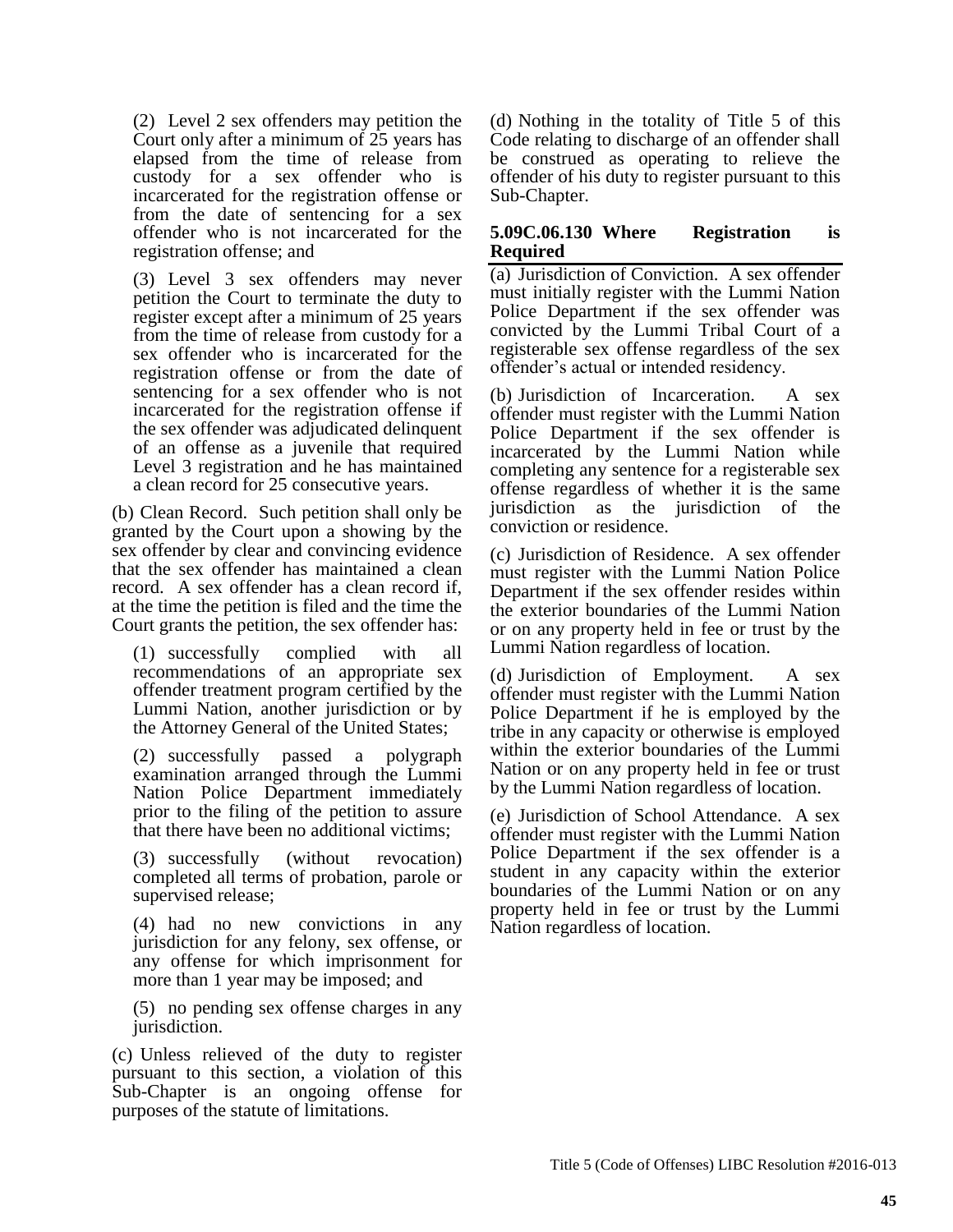#### **5.09C.06.140 Initial Registration Timing and Duties**

(a) Timing. Sex offenders required to register pursuant to this Sub-Chapter must initially register in-person with the Lummi Nation Police Department within the following timeframe:

(1) If convicted in the Lummi Tribal Court for a registerable sex offense and incarcerated, the sex offender must register before being released from incarceration;

(2) If convicted in the Lummi Tribal Court for a registerable sex offense but not incarcerated, the sex offender must register immediately upon conviction;

(3) When an offender is convicted and/or sentenced in another state, territory, tribe or country, or in a federal or military court, and chooses to reside, work, or attend school within the exterior boundaries of the Lummi Nation or on any property held in fee or trust by the Lummi Nation regardless of location, the sex offender must register immediately upon establishing such place of residence, work, or school; or

(4) within 24 hours of the third consecutive day the sex offender is within the exterior boundaries of the Lummi Nation or on any property held in fee or trust by the Lummi Nation regardless of location.

(b) Duties of the Lummi Nation Police Department. The Lummi Nation Police Department shall have policies and procedures in place to ensure the following:

(1) That sex offenders incarcerated or sentenced by the Lummi Tribal Court for a registerable sex offense completes their initial registration with the Lummi Nation;

(2) That sex offenders are informed and explained their registration duties and read, or have read to them, and sign a Sex Offender Acknowledgement Form stating that the duty to register has been explained to them, and that they understand the registration requirement. The form shall be signed and dated by the sex offender and the Lummi Nation Police Department personnel registering the sex offender.<br>This statement shall be uploaded statement shall be uploaded immediately into the Lummi Nation Sex Offender Registry website;

(3) That sex offenders are registered and added to the public website if applicable;

(4) that upon entry of the sex offender's information into the registry, that information is immediately forwarded to all other jurisdictions in which the sex offender is required to register due to the sex offender's residency, employment, or student status; and

(5) That all information is entered and updated in NCIC/NSOR.

# **5.09C.06.150 Retroactive Registration**

(a) Retroactive Registration. The Lummi Nation Police Department shall have in place policies and procedures in ensure the following three categories of sex offenders are subject to the registration and updating requirements of this Sub-Chapter:

(1) sex offenders incarcerated by or under the supervision of the Lummi Nation, whether for a registerable sex offense or other crime;

(2) sex offenders already registered or subject to the Lummi Nation's pre-existing sex offender registration requirements; and

(3) sex offenders reentering the Lummi Nation criminal justice system due to a conviction for any crime.

(b) Timing of Recapture. The Lummi Nation Police Department shall ensure retroactive registration of sex offenders described in subsection (a) above within the following timeframe to be calculated from the date of passage of this Title:

- (1) for Level 1 sex offenders, 1 year;
- (2) for Level 2 sex offenders, 180 days; and
- (3) for Level 3 sex offenders, 90 days.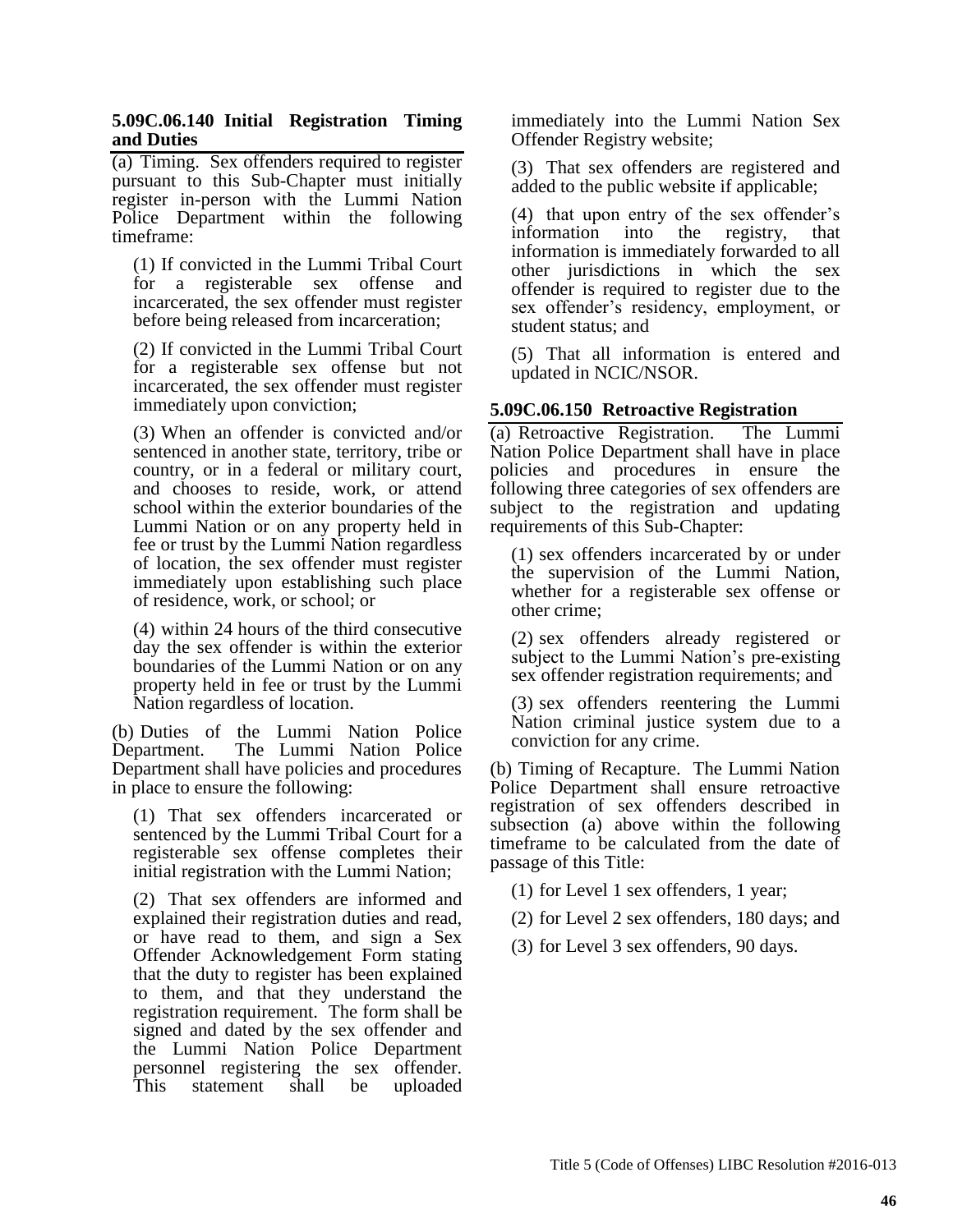#### **5.09C.06.160 Failure to Appear for Registration and Absconding**

(a) Failure to Appear. In the event a sex offender fails to register with the Lummi Nation as required by this Sub-Chapter, the Lummi Nation Police Department shall, immediately inform the jurisdiction that provided the notification that the sex offender was to commence residency, employment, or school attendance within the exterior boundaries of the Lummi Nation or on any property held in fee or trust by the Lummi Nation regardless of location, that the sex offender failed to appear for registration.

(b) Absconded Sex Offenders. If the Lummi Nation Police Department receives information that a sex offender has absconded and the offender resides, works or attends school within the exterior boundaries of the Lummi Nation or on any property held in fee or trust by the Lummi Nation regardless of location, it shall make an effort to determine if the sex offender has actually absconded.

(1) In the event that no determination can be made, the Lummi Nation Police Department shall ensure that all tribal and any other appropriate law enforcement agencies are notified.

(2) if the information indicating the possible absconding came through notice from another jurisdiction or federal authorities, they shall be informed that the sex offender has failed to appear and register.

(3) If an absconded sex offender cannot be located, the Lummi Nation Police Department shall take the following steps:

(A) update the public registry website to reflect the sex offender has absconded or is otherwise not capable of being located;

(B) notify the U.S. Marshals Service;

(C) seek a warrant for the offender's arrest. The U.S. Marshals Service or FBI may be contacted in an attempt to obtain a federal warrant for the sex offender's arrest;

(D) Update the NCIC/NSOR to reflect the sex offender's status as an absconder, or is otherwise not capable of being located; and

(E) enter the offender into the National Crime Information Center Wanted Person File.

(c) Failure to Register. In the event a sex offender who is required to register due to his residency, employment or school attendance fails to do so, or otherwise violations a registration requirement of this Sub-Chapter, the Lummi Nation Police Department shall take all appropriate follow-up measures including those outlined in sub-section (3) above. The Lummi Nation Police Department shall first make an effort to determine if the sex offender actually resides, is employed or is attending school within the exterior boundaries of the Lummi Nation or on any property held in fee or trust by the Lummi Nation regardless of location.

### **5.09C.06.170 Lummi Nation Sex Offender Registry Public Website**

(a) Public Sex Offender Registry Website. The Lummi Nation Police Department shall use and maintain a public sex offender registry website utilizing the Tribe and Territory Sex Offender Registry System (TTSORS) to be known as the "Lummi Nation Sex Offender Registry."

(b) The Lummi Nation Sex Offender Registry website design shall include:

(1) links and/or references to sex offender safety and education resources;

(2) instructions on how a person can seek correction of information that the individual believes to be erroneous;

(3) warnings that information contained on the website should not be used to unlawfully injure, harass, or otherwise commit any crimes against any individual named in the registry or residing, working, or attending school at any reported addresses and that any such action could result in civil or criminal penalties; and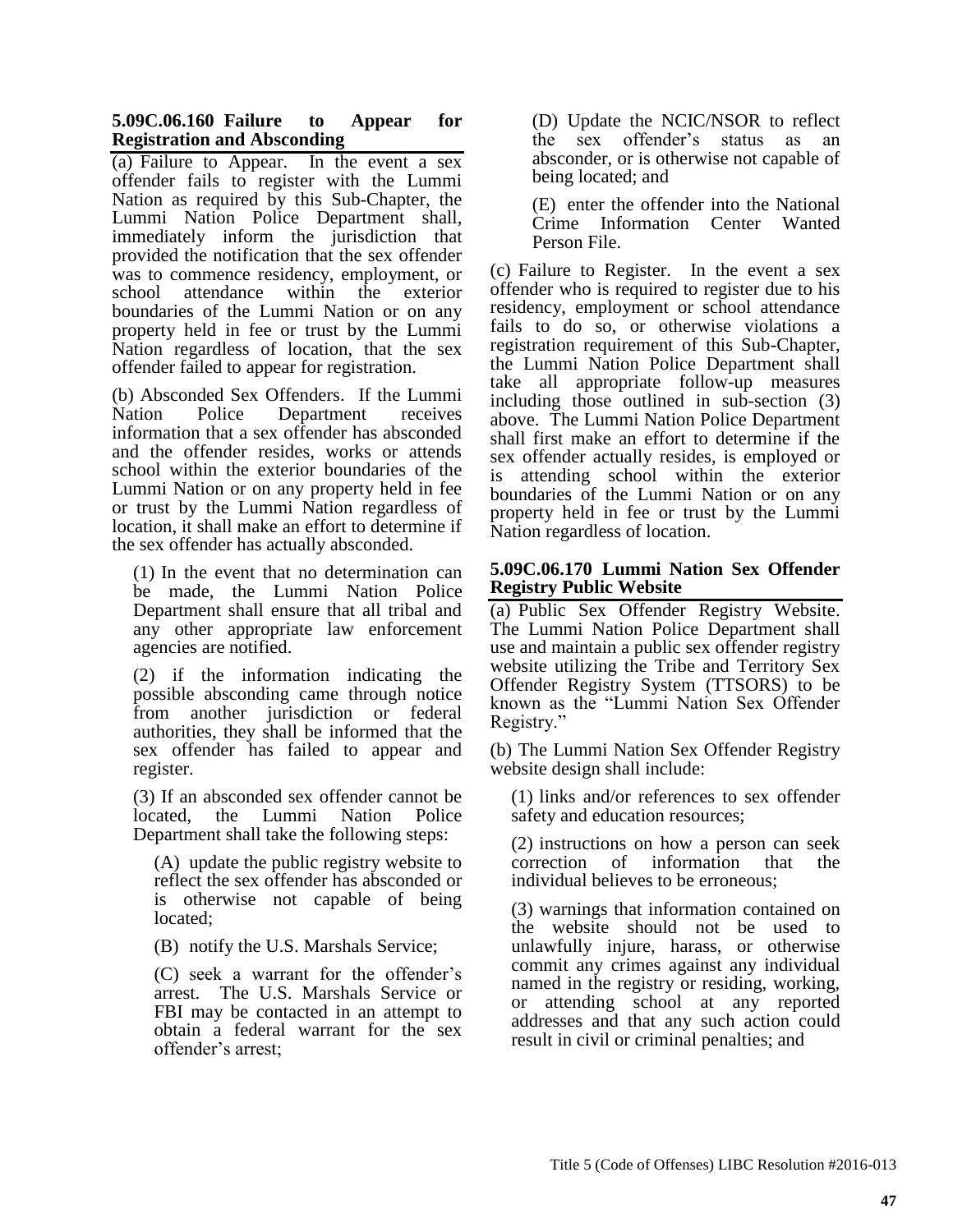(4) search capabilities that allow searches by:

 $(A)$ name;

(B) county, city and/or town;

(C) zip code and/or geographic radius; and

(D) all field search capabilities needed for full participation in the Dru Sjodin National Sex Offender Public Website and the Lummi Nation Police Department shall participate in that website as provided by the Attorney General of the United States.

(c) Required Information. The Lummi Nation Sex Offender Registry website shall make the following information made available to the public:

(1) notice that an offender is in violation of his registration requirements or cannot be located if the sex offender has absconded;

(2) all sex offenses for which the sex offender has been convicted;

(3) the sex offense(s) for which the sex offender is currently registered;

(4) the address of the sex offender's employer(s);

(5) the true name and all aliases of the sex offender;

(6) a current photograph of the sex offender;

(7) a physical description of the sex offender;

(8) the residential address and, if relevant, a description of a habitual residence of the sex offender;

(9) the names and addresses of all schools attended by the sex offender; and

(10) a vehicle license plate number and description for all vehicles (land, water or air) regularly used by the sex offender.

(d) Prohibited Information. The Lummi Nation Sex Offender Registry website shall not make available to the public the following information:

(1) any arrest(s) that did not result in conviction;

(2) the sex offender's social security number;

(3) any travel or immigration documents;

(4) the identity of any victim; and

(5) internet identifiers.

(e) Witness Protection. For sex offenders who are under a witness protection program, the Lummi Nation Police Department may honor the request of the U.S. Marshals Service or other agency responsible for witness protection by not including the original identity of the offender on the publicly accessible sex offender registry website.

### **5.09C.06.180 Notice to Community**

(a) Law Enforcement Notification. Whenever a sex offender registers or updates his information with the Lummi Nation Police Department, the Department:

(1) monitor and utilize the SORNA Exchange Portal for inter-jurisdictional changes of residence, employment or student status;

(2) immediately update NCIC/NSOR;

(3) immediately notify any agency, department, or program within the Lummi Nation that is responsible for criminal investigation, prosecution, child welfare or sex offender supervision functions, including but not limited to police, whether tribal, state, or federal, tribal prosecutor, and tribal probation;

(4) immediately notify any and all other registration jurisdictions where the sex offender is registered due the sex offender's residency, school attendance, or employment;

(5) immediately notify National Child Protection Act agencies, which includes any agency responsible for conducting employment-related background checks under Section 3 of the National Child Protection Act of 1993 (42 U.S.C. 5119a) when a sex offender registers or updates registration;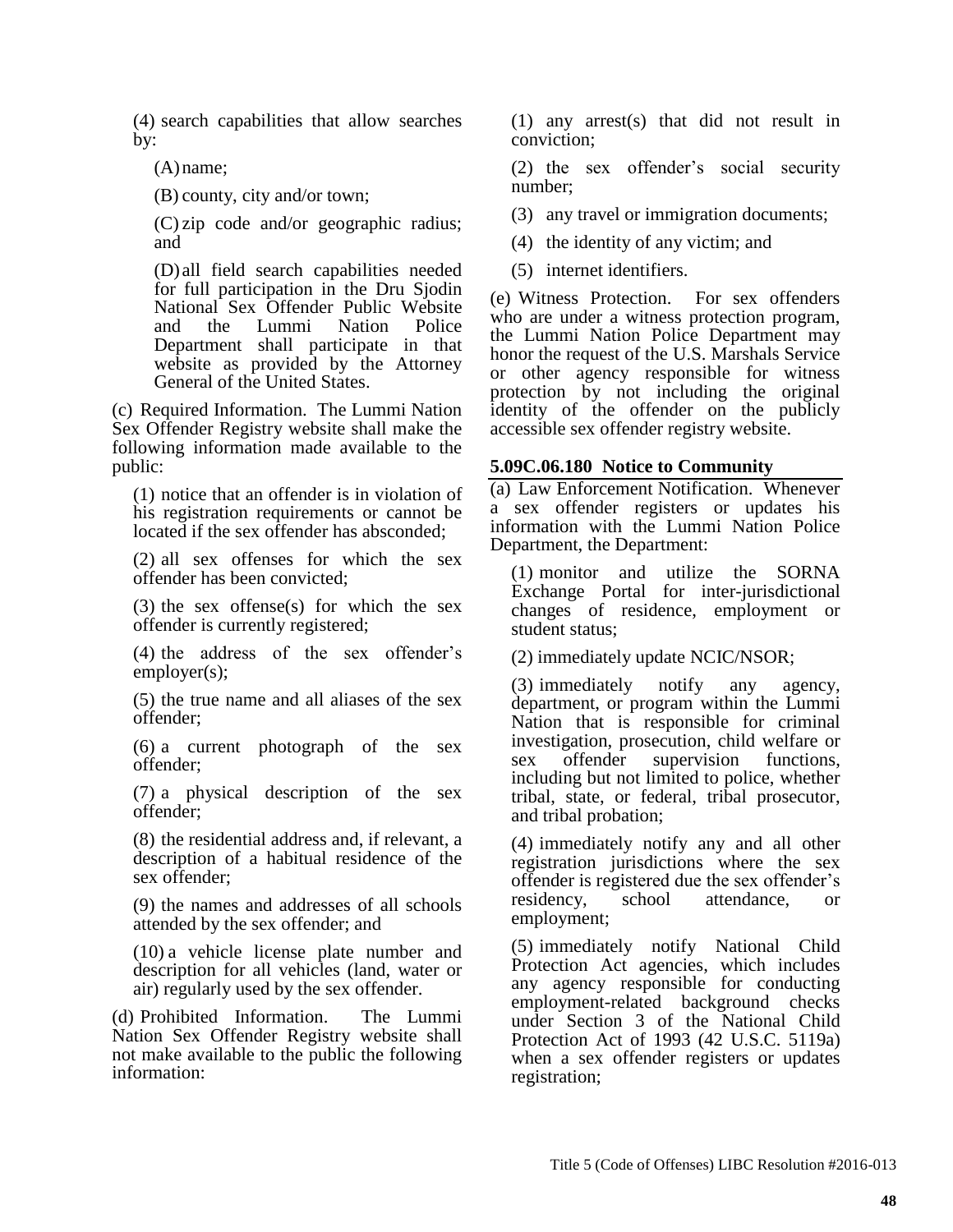(6) enter or update information posted on the Lummi Nation Sex Offender Registry public website.

(b) Community Notification via Website. The Lummi Nation Police Department shall ensure that the Lummi Nation Sex Offender Registry public website contains an automated community notification process to ensure the following:

(1) Upon a sex offender's registration or update of information with the Lummi Nation, the website is immediately updated; and

(2) the website has a function that enables the general public to request an email notice that will notify them when a sex offender commences residence, employment, or school attendance within the exterior boundaries of the Lummi Nation or on any property held in fee or trust by the Lummi Nation regardless of location, within a specified zip code, or within a certain geographic radius. This email notice shall include the sex offender's identity so that the public can access the public registry for the new information.

(c) Additional Community Notification by Level. In addition to community information and notification functions available on the Lummi Nation Sex Offender Registry website, the Lummi Nation Police Department shall provide additional notice as follows:

(1) Level 1 Offenders.

(A) to individuals living in the same residence as the sex offender. Notice shall be in paper format and delivered by personal delivery or first class mail; and

(B) at the discretion of the Rating Elevation Committee, to those within a half-mile radius of the sex offender's place of residence, employment, and school if the committee determines there is a clear likelihood that the person will re-offend. Notice shall be in paper format and delivered by personal delivery or first class mail

(2) Level 2 Offenders.

(A) to individuals living in the same residence as the sex offender. Notice shall be in paper format and delivered by personal delivery or first class mail;

(B) to all residences and businesses within a half-mile radius of the sex offender's place of residence, employment and school. Notice shall be in paper format and delivered by personal delivery or first class mail;

(C) to those belonging to the class of potential victims who will likely make contact with the sex offender in a setting which is potentially unsupervised. Notice shall be in paper format and delivered by personal delivery or first class mail; and

(D) at the discretion of the Rating Elevation Committee, to the Lummi Community in areas populated with members of the class of potential victims. Notice may be made through community postings, publication, social media, radio, telephone, television broadcast, flyers and any other medium which would reasonably benefit the community's awareness of the risk posed by the offender.

(3) Level 3 Offenders.

(A) to individuals living in the same residence as the sex offender. Notice shall be in paper format and delivered by personal delivery or first class mail;

(B) to all residences and businesses within a half-mile radius of the sex<br>offender's place of residence. offender's place of residence, employment and school. Notice shall be in paper format and delivered by personal delivery or first class mail,

(C) to those belonging to the class of potential victims who will likely make contact with the sex offender in a setting which is potentially unsupervised. Notice shall be in paper format and delivered by personal delivery or first class mail; and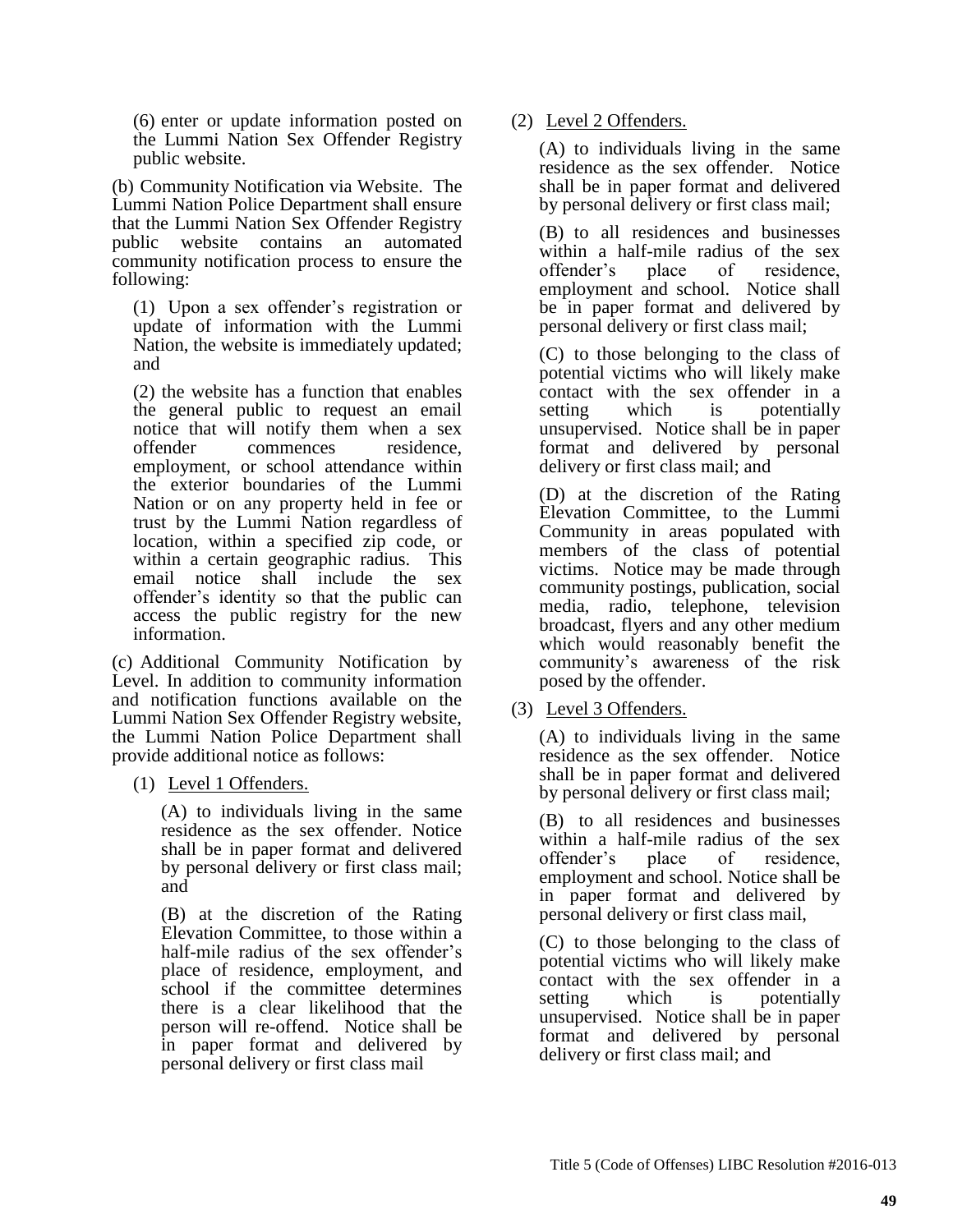(D) to all schools, child care facilities, recreation centers, and other areas within the exterior boundaries of the Lummi Nation or on any property held in fee or trust by the Lummi Nation regardless of location where the offender may seek potential victims. Notice shall be in paper format and delivered by personal delivery or first class mail;

(E) at the discretion of the Rating Elevation Committee, to the Lummi Community in areas populated with members of the class of potential victims. Notice may also be given through community postings, publication, social media, radio, telephone, television broadcast, flyers and any other medium which would reasonably benefit the community's awareness of the risk posed by the offender; and

(F) At the discretion of the Rating Elevation Committee, notice may also be provided to the Whatcom County Community.

(d) Notice. Information contained in the notice shall include:

(1) the name and any aliases of the offender; pictures of and physical description of the offender; former modus operandi, if known, of the offender; description of the charges for which the offender was convicted; information as to how to contact the proper authority if this person is suspected of stalking or reoffending; and any other information reasonably necessary to protect potential victims, provided that such information is not designed with the intent of harassing the offender.

(2) information on whether the offender is receiving sex offender treatment and whether the individual has been cooperative and compliant with other court orders, particularly those requiring him to refrain from unsupervised contact with those of the victim class or from areas where unsupervised contact with those of the victim class may be readily attainable.

# **Chapter 5.10 General Provisions**

# **5.10.010 Definitions**

(a) When a term is not defined in any provision of this Title establishing a criminal offense, it shall be given its commonly accepted meaning. If there is any doubt as to the meaning of a term, the Court may refer to definitions utilized in other jurisdictions. Any reference to "he", "she" or other gender pronouns include both male and female persons.

(b) State of Mind. In determining the state of mind of a person as required under this Code, the following definitions apply. It is not necessary to establish that the defendant knew that his act was a violation of the law. When this Code provides that criminal negligence suffices to establish an element of an offense, such element also is established if a person acts intentionally, knowingly, or recklessly. When recklessness suffices to establish an element, such element also is established if a person acts intentionally or knowingly. When acting knowingly suffices to establish an element, such element also is established if a person acts intentionally.

(1) A person acts with "intent" or intentionally when he acts with the objective or purpose to accomplish a result which constitutes a crime.

(2) A person acts with "knowledge" or acts knowingly when he is aware of a fact, circumstances, or result which is described by law as being a crime, whether or not the person is aware that the fact, circumstance, or result is a crime. The finder of fact may find that the person acted with knowledge if the person has information that would lead a reasonable person in the same situation to believe that the fact, circumstance, or result exists. A requirement that an offense be committed "willfully" is satisfied if the person acts knowingly.

(3) A person acts "recklessly" if that person acts carelessly and heedlessly in a willful and wanton disregard of the rights, safety, or property of another.

(4) A person acts "maliciously" if that person acts with evil intent, wish, or design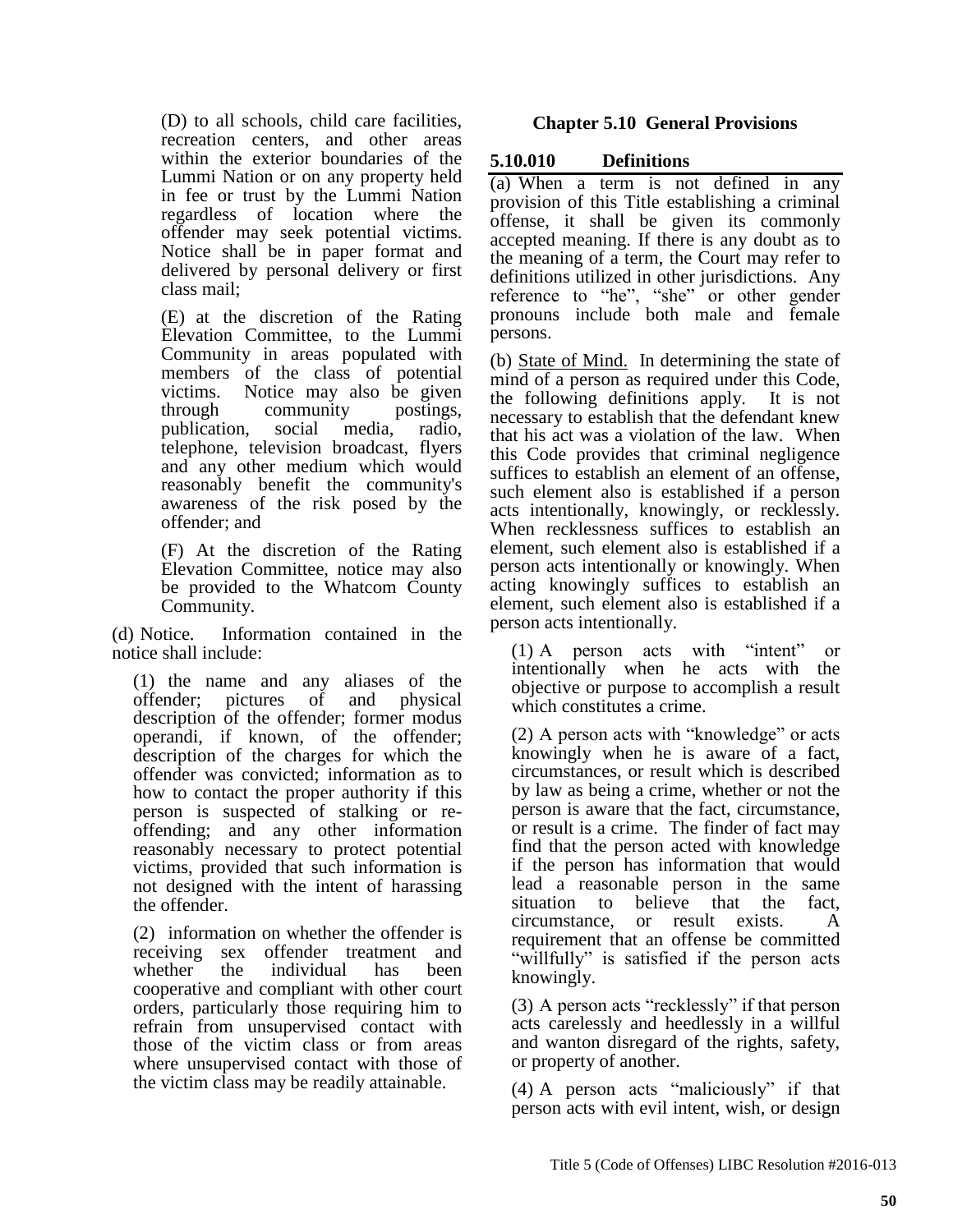to vex, annoy, or injure another person. Malice may be inferred from an act done in willful disregard of the rights of another, or an act wrongfully done without just cause or excuse, or an act or omission of duty betraying a willful disregard of social duty.

(5) Direct evidence of a person's state of mind is seldom available, but can be established through circumstantial evidence.

(c) For purposes of this Title,

(1) "Assault" occurs when a person knowingly makes threats by words or conduct to cause physical harm to another person or to otherwise harm another person's physical or mental health or safety so that the other person is put in reasonable apprehension of an imminent physical harm. In order to show a crime of assault, there is no requirement that there be any form of touching;

(2) "Assault and Battery" means directly or indirectly touching another with intent to harm that person or to cause offense, or by offering violence causing another to harm himself. In order to show an assault and battery, there is no requirement that the touching result in pain, bruises, or breaking of the skin;

(3) "Building" in addition to its ordinary meaning, includes any structure other than a residential dwelling, abandoned or in use, any fenced area, cargo container, or any other structure used for carrying on business therein, or for the use, sale or deposit of goods;

(4) "Contact" includes any form of physical contact; any form of oral communication, whether face-to-face or by telephone; any form of written communication, including electronic communication; and any form of indirect communication with the intent that the intermediate recipient of the communication pass it on to the intended recipient;

(5) "Dangerous Weapon" means any explosive; any loaded or unloaded firearm; knife or blade and any other weapon, device, instrument, article, or substance,

including a motor vehicle, which, under the circumstances in which it is used, attempted to be used, or threatened to be used, is readily capable of causing death or serious physical harm;

(6) "Developmentally Disabled" means a disability attributable to mental retardation, cerebral palsy, epilepsy, autism, or another neurological or other condition of an individual found to be closely related to mental retardation or to require treatment similar to that required for individuals with mental retardation, which disability originates before the individual attains age 18, which has continued or can be expected to continue indefinitely, and which constitutes a substantial handicap to the individual;

(7) "Enter" when constituting an element or part of a crime, shall include the entrance of the person, or the insertion of any part of his body, or the entrance of any instrument or weapon held in his hand and used or intended to be used to threaten or intimidate a person or to detach, damage, or remove property;

(8) "Enters or Remains Unlawfully" means a person "enters or remains unlawfully" in or upon premises when he is not then licensed, invited, or otherwise privileged to so enter or remain;

(9) "Firearm" means any explosive or other device or weapon (including a starter gun) which will or is designed to or may readily be converted to expel a projectile by the action of an explosive, and further:

(A)"Short-Barreled Rifle" means a rifle having one or more barrels less than sixteen inches in length and any weapon made from a rifle by any means of modification if such modified weapon has an overall length of less than twentysix inches;

(B)"Short-Barreled Shotgun" means a shotgun having one or more barrels less than eighteen inches in length and any weapon made from a shotgun by any means of modification if such modified weapon has an overall length of less than twenty-six inches; and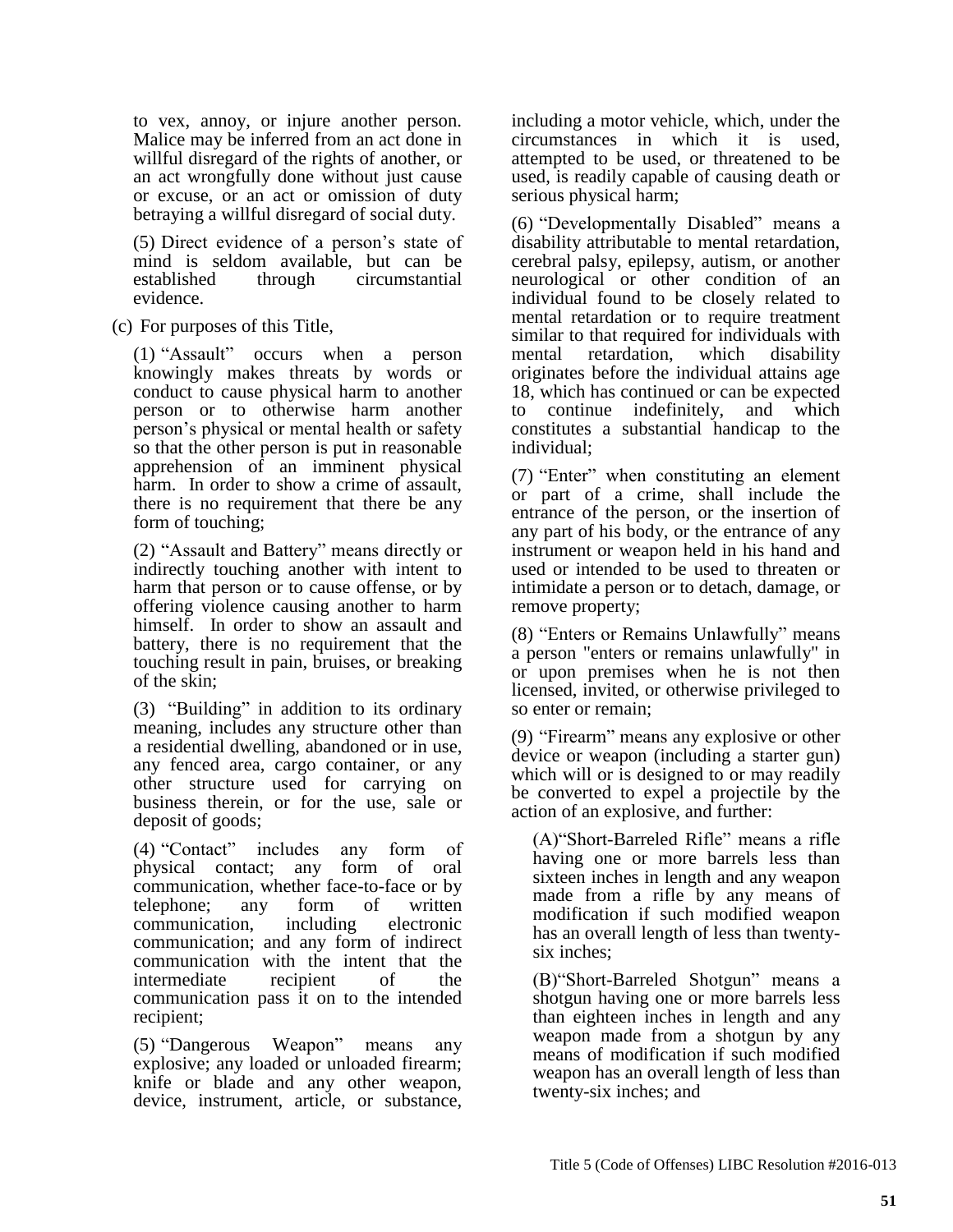(C)"Machine Gun" means any firearm known as a machine gun, mechanical rifle, submachine gun, or any other mechanism or instrument not requiring that the trigger be pressed for each shot and having a reservoir clip, disc, drum, belt, or other separable mechanical device for storing, carrying, or supplying ammunition which can be loaded into the firearm, mechanism, or instrument, and fired therefrom at the rate of five or more shots per second;

(10) "Grave Physical Harm" means bodily injury which creates a probability of death, or which causes substantial serious permanent disfigurement, or which causes a substantial permanent loss or impairment of the function of any bodily part or organ;

(11) "Law Enforcement Animal" means any animal used or kept for use by a law enforcement officer in discharging any legal duty or power of his office, including but not limited to, aiding in the detection of criminal activity, enforcement of laws and apprehension of offenders, aiding in the detection of illegal drugs, aiding in the detection of flammable materials or the investigation of fires, and aiding in the detection of missing, lost, or trapped persons;

(12) "Law Enforcement Officer" means any police officer, emergency health care provider, fire fighter, transport office, probation officer or court security officer working for any tribe, municipality, state, or federal government who is acting within the scope of his employment;

(13) "LIBC" means the governing body of the Lummi Nation, the Lummi Indian Business Council;

(14) "Motor Vehicle" means any "vehicle" or "motor vehicle" as defined in LCL  $§6.02.010(i)$  and (v), and any aircraft, watercraft, or any other vessel equipped for propulsion by mechanical means or by sail;

(15) "Physical Harm" means physical pain or injury, illness, or an impairment of physical condition;

(16) "Public" means affecting or likely to affect persons in a place to which the public or a substantial group of the public has access and includes, but is not limited to, public buildings, streets, highways, the common areas of schools, hospitals, apartment houses, trailer parks, and office buildings, transport facilities, businesses open to the public, and places of entertainment or amusement;

(17) "Residential Dwelling" means any building or structure, though movable or temporary, or a portion thereof, which is used or ordinarily used by a person for lodging, permanent or temporary; and

(18)"Serious Physical Harm" means bodily injury which involves a temporary but substantial disfigurement, or which causes a temporary but substantial loss or impairment of the function of any bodily part or organ, or which causes a fracture of any bodily part, or strangulation.

(19) "Trust Land" means all lands held in trust for the Lummi Nation by the United States regardless of location.

# **5.10.020 Standard of Proof**

No person may be convicted of a criminal offense unless each element of the offense is proved by competent evidence beyond a reasonable doubt.

# **5.10.025 Place Where Committed**

Any stalking, harassment, or violation of a no contact order offense committed as set forth in LCL §5.01.070, LCL §5.01.080 or LCL §5.07.070(b), may be deemed to have been committed where the conduct occurred, at the place from which the conduct or threat(s) was made, or at the place where the conduct or threat(s) was received.

# **5.10.030 Criminal Solicitation**

A person who, with intention to promote or facilitate the commission of an offense, urges or requests another to engage in specific conduct that constitutes a criminal offense under this Code shall be guilty of criminal solicitation. For purposes of sentencing, criminal solicitation is classified at the same level of offense as the offense that is the subject of the solicitation and carries the same sentence.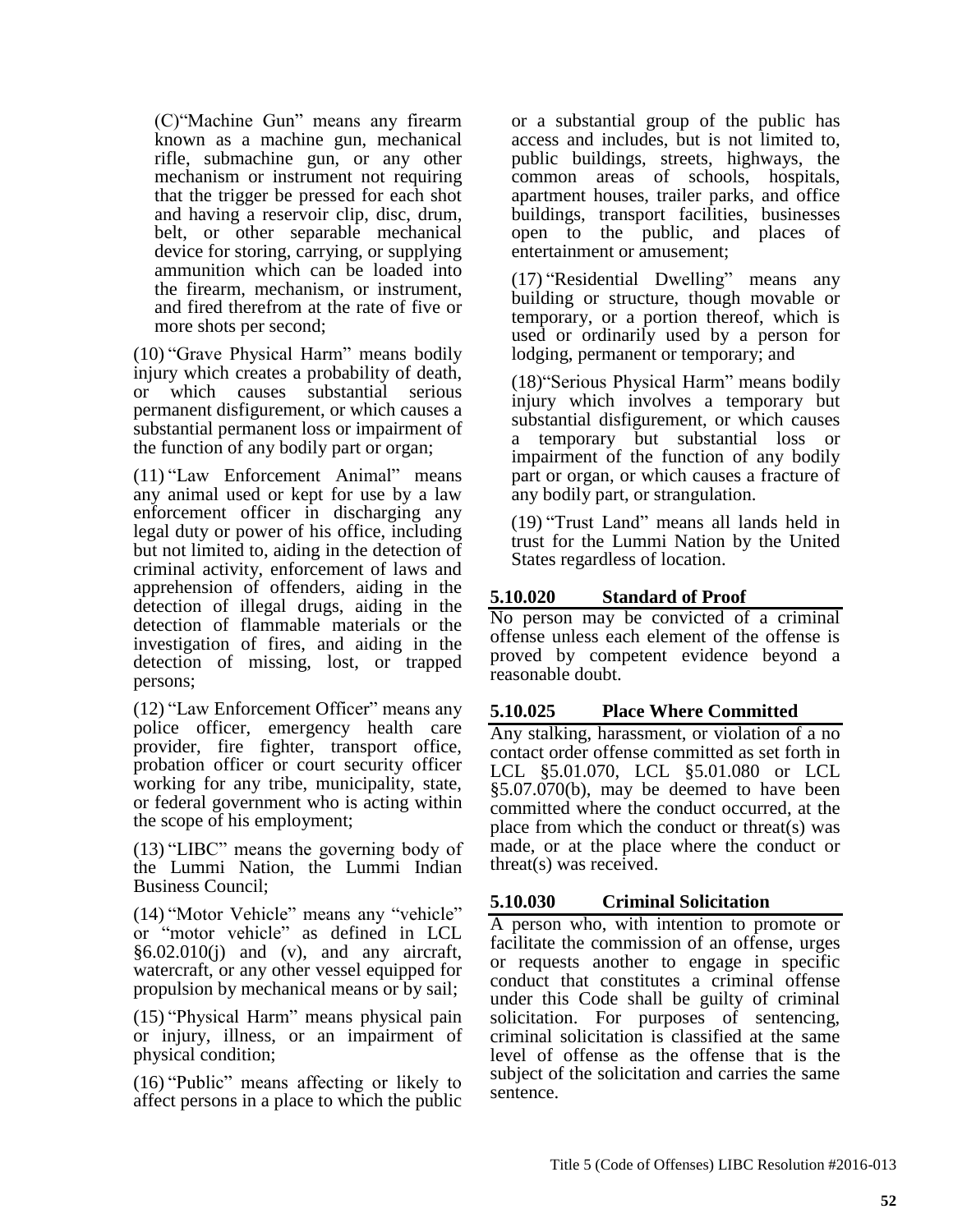# **5.10.040 Conspiracy**

(a) A person who intentionally agrees with another to commit a criminal offense under this Code is guilty of conspiracy to commit that offense. For purposes of sentencing, conspiracy is classified at the same level of offense as the offense that is the subject of the agreement and carries the same sentence.

(b) It shall not be a defense to conspiracy that the person(s) with whom the accused is alleged to have conspired has not been prosecuted or convicted; is not amenable to justice; has been convicted of a different offense; or has been acquitted or lacks legal capacity to commit the offense.

(c) A person may be found guilty of conspiracy although the other participant is an undercover law enforcement officer or agent.

# **5.10.050 Attempt**

(a) A person who intends to commit a specific offense and performs any act that is a substantial step toward the commission of that offense shall be found guilty of attempt to commit that offense. A "substantial step" is conduct of the defendant which strongly indicates a criminal purpose. For purposes of sentencing, attempt is classified at the same level of offense as the offense that was attempted and carries the same sentence.

(b) If the conduct in which a person engages otherwise constitutes an attempt to commit a crime, it is no defense to a prosecution of such attempt that the crime charged to have been attempted was, under the attendant circumstances, factually or legally impossible for commission.

#### **5.10.060 Accomplice Liability; Aid and Abet**

A person who intentionally assists in or encourages the commission of an offense is guilty of commission of that offense. Any adult who intentionally assists in or encourages the commission of an offense by a minor or a person who is developmentally disabled as the latter is defined in LCL  $\S5.10.010(c)(6)$ , commits a separate offense under this Code, in addition to being liable for the commission of all offenses committed by the adult's accomplice. A person shall not be

found guilty as an accomplice to an offense committed by another person if he terminates his complicity prior to the commission of the crime and either gives timely warning to the law enforcement authorities or otherwise makes a good faith effort to prevent the commission of the crime.

### **5.10.070 Defenses**

(a) Capacity. Children under the age of eight years of age are incapable of committing a criminal offense under this Title. Persons who are developmentally disabled to the extent that the required state of mind for a particular offense could not have been present at the time of the alleged offense, are not capable of committing a criminal offense under this Title.

(b) Duress. To establish this defense, it must be shown that the person charged had participated in the criminal offense under compulsion by another who, by threat or use of force, created a reasonable apprehension in the mind of the person that if he were to refuse to participate, he or an immediate family member would be subject to immediate death or serious physical harm.

(c) Entrapment. To establish this defense, it must be shown that the criminal design originated in the mind of law enforcement officials, or any person acting under their direction, and that the person charged was lured or induced to commit a crime which he had not otherwise intended to commit. The defense of entrapment is not established by a showing that law enforcement officials merely afforded the charged person an opportunity to commit a criminal offense.

(d) Self Defense. To establish this defense, it must be shown that the person charged reasonably believed that he or another was about to be injured and that the person acted to prevent or attempt to prevent the injury. The person charged may only use the force and means than a reasonably prudent person would use under the same or similar conditions as they appeared to the person, taking into consideration all of the facts and circumstances known to the person at the time of the incident.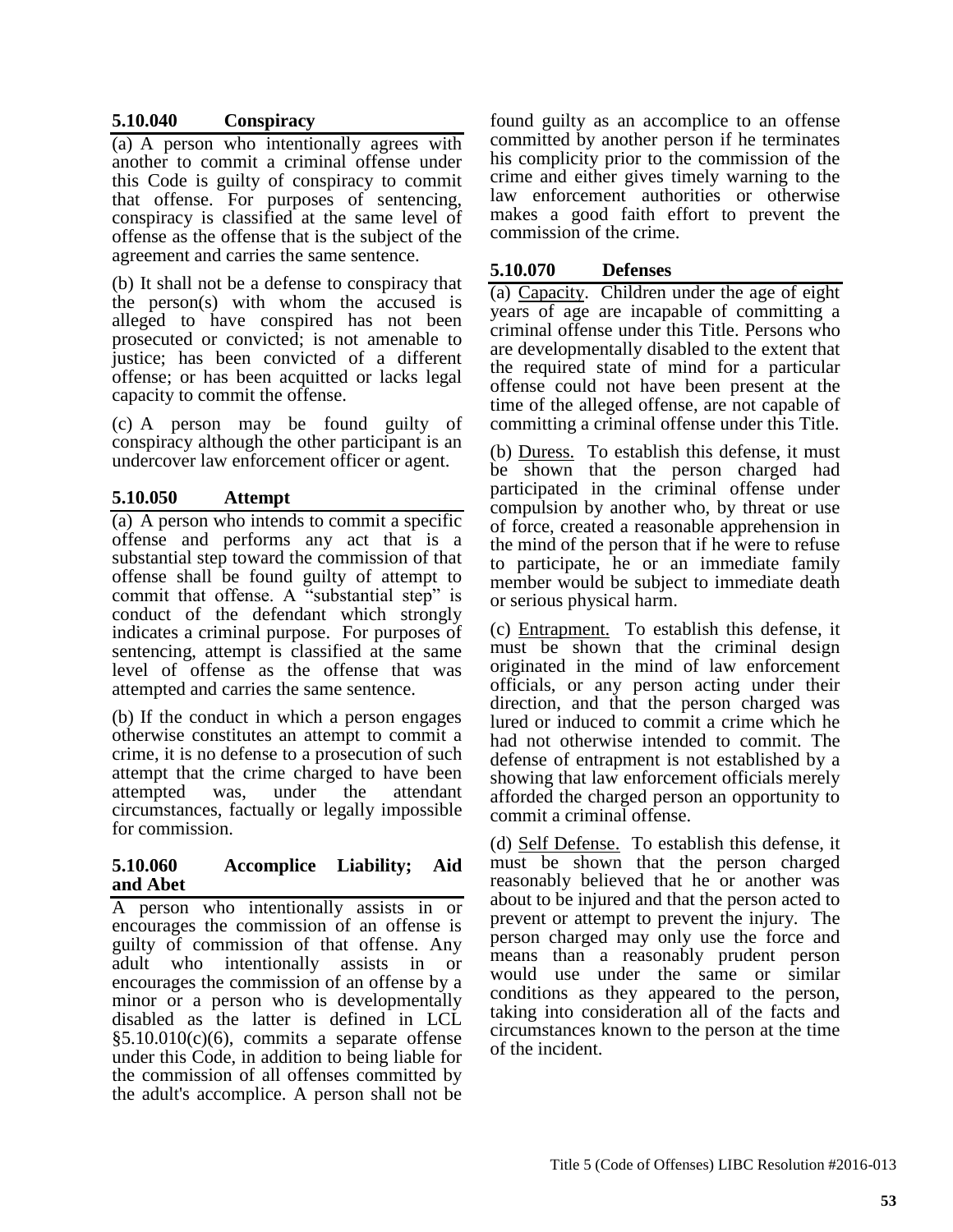(e) Voluntary Intoxication is Not a Defense. No act committed by a person while in a state of voluntary intoxication will be deemed less criminal by reason of his condition; but whenever the actual existence of any particular mental state (i.e., knowledge or intent) is a necessary element to constitute a particular offense, the fact of his intoxication may be taken into consideration in determining whether the requisite mental state existed at the time of the alleged offense.

(f) Mental Incapacity of Victim. In any prosecution under this Code in which lack of consent is based solely upon the victim's mental incapacity, developmental disability, or upon the victim's being physically helpless, it is a defense that at the time of the offense the defendant reasonably believed that the victim was not mentally incapacitated, developmentally disabled and/or physically helpless.

(g) Age of Victim. In any prosecution under this Code in which the offense or degree of the offense depends on the victim's age, it is no defense that the perpetrator did not know the victim's age, or that the perpetrator believed the victim to be older, as the case may be; PROVIDED, that it is a defense which the defendant must prove by a preponderance of the evidence that at the time of the offense the defendant reasonably believed the alleged victim to be older than the age specified in the offense or degree of the offense based upon the alleged victim's declarations as to age.

# **5.10.080 Lesser Included Offenses**

A person may be found guilty of an offense necessarily included in the offense charged or of an attempt to commit either the offense charged or an offense necessarily included in the offense charged.

# **5.10.090 Felony Offenses**

(a) Based on the gravity of the offense and the harm to the fabric of the community, the Lummi Nation designates the following offenses under this Code to be felonies:

(1) Homicide (LCL §5.01.005);

(2) Assault and Battery in the First Degree and Second Degree (LCL §5.01.020(a) and (b)) and Assault in the First Degree (LCL §5.01.010(a));

(3) Robbery (LCL §5.01.025);

(4) Aggravated Unlawful Imprisonment  $( LCL \$ §5.01.030(b));

(5) Intentional Endangerment (LCL  $§5.01.060(b)$ ;

(6) Aggravated Stalking (LCL §5.01.070(b)) and Aggravated Harassment  $( LCL \$ §5.01.080(b));

(7) Extortion (LCL §5.02.050);

(8) Residential Burglary (LCL  $§5.02.085(b)$ ;

(9) Aggravated Arson (LCL  $§5.02.095(b)$ ;

(10) Harming a Law Enforcement Animal  $( LCL \$ §5.03.030 $(1)$ ;

(11) Unlawful Possession of Firearms (LCL §5.04.085);

(12) Threatening a Tribal Representative  $( LCL \$ §5.07.065);

(13) Embezzlement from the Tribe (LCL §5.07.080); Embezzlement from the Tribe (LCL §5.07.080);

(14) Violation of Federal or State Law (LCL §5.08.030) if the offense is a felony in the other jurisdiction.

(15) Class A and B offenses under Chapter 5.09A of this Title - Drug and Alcohol Violations;

(16) Class A and B offenses under Chapter 5.09C of this Title - Sexual Offenses; and

(17) Class A offenses under Title 6A of this Code.

(b) Upon amendment to the Tribal Law and Order Act or the Indian Civil Rights Act, Title II of Public Law 90-284 to authorize increased sentences, the maximum sentence for a felony offense as defined in this Section shall be the maximum allowed under the amendment.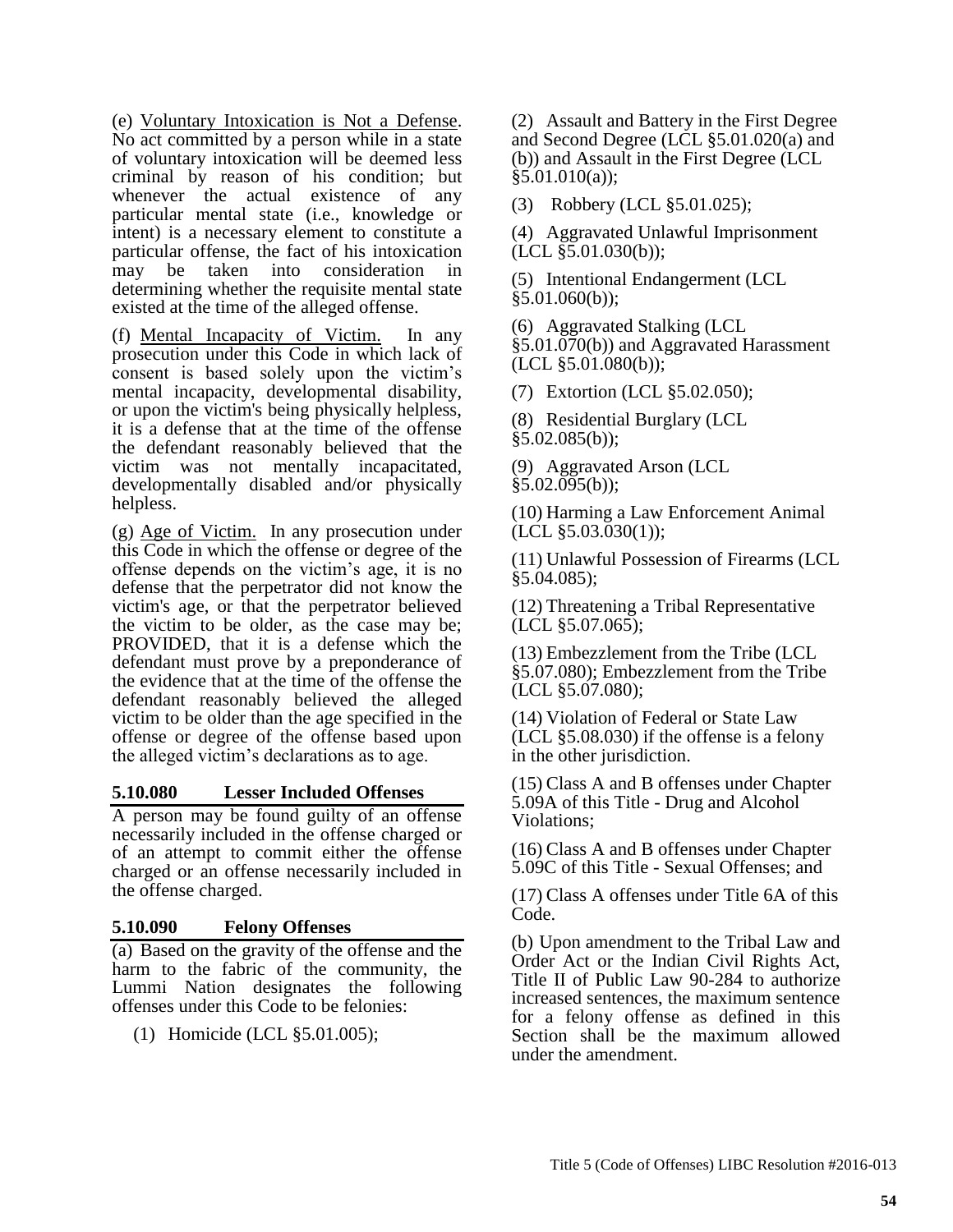# **5.10.095 Misdemeanor Offenses**

(a) Any criminal offense that is not specifically classified as a felony offense in LCL §5.10.090 is classified as a misdemeanor offense.

(b) The maximum sentence for a misdemeanor offense shall not exceed 365 days imprisonment and a fine of \$5,000, or by both such imprisonment and fine.

# **5.10.100 Severability; Savings**

If any provision of this Title or its application to any person or circumstance is held invalid, the remainder of the Title, or the application of the provision to other persons or circumstances, is not affected.

### **Chapter 5.11 Sentencing**

#### **5.11.010 Penalty for Violations Where No Penalty Imposed**

Whenever by this Code, or by other ordinances or enactments of the LIBC, an act or omission is made or deemed an offense but no specific penalty is imposed, upon conviction, the person guilty of such offense shall be sentenced to imprisonment for a period not to exceed 180 days and to pay a fine not to exceed \$2,500.

# **5.11.015 Classification of Crimes**

Unless otherwise defined by subsections in this Title, Every person convicted of a classified offense shall be sentenced as follows:

(1) for a class A offense, the sentence shall be imprisonment for a period not less than 90 days and not to exceed 3 years and a fine of \$15,000., or by both such imprisonment and fine;

(2) for a class B offense, the sentence shall be imprisonment for a period not less than 60 days and not to exceed 365 days and a fine of \$5,000., or by both such imprisonment and fine;

(3) for a class C offense, the sentence shall be imprisonment for a period not less than 30 days and not to exceed 270 days and a fine of \$4,000., or by both such imprisonment and fine;

(4) for a class D offense, the sentence shall be imprisonment for a period not to exceed 180 days and a fine of \$2,500., or by both such imprisonment and fine;

(5) for a class E offense, the sentence shall be imprisonment for a period not to exceed 90 days and a fine of \$1,250., or by both such imprisonment and fine; and

(6) for a class F offense, the sentence shall be imprisonment for a period not to exceed 30 days and a fine of \$500., or by both such imprisonment and fine.

# **5.11.020 Sentencing Guidelines**

(a) This Title shall be construed to the end that persons convicted of a crime shall be dealt with in accordance with their individual characteristics, circumstances, needs, and potentialities. The Court is directed to consider the defendant's amenability to corrective treatment, the gravity of the conduct constituting the crime, the defendant's past record of criminal conduct, protection of the public, upholding community standards, deterrence of future violations, and the welfare of the individual and the Tribe.

(b) The Court shall give primary weight to restorative, traditional and corrective sentencing whenever practicable so that the defendant may become a productive and lawabiding member of the community, except that the Court shall give primary weight to the protection of the community and deterrence from future criminal acts of the same nature when sentencing for the following offenses which are deemed to cause the most serious injury to victims and devastation to the community:

(1) a Class A or B drug offense;

(2) a Class A or B sexual offense;

(3) a crime of violence in which the victim receives serious physical harm;

(4) a crime of violence involving use of a firearm; or

(5) a crime involving conduct that presents a serious threat to the health, safety, and welfare of the community.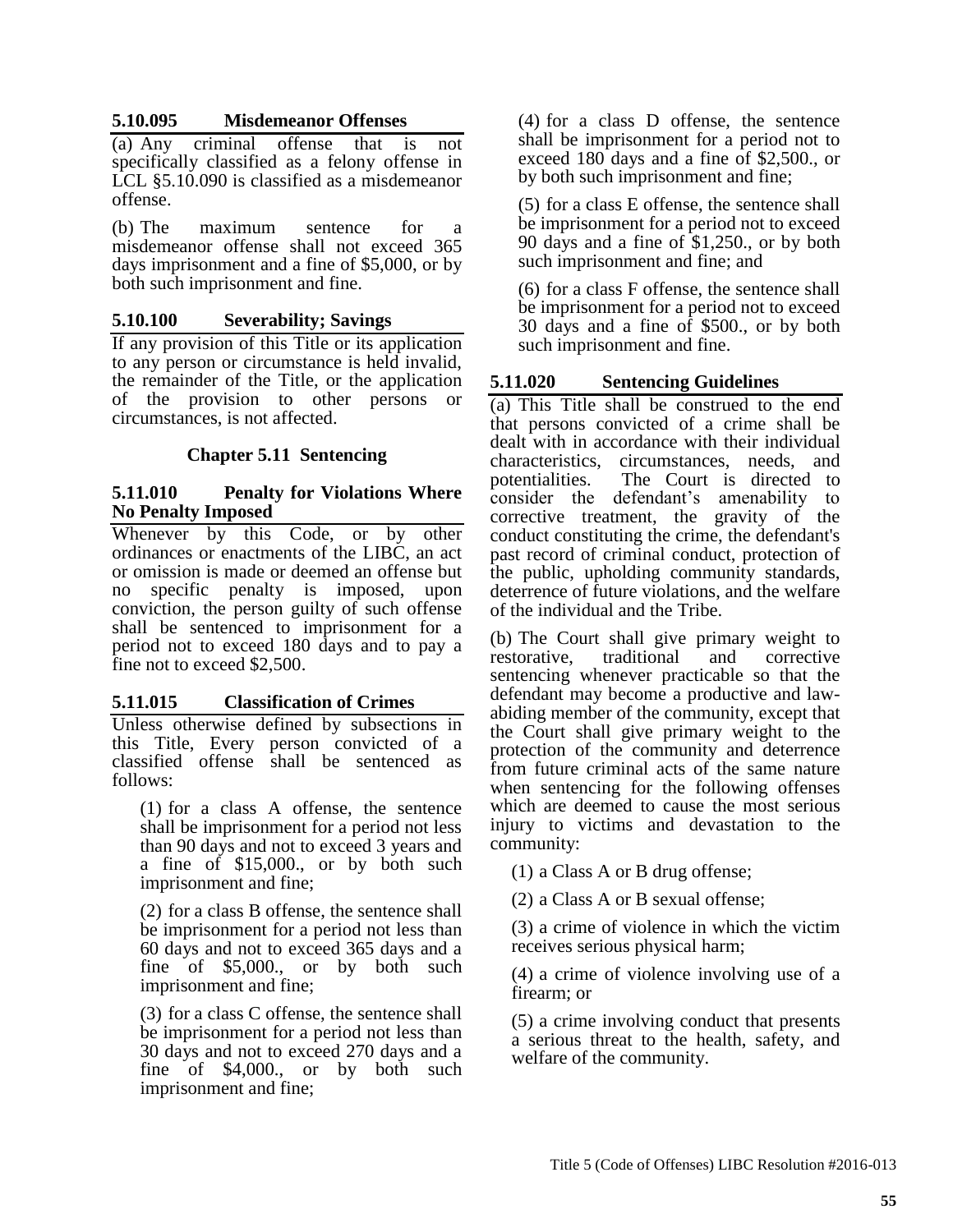(c) The Court shall adopt sentencing guidelines consistent with this Title and restorative and traditional practices that further the purposes of this Title. The Sentencing Guidelines shall be approved by the Law and Justice Commission prior to adoption by the Court. The Sentencing Guidelines shall include restorative and traditional practices such as:

- (1) Alternative Dispute Resolution
- (2) Circle Sentencing
- (3) Community Service and Projects
- (4) Community Reparative Boards
- (5) Deferred Prosecutions
- (6) Deferred Sentences
- (7) Dialogue and Mediation
- (8) Electronic Home Monitoring (EHM)
- (9) Family or Group Counseling
- (10) Financial Restitution
- (11) Global Positioning System (GPS)
- (12) Hold Open Diversions
- (13) Substance Abuse Treatment
- (14) Traditional Advisement
- (15) Transitional Clean and Sober Housing
- (16) Victim Impact Panels

#### **5.11.030 Suspension of Sentence**

(a) The Court has the discretion to suspend all or part of a sentence under this Code for a stated period of time under the terms and conditions that the Court determines and shall place the person on probation under the charge and supervision of the probation office.

(b) Unless otherwise provided, the Court has the discretion to suspend part of the minimum required sentence, in accordance with this Section.

(c) A period of suspension may not exceed five years for each count on which the defendant is sentenced. The Court may order that the period of suspension run from the time the person completes any period of incarceration.

### **5.11.040 Fines**

(a) The Court may require that all or part of a fine it imposes under this Code be paid through hours of community work service.

(b) The Court has the discretion to credit against a fine imposed some or all of the amount paid by the defendant in obtaining court-ordered evaluations and treatment.

#### **5.11.050 Special Verdict; Armed with a Dangerous Weapon**

A person who is found guilty of any criminal offense under this Code that is committed by a person while armed with a dangerous weapon shall receive an increased sentence unless the definition of the crime already includes use of a weapon. The maximum sentence for the criminal offense shall be increased by imprisonment for a period not to exceed 90 days and a, \$1,250 fine. The total period of imprisonment imposed on a person receiving a sentence that contains a sentence enhancement under this Section may not be less than 90 days.

# **5.11.060 Restitution**

(a) In addition to any other penalties permitted under this Title, the Court may order the defendant to pay restitution to the persons who incur costs as a result of the crime in order to, in whole or in part, reimburse those persons for those costs. Restitution may also be ordered if the defendant pleads guilty to a lesser offense or fewer offenses and agrees with the prosecutor's recommendation that the defendant be required to pay restitution to a victim of an offense or offenses which are not prosecuted pursuant to a plea agreement.

(b) When restitution is ordered, the Court shall determine the amount of restitution due at the time of sentencing or within one hundred eighty days thereof. The Court may continue the hearing beyond the one hundred eighty days for good cause. The Court shall then set a minimum monthly payment that the defendant is required to make towards the restitution that is ordered. The Court should take into consideration the total amount of the restitution owed, the offender's present, past, and future ability to pay, as well as any assets that the offender may have.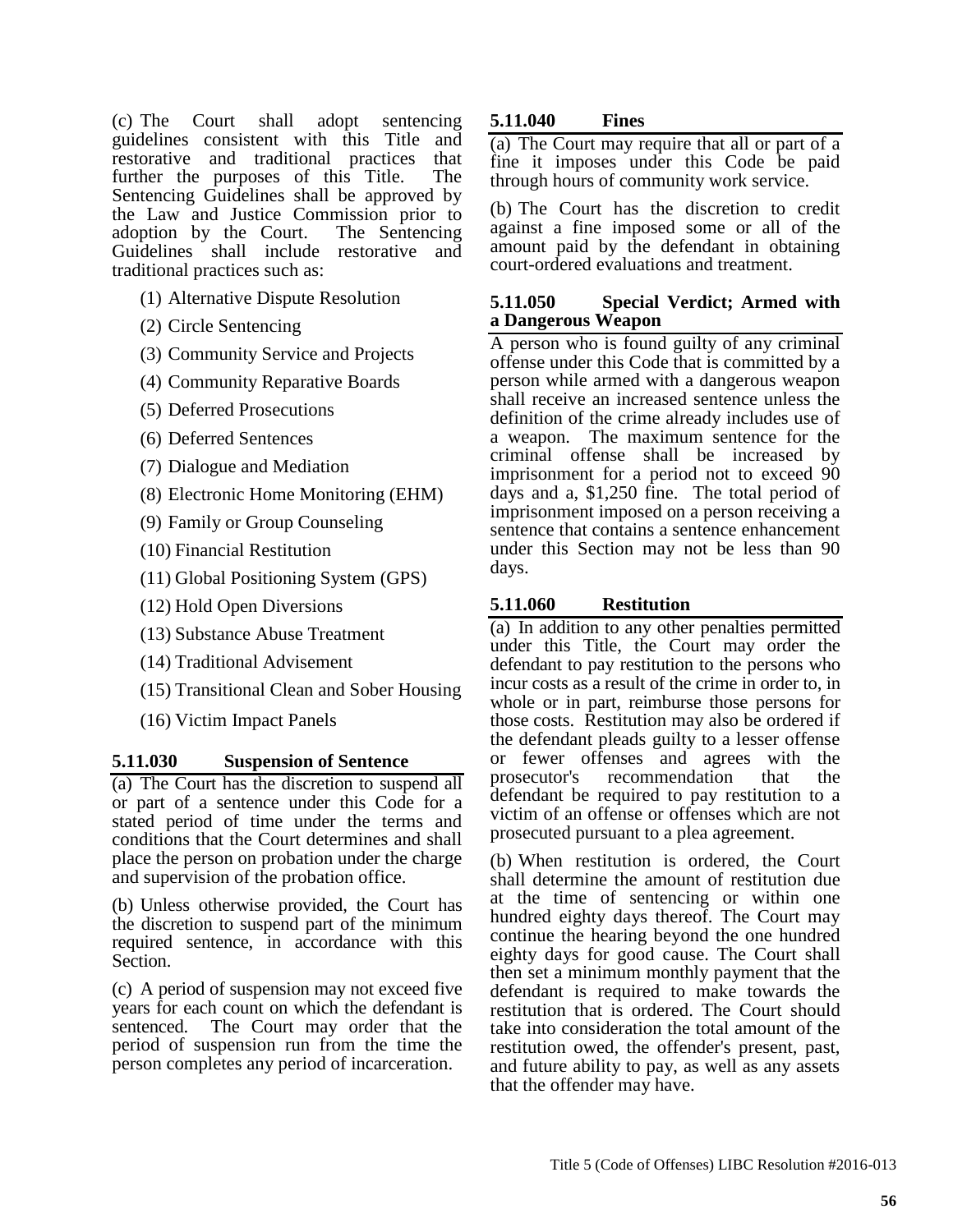(c) Unless otherwise provided in this Code, restitution ordered by the Court pursuant to a criminal conviction shall be based on easily ascertainable damages for injury to or loss of property, actual expenses incurred for treatment for injury to persons, and lost wages resulting from injury. Restitution shall not include reimbursement for damages for mental anguish, pain and suffering, or other intangible losses, but may include the costs of counseling reasonably related to the offense. The amount of restitution shall not exceed double the amount of the offender's gain or the victim's loss from the commission of the crime. The Court shall base calculations for damages on the replacement value if the fair market value or cost to repair property is impractical, impossible to ascertain, or greater than the replacement value.

(d) During the period of probation supervision, the probation officer may examine the defendant's ability to pay to determine if there has been a change in circumstances that warrants an amendment of the monthly payment schedule. The probation officer may recommend a change to the schedule of payment and shall inform the Court of the recommended change and the reasons for the change. The Court may then reset the monthly minimum payments based on the report from the probation officer of the change in circumstances.

(e) For the purpose of collection of restitution only, the defendant shall remain under the Court's jurisdiction until the obligation is completely satisfied, regardless of the statutory maximum for the crime. Lummi Probation is responsible for supervision of restitution only during the authorized probationary period. The Clerk of the Court is authorized to collect unpaid restitution at any time the defendant remains under the jurisdiction of the Court for purposes of his legal financial obligations.

(f) This Section does not limit civil remedies available to the victim. The victim may enforce the court-ordered restitution in the same manner as a judgment in a civil action under Title 3 of this Code.

# **5.11.070 Forfeiture**

In addition to penalties set out in this Code, the Court may order the defendant to forfeit property obtained through an act constituting a crime or property subsequently acquired from proceeds of an act constituting a crime. The Court shall use the standards and procedures set out for forfeiture in Chapter 5.09B of this Title.

# **5.11.075 Destruction of Evidence**

(a) Whenever any personal property shall come into the possession of the Lummi Nation Police Department in connection with the official performance of its duties or its lost property and safekeeping function, and such personal property remains unclaimed or not taken away for a period of sixty (60) days from the date of written notice to the purported owner, if known, unless such property has been held as evidence in any court, then, in that event, after sixty (60) days from date when said case has been disposed of and said property released as evidence by the Court, the Lummi Nation Police Department may:

(1) at any time thereafter sell such personal property at public auction to the highest and best bidder for cash in the manner hereinafter provided;

(2) retain the property for the use of the police department;

(3) destroy an item of personal property at the discretion of the police department if the police department determines that one of the following circumstances has occurred:

(A)the property has no substantial commercial value, or the probable cost of sale exceeds the value of the property;

(B) the item has been unclaimed by any person after notice procedures have been met, as prescribed in this Section; or

(C) the police department has determined that the item is unsafe or illegal to possess.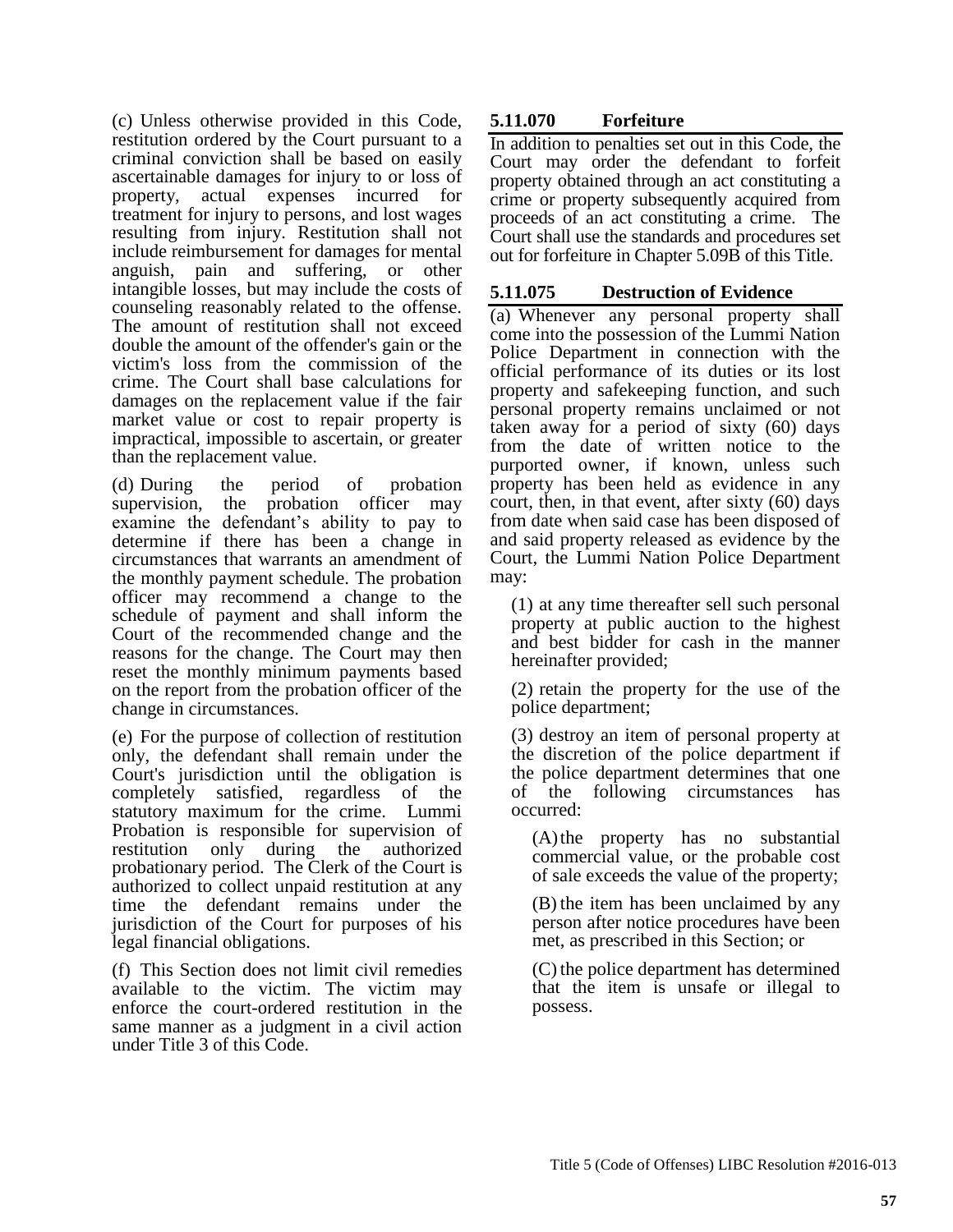(b) Notice to the owner shall be made by first class mail to the last known address of the purported owner and shall inform the purported owner of the disposition which may be made of the property under this Section and the time that the owner has to claim the property. If the owner is unknown or the police department has no knowledge of the owner's last known address, notice shall be made by publication in the Squol Quol newspaper.

# **5.11.080 Prior Convictions**

When proof of a prior conviction is required under this Code, adequate proof of prior conviction may be established by a court or law enforcement record, unless the person convicted asserts that such report is incorrect. In that instance, a copy of the conviction from the jurisdiction originating the prior conviction shall be obtained and produced to the Lummi Tribal Court.

# **5.11.090 Pre-Sentence Report**

(a) The Court may order the Lummi Probation Department to conduct a pre-sentence investigation prepare a report to assist the Court in imposing sentence. The report shall be provided at least seven days before sentencing to the Court, the prosecutor, and the defense.

(b) The pre-sentence report shall contain the defendant's criminal history; information about the defendant's characteristics, financial condition, any history of substance abuse and treatment, education and training, and other circumstances affecting the defendant's behavior as may be relevant in imposing sentence; information about the impact on the victim; and such other information as may be required by the Court. The person preparing the report shall, at a minimum, contact the defendant, victim or victim's representative, and the Lummi Nation Police Department to provide each with an opportunity to present information.

(c) If either the defendant or the prosecutor contest any factual portion of the report and wish to produce evidence to contest the report, they must notify opposing counsel and the Court at least three days before the sentencing hearing.

(d) The defendant, victim or a representative of the victim, and the prosecutor may submit a separate report and may make an argument at the sentencing as to the appropriate sentence to be imposed.

(e) The report prepared under this Section shall be sealed from the general public, except that the Court may order the report to be released upon good cause shown.

# **5.11.100 Exclusion**

(a) The Court has the discretion to temporarily exclude from the Lummi Reservation and trust lands a person from whom the community needs to be protected pending the outcome of a criminal case for any crime under LCL §5.11.020(b). Such temporary exclusion shall be ordered in pretrial release conditions and shall expire on the date the case is disposed.

(b) A person who is charged with a criminal offense in the Lummi Tribal Court, may agree to an exclusion, pursuant to the procedures in Title 12 of this Code, as part of a criminal sentence or other resolution of the criminal matter. Such an agreed exclusion may only be entered with the approval of the Exclusion Committee, as defined in LCL §12.03.020.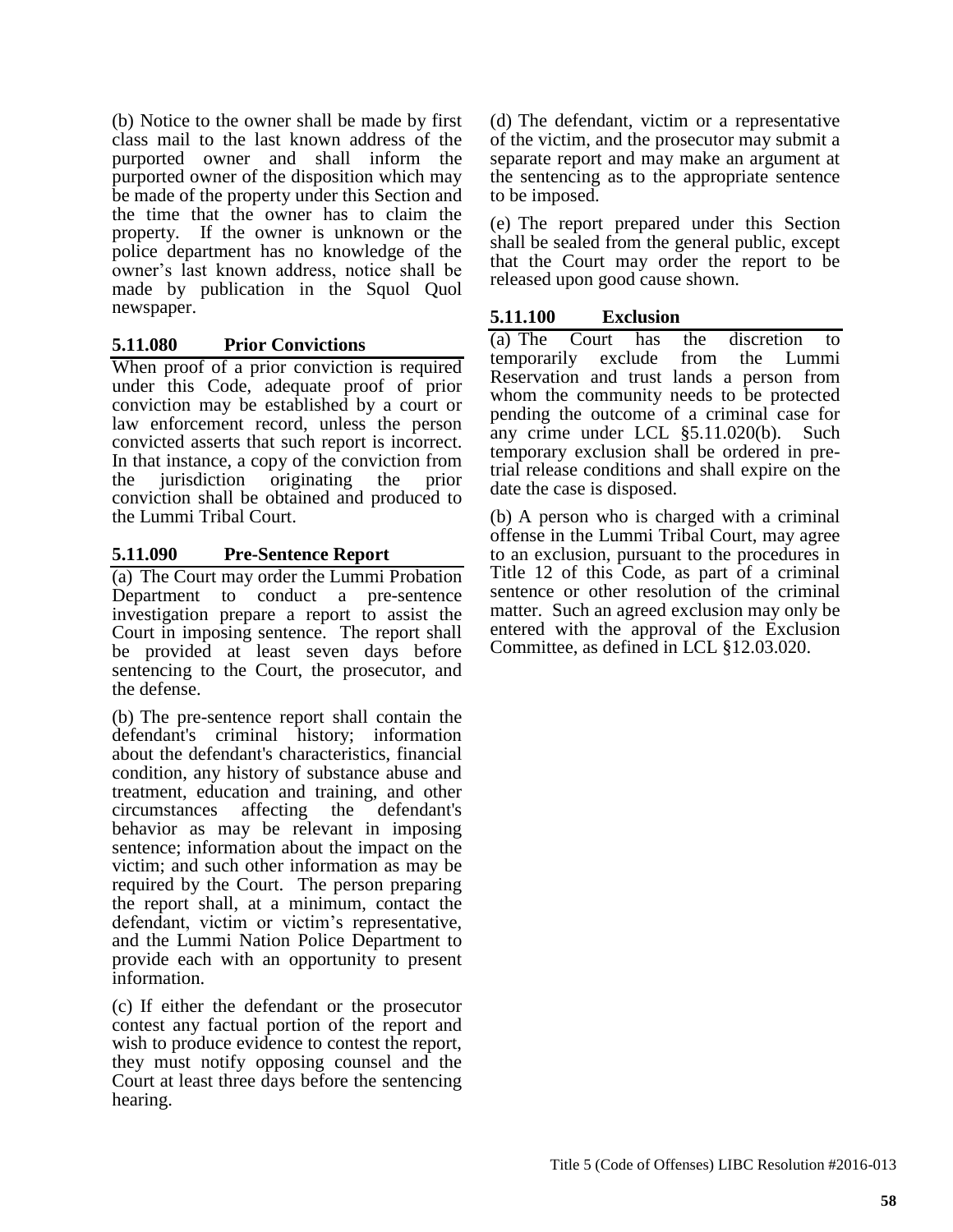#### **Chapter 5.12 Ch'qi'n'txw an Offender's Record of Conviction (Expungement)**

### **5.12.010 Purpose of Ch'qi'n'txw an Offender's Record of Conviction**

The Lummi Nation recognizes the power that people hold within themselves to change their lives. The strength of the Lummi Nation is due in part to our People continuing to live by many commonly held values, including forgiveness for those who have earned it and that people who have changed their ways deserve a second chance. The purpose of this Chapter is to provide an opportunity for people who truly have changed, and now live their lives in a manner consistent with our Lummi Sche'lang'en, to have a second chance to restore their standing in the community and serve the Lummi Nation to their full potential.

Once a Criminal Judgment of Conviction has been ch'qi'n'txw under this Chapter, the person shall be released from all penalties and disabilities resulting from the conviction. The fact that the person has been convicted of the offense shall not be included in the person's criminal history.

For all purposes, including responding to questions on employment or housing applications, a person whose conviction has been ch'qi'n'txw under this Chapter may state that he has never been convicted of that crime. For purposes of this Chapter, the term "ch'qi'n'txw" is intended to have the same meaning and legal affect as the term "expungement." The final order shall be called an "Order of Ch'qi'n'txw and Expungement".

The cloak of secrecy over the ch'qi'n'txw conviction does not extend to the acts that were the basis of the offense. Those events still occurred, but the community forgives the offender by ch'qi'n'txw the criminal conviction.

### **5.12.020 Eligibility Requirements for Ch'qi'n'txw an Offender's Record of Conviction**

(a) Eligibility Requirements. A person who has been convicted in the Lummi Tribal Court may petition to have one or more judgments of conviction ch'qi'n'txw after successfully completing all of the terms of the sentence,

including incarceration, probation, treatment requirements, and payment of fines and court costs. A ch'qi'n'txw of a judgment of conviction will generally include all criminal offenses for which the person was found guilty under the judgment. If an offense listed on the judgment is not eligible for ch'qi'n'txw under this Chapter, the offense can be omitted from the Petition and Order of Ch'qi'n'txw and Expungement. The following time limits and restrictions apply:

(1) Except as otherwise provided in this Sub-Chapter, a misdemeanor conviction shall be eligible for ch'qi'n'txw beginning five years after the petitioner has successfully completed all of the terms of the sentence.

(2) Except as otherwise provided in this Sub-Chapter, a felony conviction shall be eligible for ch'qi'n'txw beginning ten years after the petitioner has successfully completed all of the terms of the sentence.

(3) A conviction for a Sexual Offense or Offense with Sexual Motivation, that received a rating of Level 1 or Level 2 pursuant to Sub-Chapter 5.09C of this Title, shall be eligible for ch'qi'n'txw beginning after the petitioner has successfully terminated the duty to register as a sex offender.

(4) If a Judgment of Conviction includes convictions for different levels of offenses, the time frame for ch'qi'n'txw eligibility shall be individually determined for each offense, as outlined in Subsections  $(a)(1)$  – (3) of this Section.

(b) Disqualifications for Ch'qi'n'txw.

(1) The following offenses may not be ch'qi'n'txw:

(A) Homicide, Assault and Battery in the First Degree, Robbery, Aggravated Unlawful Imprisonment, Aggravated Stalking, Aggravated Harassment, Aggravated Arson, Intentional Endangerment, and Vehicular Homicide, or their equivalent (including conspiracy, attempt and accomplice)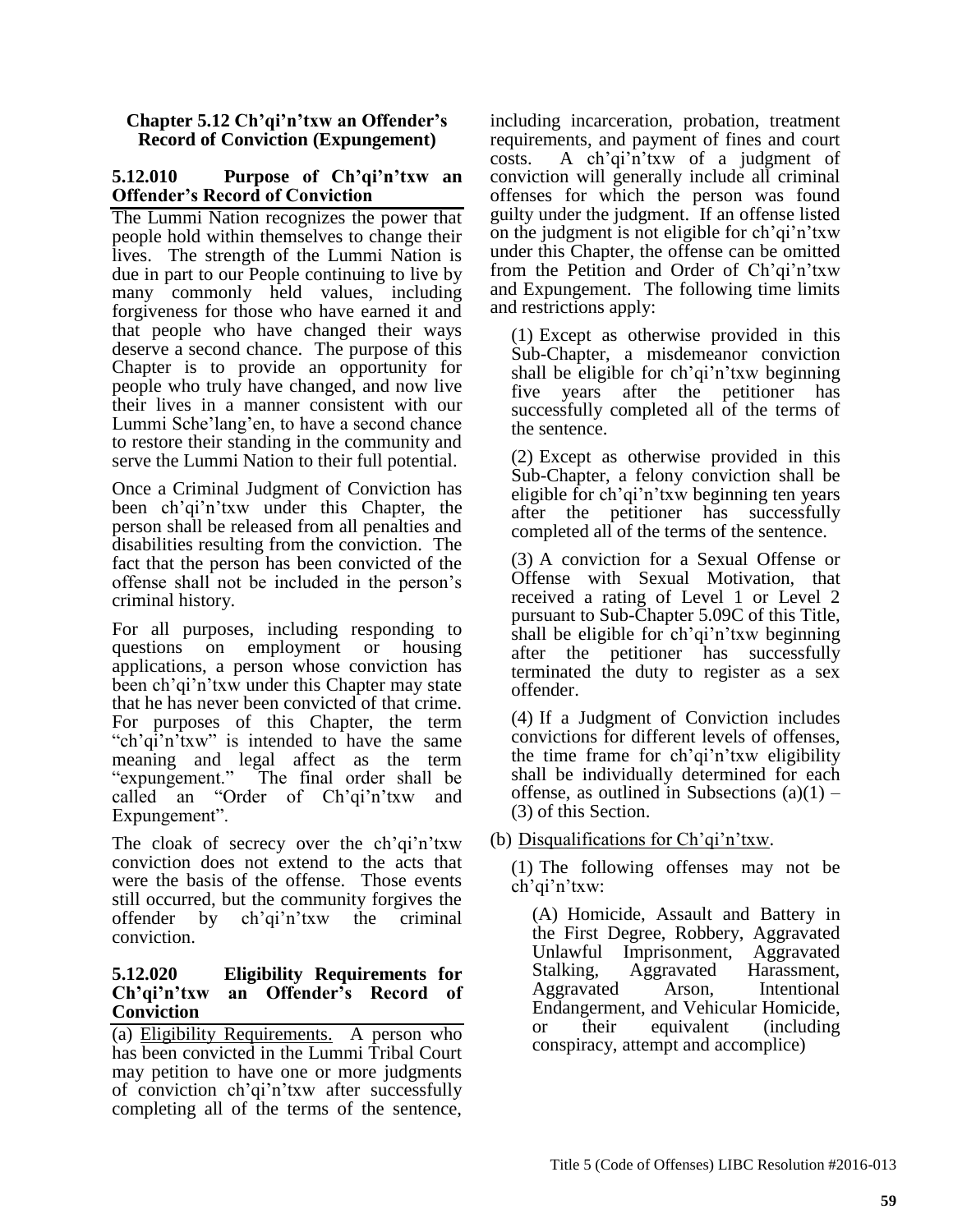(B) Sexual Offenses and Offenses with a finding of Sexual Motivation that received a rating of Level 3 pursuant to Sub-Chapter 5.09C of this Title; and

(C) A Domestic Violence designated conviction if the petitioner has more than one previous conviction for domestic violence in any court; or the petitioner is currently restrained, or has been restrained within the previous five years of the petition, by a domestic violence protection order, a no-contact order, or any other restraining order.

(2) A petitioner is not eligible to ch'qi'n'txw a judgment if the petitioner has been convicted in any court of a new crime within five years prior to the Petition for Ch'qi'n'txw being filed.

(3) The ch'qi'n'txw cannot take place if there are any criminal charges pending against the petitioner in any court.

(c) Maximum Ch'qi'n'txw Petitions Allowed. A person who has ch'qi'n'txw a conviction or convictions under a single judgment of conviction shall be eligible to ch'qi'n'txw a conviction or convictions under a single judgment of conviction a second time so long as the second petition does not seek ch'qi'n'txw of crime(s) of the same type (e.g. "crime against a person," "crime against property.") There shall be no further petitions for ch'qi'n'txw permitted after the second petition. Additionally, individuals who have ch'qi'n'txw convictions from multiple judgments of conviction shall not be permitted to file a second Petition for ch'qi'n'txw.

#### **5.12.030 Petition for Ch'qi'n'txw an Offender's Record of Conviction**

(a) A Petition for Ch'qi'n'txw must include, at a minimum:

(1) A statement that the petitioner meets the eligibility requirements in LCL §5.12.020;

(2) A brief statement of facts showing the basis why the Petition for Ch'qi'n'txw should be granted;

(3) A copy of the criminal judgment(s) of conviction that the petitioner is seeking to have ch'qi'n'txw. If the petitioner does

not seek to have every offense in the judgment expunged, a statement of which offenses expungement is requested shall be included;

(4) An affidavit from the Lummi Probation Department (if probation was ordered as part of the criminal judgment) demonstrating successful completion of probation and treatment requirements, and which shall also include discussion of any probation violations;

(5) A list of all the states and Indian reservations and reserves where the petitioner has lived since the judgment of conviction;

(6) A physical address and a valid mailing address where the petitioner can receive U.S. mail and be contacted for purposes of receiving documents related to the petition; and

(7) A statement signed by the petitioner, affirming under penalty of perjury that the contents of the petition are true and correct.

(b) Criminal Background Check. After receipt of the Petition for Ch'qi'n'txw, the Court shall order the Lummi Nation Police Department to conduct a nationwide criminal background check on the petitioner, specifically including (whenever possible) the states and Indian reservations and reserves where the petitioner has lived since the judgment of conviction, and submit a summary of convictions to the Court.

#### **5.12.040 Notice of Petition for Ch'qi'n'txw and Request for Community Comments**

Following the filing of a petition, the Court shall provide notice of the petition in the first possible Squol Quol publication. The Notice shall advise community members that they may submit comments on the petition with the Court for consideration by the Judgment Ch'qi'n'txw Panel.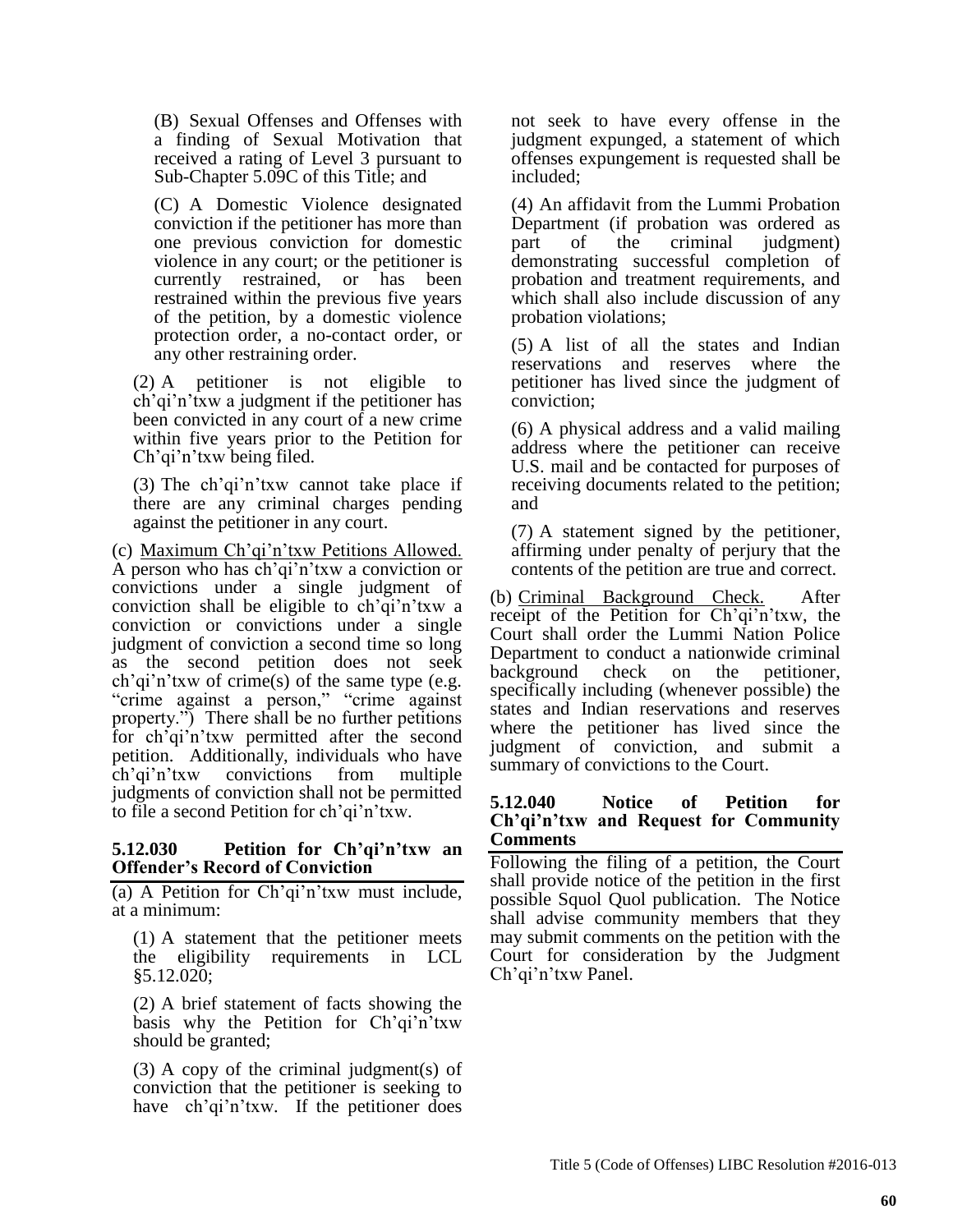# **5.12.050 Ch'qi'n'txw Pool**

A pool of at least 12 persons shall be created to be the Judgment Ch'qi'n'txw Pool. The pool shall contain three members of the Cultural Committee, three members of the Law and Justice Commission, three members of the Health and Family Services Commission, and at least three additional Elders from the community selected by the LIBC. Each commission or committee shall select their respective representatives for the pool. Each of the committees, commissions and the LIBC shall inform the Court in writing of the selected pool members.

### **5.12.060 Ch'qi'n'txw an Offender's Record of Conviction**

(a) Determination of Eligibility. The Court shall determine if the Petition is complete and meets the eligibility requirements of this Chapter.

(1) If it does not, the Court shall issue an order denying the petition. The order shall state the cause or causes for denial.

(2) If the Court determines that the petition is complete and meets the eligibility requirements, it shall convene a Judgment Ch'qi'n'txw Panel and set a panel hearing date within 45 days. The Court shall provide each panel member with a copy of the petition and the criminal background summary.

(b) Ch'qi'n'txw Panel.

(1) If the Court determines that a petitioner is eligible under this Chapter to have a conviction expunged, it shall convene a four person panel from the pool to make a community determination as to whether the Petition for Ch'qi'n'txw should be granted. The Court shall randomly select from the pool one person from each of the committees and commissions represented and one of the LIBC-appointed elders.

(2) The Court shall provide written notice of the selection to each selected panel member and to the petitioner. While the Petition for Ch'qi'n'txw is pending, the petitioner and selected panel members may not communicate, either directly or indirectly, outside of official court proceedings.

(3) No person may participate as a Ch'qi'n'txw Panel member involving a Petition for Ch'qi'n'txw:

(A) If the person is directly related to the petitioner, as that term is defined in LCL  $\S 29.01.020(b)(1)$ ;

(B) If the person is living, or has lived within the past, in the same household as the petitioner; or

(C) If for other reasons, the person cannot be fair and impartial in considering the particular matter.

(4) If a panel member or the petitioner believes that a panel member is subject to disqualification under this Section, the person must give written notice to the Court of the basis within two weeks of receiving the notice of selection. The Court shall determine whether a conflict exists and issue a written order.

(5) If a selected panel member cannot serve for good cause as determined by the Court, or is otherwise disqualified, the Court shall select a replacement from the pool.

(c) Ch'qi'n'txw Panel Hearing.

(1) The petitioner may present written documentation to the panel. The petitioner may also verbally present to the panel his story and reasons for filing the petition. Panel members may ask questions of the petitioner and may request additional information which may be brought back to the panel at a later hearing. The panel may allow other persons to present documents and statements, in particular persons who have been victims of the criminal offense. Written documentation from the petitioner and from other persons must be provided to the Court at least five working days prior to the hearing at which the panel considers the petition. In advance of the hearing, the Court shall provide to the petitioner a copy of all the materials submitted by others.